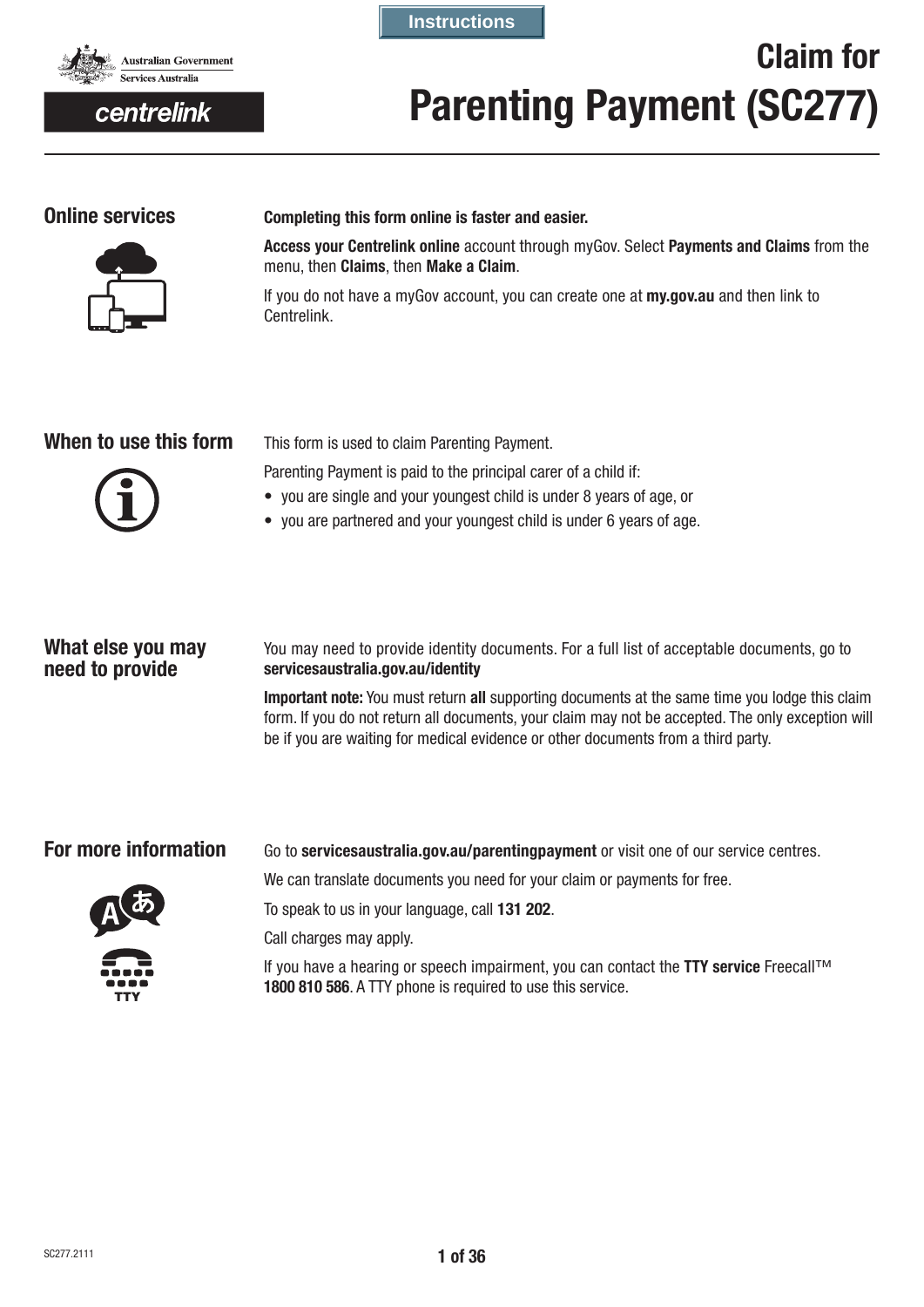This page has been left blank intentionally.

 $\overline{\phantom{0}}$ 

 $\Box$ 

 $\overline{\Gamma}$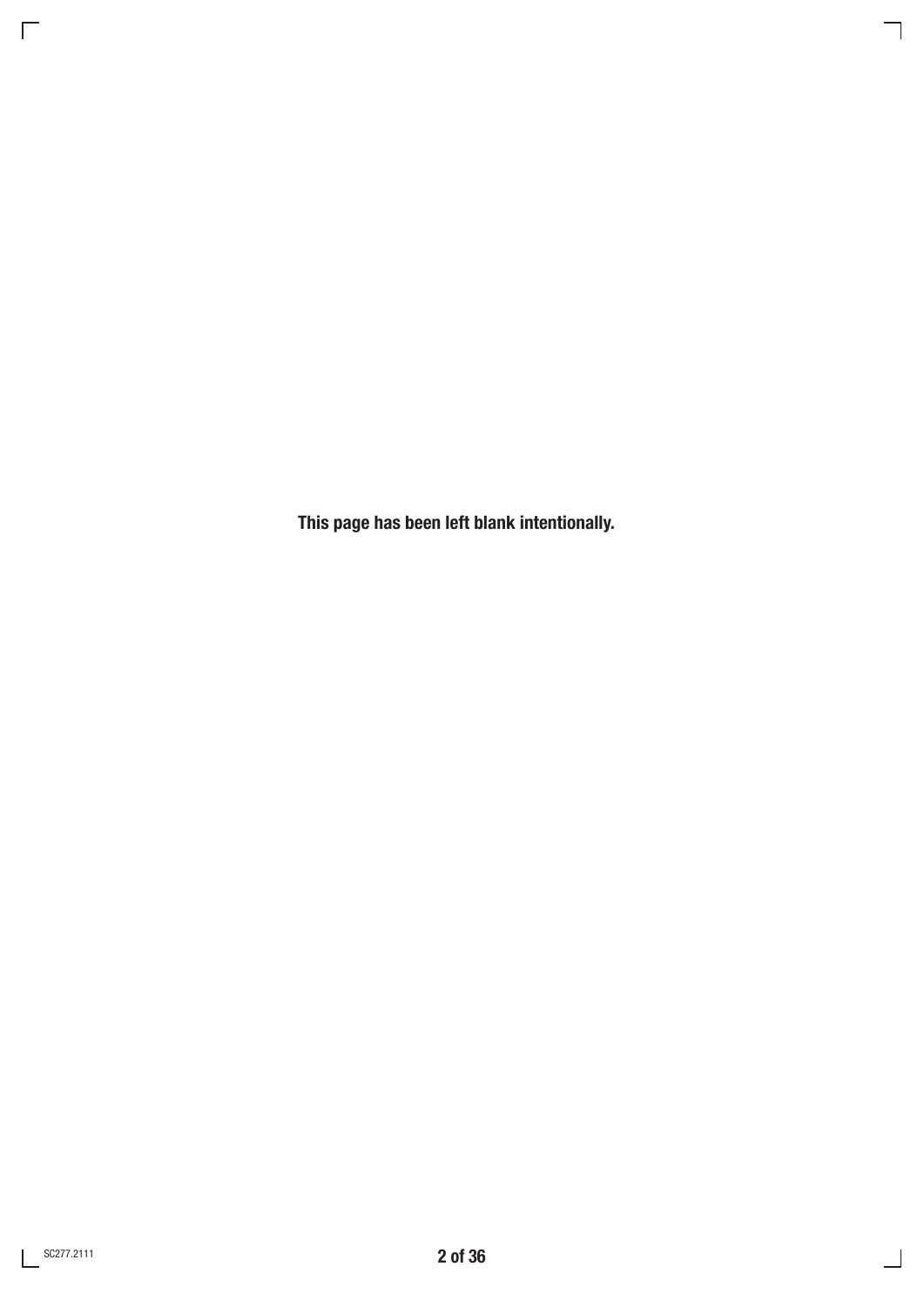|              |                                                                                                                                                                                                                                                                              | <b>Instructions</b> |                                                                                                                                                                                          |
|--------------|------------------------------------------------------------------------------------------------------------------------------------------------------------------------------------------------------------------------------------------------------------------------------|---------------------|------------------------------------------------------------------------------------------------------------------------------------------------------------------------------------------|
|              | <b>Filling in this form</b>                                                                                                                                                                                                                                                  | 7                   | Have you ever used or been known by any other name?                                                                                                                                      |
|              | You can complete this form on your computer, print and sign it.<br>If you have a printed form:<br>• Use black or blue pen.<br>Print in BLOCK LETTERS.<br>Where you see a box like this $\Box$ <b>Go to 1</b> skip to the question<br>number shown.                           |                     | Include:<br>• name at birth<br>name before marriage<br>$\bullet$<br>previous married name<br>$\bullet$<br>Aboriginal or skin name<br>alias<br>$\bullet$<br>adoptive name<br>foster name. |
| 1            | Do you need an interpreter when dealing with us?<br>This includes an interpreter for people who have a hearing or<br>speech impairment.<br>$\rightarrow$ Go to 4<br>No<br>Go to next question<br>Yes                                                                         |                     | Go to next question<br>No<br>Give details below<br>Yes<br>Other name                                                                                                                     |
| $\mathbf{2}$ | What is your preferred spoken language?                                                                                                                                                                                                                                      |                     | Type of name (for example, name at birth)                                                                                                                                                |
| 3            | What is your preferred written language?                                                                                                                                                                                                                                     |                     | 2 Other name                                                                                                                                                                             |
| 4            | Are you the principal carer of a dependent child under 6 years<br>(for partnered claimants) or under 8 years (for single claimants)?<br>If you are claiming Parenting Payment as a single claimant                                                                           |                     | Type of name (for example, name before marriage)<br>If you need more space, provide a separate sheet with details.                                                                       |
|              | and your youngest child is aged 6 or 7 years, you will have<br>mutual obligation requirements.<br>For information about mutual obligation requirements, go to<br>servicesaustralia.gov.au/parentingpayment<br>You will not be entitled to Parenting Payment.<br>No<br>[STOP] | 8                   | Your gender<br>Male<br>Female                                                                                                                                                            |
|              | Call us on 136 150.<br>$Yes \rightarrow Go$ to next question                                                                                                                                                                                                                 | 9                   | Your date of birth<br>$\sqrt{2}$                                                                                                                                                         |
|              | Personal details                                                                                                                                                                                                                                                             |                     |                                                                                                                                                                                          |
| 5            | Your Customer Reference Number (if known)                                                                                                                                                                                                                                    | 10                  | Your permanent address                                                                                                                                                                   |
| 6            | Your name<br>Mrs<br>Other<br>Miss<br>Mr <sub>1</sub><br>Ms                                                                                                                                                                                                                   |                     | Postcode                                                                                                                                                                                 |
|              | Family name                                                                                                                                                                                                                                                                  | 11                  | Your postal address (if different to above)                                                                                                                                              |
|              | First given name                                                                                                                                                                                                                                                             |                     |                                                                                                                                                                                          |
|              | Second given name                                                                                                                                                                                                                                                            |                     | Postcode                                                                                                                                                                                 |
|              |                                                                                                                                                                                                                                                                              |                     | HIIIIII                                                                                                                                                                                  |

 $\overline{\phantom{a}}$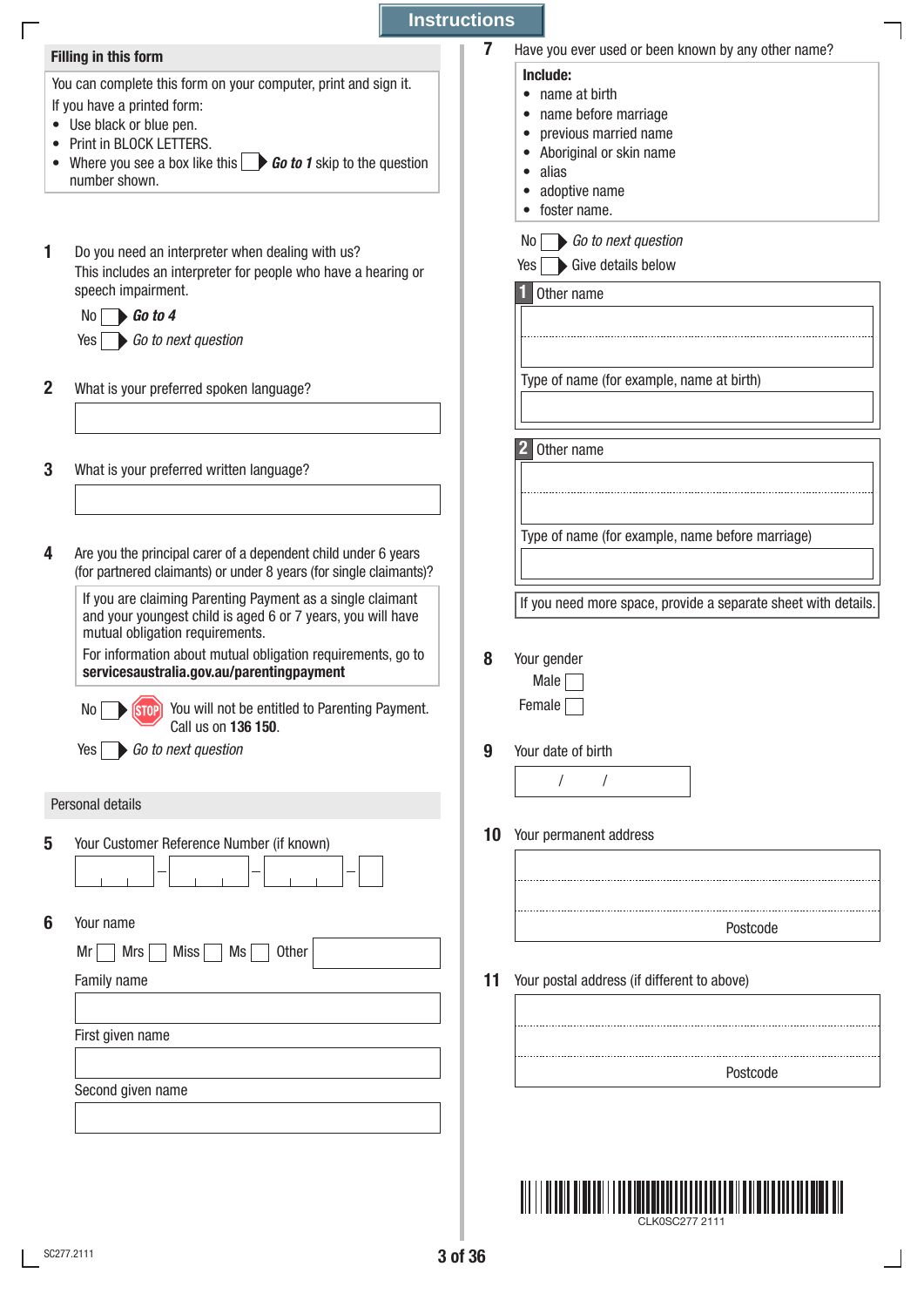| Providing a mobile phone number or an email address means<br>you may receive SMS or emails from us. To read the terms and<br>conditions, go to servicesaustralia.gov.au/em                               |    | on your behalf when dealing with us?<br>Go to next question<br>No<br>Yes<br>You can do this online or fill in and return      |
|----------------------------------------------------------------------------------------------------------------------------------------------------------------------------------------------------------|----|-------------------------------------------------------------------------------------------------------------------------------|
| Your contact details                                                                                                                                                                                     |    | an Authorising a person or organisation to<br>enquire or act on your behalf (SS313) form.                                     |
| Home phone number                                                                                                                                                                                        |    | If you want to do this online, use your<br>Centrelink online account. If you want a<br>form or more information about nominee |
| Is this a silent number?<br>No<br>Yes<br>Whose name is the phone account in?<br>My name<br>My partner's name<br>Another name                                                                             |    | arrangements, go to<br>servicesaustralia.gov.au/nominees                                                                      |
| Mobile phone number                                                                                                                                                                                      |    | Residence details                                                                                                             |
| Is this a silent number?<br>No<br>Yes                                                                                                                                                                    | 16 | What country are you currently living in?                                                                                     |
| Whose name is the mobile phone account in?<br>My name<br>My partner's name                                                                                                                               |    | This is the country where you normally live on a long term<br>basis.                                                          |
| Another name                                                                                                                                                                                             |    | Go to next question<br>Australia                                                                                              |
| Fax number                                                                                                                                                                                               |    | Country where you live<br>Other                                                                                               |
| Work phone number                                                                                                                                                                                        |    |                                                                                                                               |
| Alternative phone number                                                                                                                                                                                 | 17 | Have you ever travelled outside Australia, including short trips                                                              |
| Email                                                                                                                                                                                                    |    | and holidays?                                                                                                                 |
|                                                                                                                                                                                                          |    | This question will help us to verify your Australian residence.                                                               |
|                                                                                                                                                                                                          |    | Go to next question<br>No I                                                                                                   |
| <b>Read</b> this before answering the following questions.                                                                                                                                               |    | Give details below<br>Yes                                                                                                     |
| This question is voluntary and will not affect your payment.<br>If you do answer, the information will help us to continue<br>to improve services to Aboriginal and Torres Strait Islander               |    | Year you last entered Australia                                                                                               |
| Australians.                                                                                                                                                                                             |    | Passport number                                                                                                               |
| Are you of Aboriginal or Torres Strait Islander Australian descent?<br>If you are of both Aboriginal and Torres Strait Islander Australian<br>descent, tick both 'Yes' boxes.                            |    | Country of issue                                                                                                              |
| No                                                                                                                                                                                                       |    |                                                                                                                               |
| Yes - Aboriginal Australian                                                                                                                                                                              |    |                                                                                                                               |
| Yes - Torres Strait Islander Australian                                                                                                                                                                  | 18 | Are you an Australian citizen who was born in Australia?<br>Go to next question<br>No <sub>1</sub>                            |
| <b>Read</b> this before answering the following questions.                                                                                                                                               |    | $\bigtriangledown$ Go to 27<br>Yes                                                                                            |
| This question is voluntary and will not affect your payment.<br>If you do answer, the information will help us to continue to<br>improve services to people of Australian South Sea Islander<br>descent. | 19 | What is your country of birth?                                                                                                |
| Australian South Sea Islanders are the descendants of Pacific<br>Islander labourers brought from the Western Pacific in the<br>19th Century.                                                             |    |                                                                                                                               |
| Are you of Australian South Sea Islander descent?<br>No<br>Yes                                                                                                                                           |    |                                                                                                                               |

 $\overline{\Gamma}$ 

 $\Box$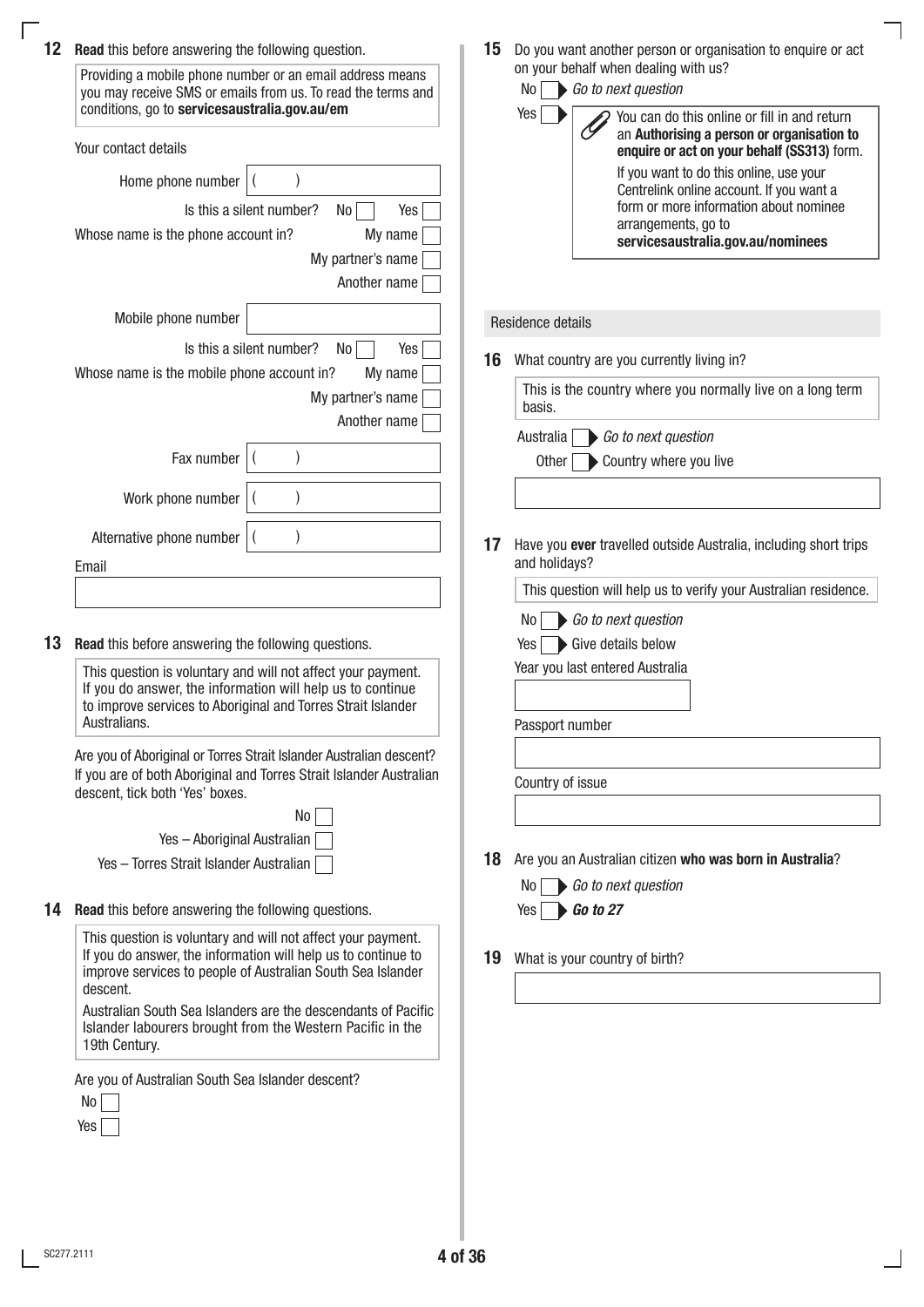| Give details below<br>Other $ $<br>Country of citizenship<br>Date citizenship granted<br>$\prime$<br>I<br>What type of visa did you arrive on?<br>Permanent   Go to next question<br>Temporary $\bigcup$ <i>Go to next question</i><br>New Zealand passport $\bigcup$ Go to 23<br>(Special Category visa)<br>Not sure $\bigcup$ 60 to 23<br>Your visa details on arrival<br>Visa subclass<br>Date visa granted<br>T<br>$\prime$<br>Has your visa changed since you arrived in Australia?<br>No l<br>Go to next question<br>Most recent visa details<br>Yes I<br>Visa subclass<br>Date visa granted<br>7<br>I<br>Did you start living in Australia before 1965?<br>$No \frown Go$ to next question<br>Yes Give details below<br>Name of the ship or airline on which you arrived<br>Name of the place where you first arrived or disembarked<br>What was your name when you first arrived in Australia?<br>arrive on a refugee or humanitarian visa?<br>No<br>Yes<br>Did someone provide you with an Assurance of Support for your<br>migration to Australia? |    | Go to next<br>$\prime$<br>T                                   |
|--------------------------------------------------------------------------------------------------------------------------------------------------------------------------------------------------------------------------------------------------------------------------------------------------------------------------------------------------------------------------------------------------------------------------------------------------------------------------------------------------------------------------------------------------------------------------------------------------------------------------------------------------------------------------------------------------------------------------------------------------------------------------------------------------------------------------------------------------------------------------------------------------------------------------------------------------------------------------------------------------------------------------------------------------------------|----|---------------------------------------------------------------|
|                                                                                                                                                                                                                                                                                                                                                                                                                                                                                                                                                                                                                                                                                                                                                                                                                                                                                                                                                                                                                                                              |    | question                                                      |
|                                                                                                                                                                                                                                                                                                                                                                                                                                                                                                                                                                                                                                                                                                                                                                                                                                                                                                                                                                                                                                                              |    |                                                               |
|                                                                                                                                                                                                                                                                                                                                                                                                                                                                                                                                                                                                                                                                                                                                                                                                                                                                                                                                                                                                                                                              |    |                                                               |
|                                                                                                                                                                                                                                                                                                                                                                                                                                                                                                                                                                                                                                                                                                                                                                                                                                                                                                                                                                                                                                                              |    |                                                               |
|                                                                                                                                                                                                                                                                                                                                                                                                                                                                                                                                                                                                                                                                                                                                                                                                                                                                                                                                                                                                                                                              |    |                                                               |
|                                                                                                                                                                                                                                                                                                                                                                                                                                                                                                                                                                                                                                                                                                                                                                                                                                                                                                                                                                                                                                                              | 21 |                                                               |
|                                                                                                                                                                                                                                                                                                                                                                                                                                                                                                                                                                                                                                                                                                                                                                                                                                                                                                                                                                                                                                                              |    |                                                               |
|                                                                                                                                                                                                                                                                                                                                                                                                                                                                                                                                                                                                                                                                                                                                                                                                                                                                                                                                                                                                                                                              |    |                                                               |
|                                                                                                                                                                                                                                                                                                                                                                                                                                                                                                                                                                                                                                                                                                                                                                                                                                                                                                                                                                                                                                                              |    |                                                               |
|                                                                                                                                                                                                                                                                                                                                                                                                                                                                                                                                                                                                                                                                                                                                                                                                                                                                                                                                                                                                                                                              |    |                                                               |
|                                                                                                                                                                                                                                                                                                                                                                                                                                                                                                                                                                                                                                                                                                                                                                                                                                                                                                                                                                                                                                                              | 22 |                                                               |
|                                                                                                                                                                                                                                                                                                                                                                                                                                                                                                                                                                                                                                                                                                                                                                                                                                                                                                                                                                                                                                                              |    |                                                               |
|                                                                                                                                                                                                                                                                                                                                                                                                                                                                                                                                                                                                                                                                                                                                                                                                                                                                                                                                                                                                                                                              |    |                                                               |
|                                                                                                                                                                                                                                                                                                                                                                                                                                                                                                                                                                                                                                                                                                                                                                                                                                                                                                                                                                                                                                                              | 23 |                                                               |
|                                                                                                                                                                                                                                                                                                                                                                                                                                                                                                                                                                                                                                                                                                                                                                                                                                                                                                                                                                                                                                                              |    |                                                               |
|                                                                                                                                                                                                                                                                                                                                                                                                                                                                                                                                                                                                                                                                                                                                                                                                                                                                                                                                                                                                                                                              |    |                                                               |
|                                                                                                                                                                                                                                                                                                                                                                                                                                                                                                                                                                                                                                                                                                                                                                                                                                                                                                                                                                                                                                                              |    |                                                               |
|                                                                                                                                                                                                                                                                                                                                                                                                                                                                                                                                                                                                                                                                                                                                                                                                                                                                                                                                                                                                                                                              |    |                                                               |
|                                                                                                                                                                                                                                                                                                                                                                                                                                                                                                                                                                                                                                                                                                                                                                                                                                                                                                                                                                                                                                                              |    |                                                               |
|                                                                                                                                                                                                                                                                                                                                                                                                                                                                                                                                                                                                                                                                                                                                                                                                                                                                                                                                                                                                                                                              | 24 |                                                               |
|                                                                                                                                                                                                                                                                                                                                                                                                                                                                                                                                                                                                                                                                                                                                                                                                                                                                                                                                                                                                                                                              |    |                                                               |
|                                                                                                                                                                                                                                                                                                                                                                                                                                                                                                                                                                                                                                                                                                                                                                                                                                                                                                                                                                                                                                                              |    |                                                               |
|                                                                                                                                                                                                                                                                                                                                                                                                                                                                                                                                                                                                                                                                                                                                                                                                                                                                                                                                                                                                                                                              |    |                                                               |
|                                                                                                                                                                                                                                                                                                                                                                                                                                                                                                                                                                                                                                                                                                                                                                                                                                                                                                                                                                                                                                                              |    |                                                               |
|                                                                                                                                                                                                                                                                                                                                                                                                                                                                                                                                                                                                                                                                                                                                                                                                                                                                                                                                                                                                                                                              |    |                                                               |
|                                                                                                                                                                                                                                                                                                                                                                                                                                                                                                                                                                                                                                                                                                                                                                                                                                                                                                                                                                                                                                                              |    |                                                               |
|                                                                                                                                                                                                                                                                                                                                                                                                                                                                                                                                                                                                                                                                                                                                                                                                                                                                                                                                                                                                                                                              |    |                                                               |
|                                                                                                                                                                                                                                                                                                                                                                                                                                                                                                                                                                                                                                                                                                                                                                                                                                                                                                                                                                                                                                                              |    |                                                               |
|                                                                                                                                                                                                                                                                                                                                                                                                                                                                                                                                                                                                                                                                                                                                                                                                                                                                                                                                                                                                                                                              |    |                                                               |
|                                                                                                                                                                                                                                                                                                                                                                                                                                                                                                                                                                                                                                                                                                                                                                                                                                                                                                                                                                                                                                                              |    |                                                               |
|                                                                                                                                                                                                                                                                                                                                                                                                                                                                                                                                                                                                                                                                                                                                                                                                                                                                                                                                                                                                                                                              |    |                                                               |
|                                                                                                                                                                                                                                                                                                                                                                                                                                                                                                                                                                                                                                                                                                                                                                                                                                                                                                                                                                                                                                                              | 25 |                                                               |
|                                                                                                                                                                                                                                                                                                                                                                                                                                                                                                                                                                                                                                                                                                                                                                                                                                                                                                                                                                                                                                                              | 26 | Did your partner (if you have one), or either of your parents |

| We need to know if you have lived in any countries other than<br>Australia. 'Lived' means where you or your family made your<br>home or spent a long period of time - it does not include<br>places you visited for a holiday. |                                                                                                                        |  |  |  |  |
|--------------------------------------------------------------------------------------------------------------------------------------------------------------------------------------------------------------------------------|------------------------------------------------------------------------------------------------------------------------|--|--|--|--|
| Have you ever lived outside Australia for any period?<br>Go to next question<br>No I<br>Yes   List all countries you have lived in since birth and the                                                                         |                                                                                                                        |  |  |  |  |
| date you started living in each country.                                                                                                                                                                                       |                                                                                                                        |  |  |  |  |
| Include when you started living in Australia.<br>Do not include short trips or holidays.                                                                                                                                       |                                                                                                                        |  |  |  |  |
| Country                                                                                                                                                                                                                        | Date from                                                                                                              |  |  |  |  |
|                                                                                                                                                                                                                                | I<br>I                                                                                                                 |  |  |  |  |
|                                                                                                                                                                                                                                | $\prime$<br>$\prime$                                                                                                   |  |  |  |  |
|                                                                                                                                                                                                                                | T<br>T                                                                                                                 |  |  |  |  |
|                                                                                                                                                                                                                                | $\prime$<br>I                                                                                                          |  |  |  |  |
|                                                                                                                                                                                                                                | T<br>I                                                                                                                 |  |  |  |  |
|                                                                                                                                                                                                                                | I<br>I                                                                                                                 |  |  |  |  |
|                                                                                                                                                                                                                                | If you need more space, provide a separate sheet with details.                                                         |  |  |  |  |
|                                                                                                                                                                                                                                |                                                                                                                        |  |  |  |  |
| Payment details                                                                                                                                                                                                                |                                                                                                                        |  |  |  |  |
| Where do you want your payment made?                                                                                                                                                                                           |                                                                                                                        |  |  |  |  |
| The account must be in your name. A joint account is<br>acceptable.                                                                                                                                                            |                                                                                                                        |  |  |  |  |
|                                                                                                                                                                                                                                | Payments cannot be made into an account used exclusively<br>for funding from the National Disability Insurance Scheme. |  |  |  |  |
| Name of bank, building society or credit union                                                                                                                                                                                 |                                                                                                                        |  |  |  |  |
|                                                                                                                                                                                                                                |                                                                                                                        |  |  |  |  |
| Branch number (BSB)                                                                                                                                                                                                            |                                                                                                                        |  |  |  |  |

\$

Account held in the name(s) of

Provide evidence from your financial institution that shows your current account balance, BSB code, account number and account holder name(s). Copies can be provided.

ATM slips are not acceptable.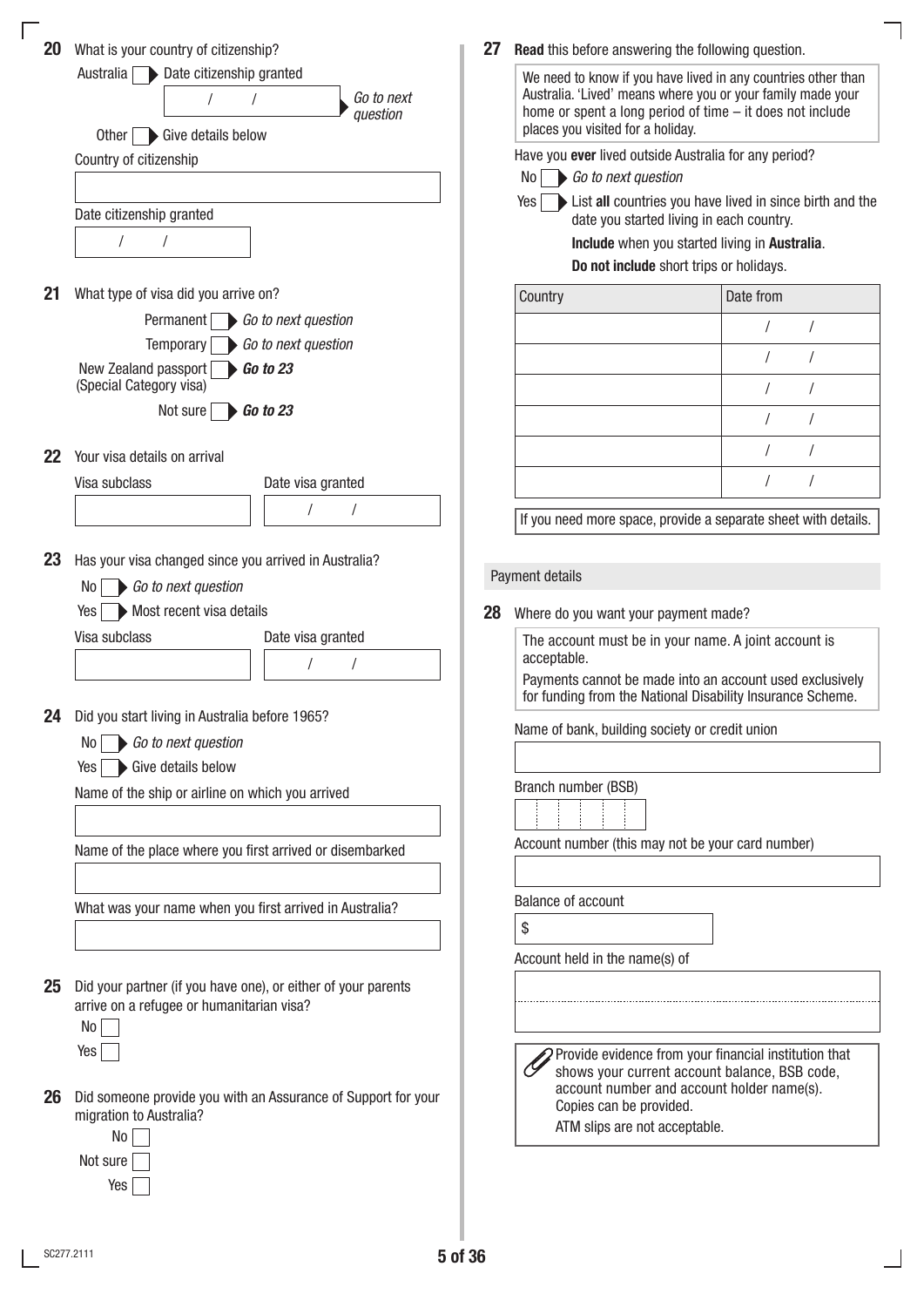$\Box$ 

| For more information about relationship status, go to<br>servicesaustralia.gov.au/moc |                                                                                                                            |  |  |  |  |  |
|---------------------------------------------------------------------------------------|----------------------------------------------------------------------------------------------------------------------------|--|--|--|--|--|
|                                                                                       | If you have ever been separated, give the date that you most<br>recently got back together (reconciled) with your partner. |  |  |  |  |  |
| <b>Married</b>                                                                        | Date married or last<br>reconciled with your partner                                                                       |  |  |  |  |  |
|                                                                                       | 1<br>$\prime$                                                                                                              |  |  |  |  |  |
|                                                                                       | $\triangleright$ Go to 30                                                                                                  |  |  |  |  |  |
| <b>Registered relationship</b>                                                        | Date registered or last                                                                                                    |  |  |  |  |  |
| (your relationship is<br>registered under Australian                                  | reconciled with your partner                                                                                               |  |  |  |  |  |
| state or territory law)                                                               | Ι<br>Ι                                                                                                                     |  |  |  |  |  |
|                                                                                       | $\cdot$ Go to 30                                                                                                           |  |  |  |  |  |
| De facto                                                                              | Date you started your                                                                                                      |  |  |  |  |  |
| (your relationship is similar<br>to a married couple but                              | relationship or last<br>reconciled with your partner                                                                       |  |  |  |  |  |
| you are not married or in a                                                           | /<br>/                                                                                                                     |  |  |  |  |  |
| registered relationship)                                                              |                                                                                                                            |  |  |  |  |  |
|                                                                                       | $\blacktriangleright$ Go to 30                                                                                             |  |  |  |  |  |
| <b>Separated</b><br>(previously in a marriage,                                        | ▶ Date of last separation                                                                                                  |  |  |  |  |  |
| registered or de facto                                                                | I<br>I                                                                                                                     |  |  |  |  |  |
| relationship)                                                                         | $\bigtriangledown$ Go to 35                                                                                                |  |  |  |  |  |
| <b>Divorced</b>                                                                       | Date of divorce                                                                                                            |  |  |  |  |  |
|                                                                                       | Ι                                                                                                                          |  |  |  |  |  |
|                                                                                       | Go to 35                                                                                                                   |  |  |  |  |  |
| <b>Widowed</b>                                                                        | Date of partner's death                                                                                                    |  |  |  |  |  |
| (previously in a marriage,<br>registered or de facto                                  | Ι<br>Ι                                                                                                                     |  |  |  |  |  |
| relationship)                                                                         | $\bigtriangledown$ Go to 33                                                                                                |  |  |  |  |  |
| <b>Never married or lived</b><br>with a partner                                       | Go to 59                                                                                                                   |  |  |  |  |  |
| Do you live in the same home as your partner?                                         |                                                                                                                            |  |  |  |  |  |
| Go to next question<br>No <sub>1</sub>                                                |                                                                                                                            |  |  |  |  |  |
| Yes $\bigcirc$ Go to 42                                                               |                                                                                                                            |  |  |  |  |  |
| Why are you not living with your partner?                                             |                                                                                                                            |  |  |  |  |  |
| Partner's illness                                                                     |                                                                                                                            |  |  |  |  |  |
| Your illness                                                                          |                                                                                                                            |  |  |  |  |  |
| Partner in prison<br>Partner's employment                                             |                                                                                                                            |  |  |  |  |  |
| Other                                                                                 | Give details below                                                                                                         |  |  |  |  |  |
|                                                                                       |                                                                                                                            |  |  |  |  |  |

| 32 | Period not living with your partner                                                         |
|----|---------------------------------------------------------------------------------------------|
|    | $\sqrt{2}$<br>$\sqrt{\phantom{a}}$<br>From                                                  |
|    | $\sqrt{2}$<br>$\sqrt{2}$<br>To<br>or indefinite<br><b>Go to 42</b>                          |
| 33 | Did your deceased partner ever live outside Australia?<br>No<br>Yes<br>int                  |
| 34 | Give the following details about your deceased partner                                      |
|    | <b>Full Name</b>                                                                            |
|    |                                                                                             |
|    | Date of birth                                                                               |
|    |                                                                                             |
|    | $\prime$<br>$\prime$                                                                        |
|    | $\bigtriangledown$ Go to 59                                                                 |
| 35 | Your ex-partner's family name                                                               |
|    | First given name                                                                            |
|    |                                                                                             |
|    | Second given name                                                                           |
|    |                                                                                             |
| 36 | Do you know if your ex-partner has been known by any other<br>name(s)?                      |
|    | For example, name at birth, name before marriage, previous<br>foster name.                  |
|    | married name, Aboriginal or skin name, alias, adoptive name,<br>Go to next question<br>No I |
|    | Give details below<br>Yes                                                                   |

If you need more space, provide a separate sheet with details.

 $\overline{\phantom{a}}$ 

37 Do you live in the same home as your ex-partner?



I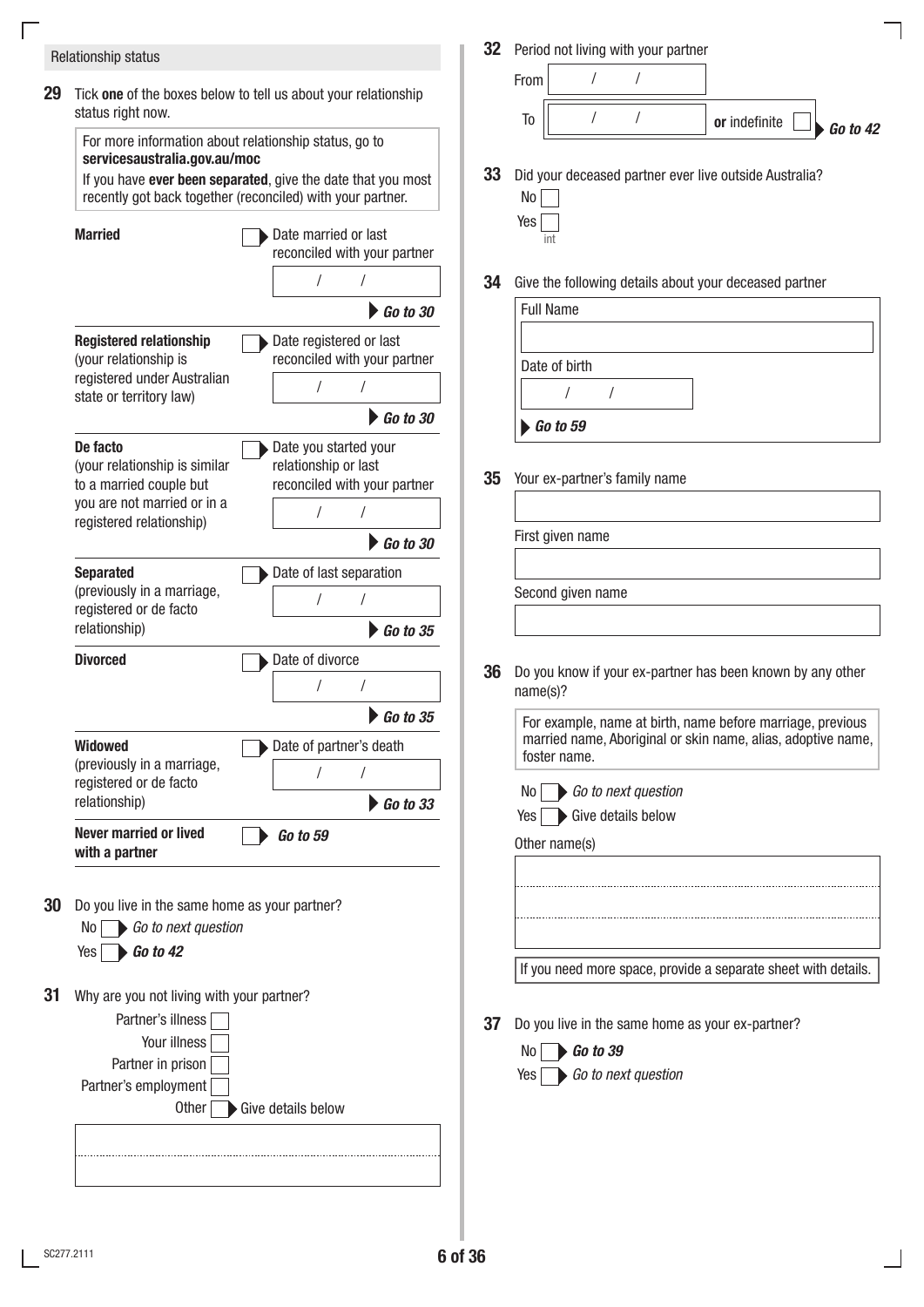| No<br>Yes                                  | ex-partner?<br>Both you and your ex-partner each need to<br>complete and return a separate Relationship<br>details - Separated under one roof (SS293)<br>form.<br>If you do not have this form, go to<br>servicesaustralia.gov.au/forms<br>$\triangleright$ Go to 40<br>Only you need to complete and return a<br>separate Relationship details - Separated<br>under one roof (SS293) form.<br>If you do not have this form, go to<br>servicesaustralia.gov.au/forms<br>$\triangleright$ Go to 40 | 43             | Your partner's name<br>Mrs<br><b>Miss</b><br><b>Other</b><br>Ms<br>Mr<br>Family name<br>First given name<br>Second given name                                                                                                                                                                                                                                                                                                                                                                                                                                                                                                                       |
|--------------------------------------------|---------------------------------------------------------------------------------------------------------------------------------------------------------------------------------------------------------------------------------------------------------------------------------------------------------------------------------------------------------------------------------------------------------------------------------------------------------------------------------------------------|----------------|-----------------------------------------------------------------------------------------------------------------------------------------------------------------------------------------------------------------------------------------------------------------------------------------------------------------------------------------------------------------------------------------------------------------------------------------------------------------------------------------------------------------------------------------------------------------------------------------------------------------------------------------------------|
| 39<br>40<br>No<br>Yes  <br>41<br>No<br>Yes | Your ex-partner's current address (if known)<br>Postcode<br>Do you think that you and your ex-partner will get back together?<br>Go to next question<br>Give details below<br>When will you get back together?<br>Are there any reasons for your separation that you would like to<br>discuss with a social worker?<br>Go to 59                                                                                                                                                                   | 44<br>45<br>46 | Has your partner ever used or been known by any other name?<br>Include:<br>• name at birth<br>• name before marriage<br>previous married name<br>$\bullet$<br>Aboriginal or skin name<br>$\bullet$<br>alias<br>$\bullet$<br>adoptive name<br>$\bullet$<br>foster name.<br>$\bullet$<br>Go to next question<br>No<br>Give details below<br>Yes<br>Other name<br>Type of name (for example, name at birth)<br>Other name<br>Type of name (for example, name before marriage)<br>If you need more space, provide a separate sheet with details.<br>Your partner's gender<br>Male<br>Female<br>Your partner's date of birth<br>$\sqrt{2}$<br>$\sqrt{2}$ |
| SC277.2111                                 |                                                                                                                                                                                                                                                                                                                                                                                                                                                                                                   | 7 of 36        |                                                                                                                                                                                                                                                                                                                                                                                                                                                                                                                                                                                                                                                     |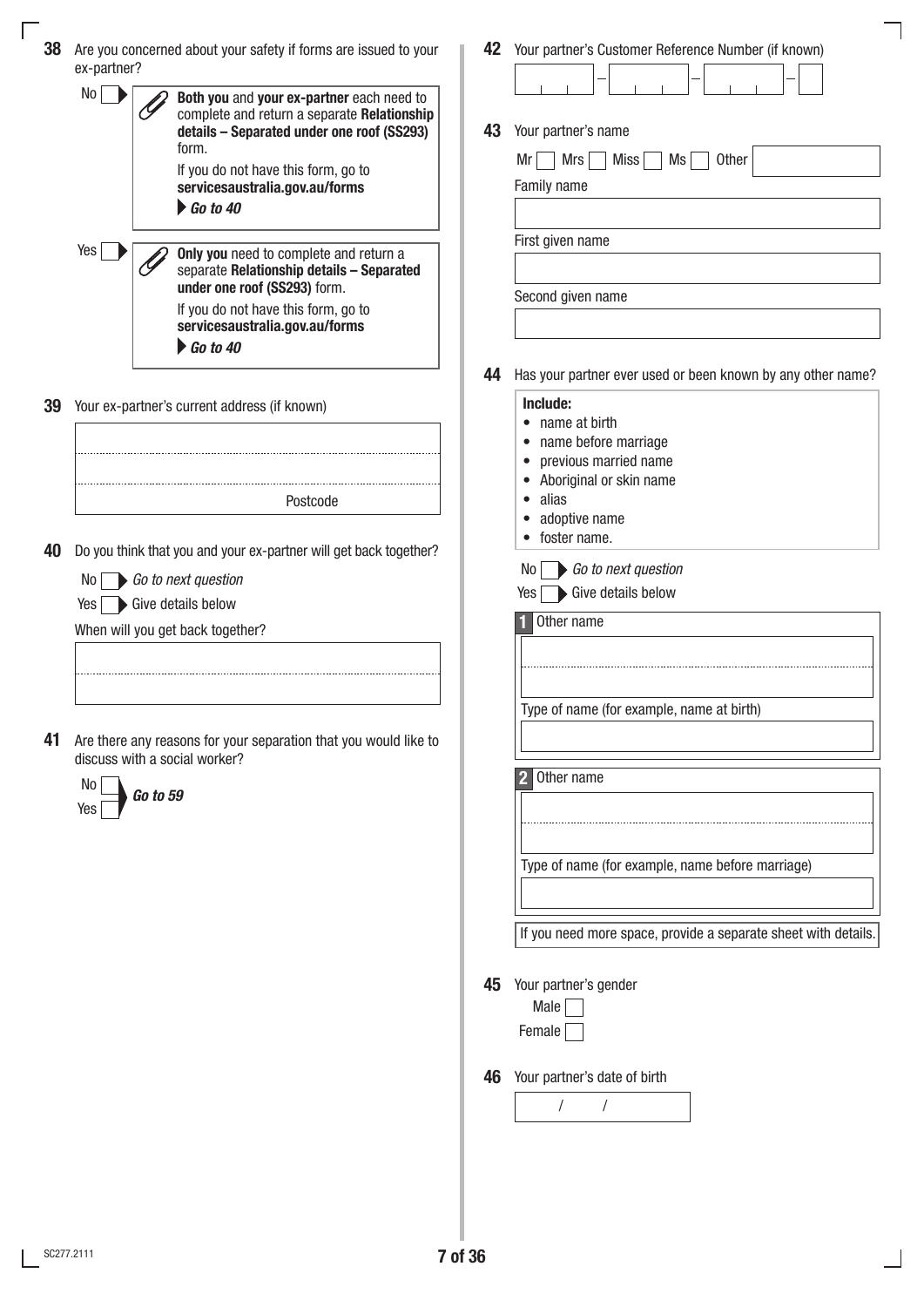| 47             | Your partner's permanent address                                                          | 53 | Has your partner ever lived in Australia?<br>$\bigtriangledown$ Go to 58<br>No                                                                                                                       |
|----------------|-------------------------------------------------------------------------------------------|----|------------------------------------------------------------------------------------------------------------------------------------------------------------------------------------------------------|
|                |                                                                                           |    | Go to next question<br>Yes I                                                                                                                                                                         |
|                |                                                                                           |    |                                                                                                                                                                                                      |
|                | Postcode                                                                                  | 54 | What is your partner's current type of visa?                                                                                                                                                         |
|                |                                                                                           |    | Permanent Go to next question                                                                                                                                                                        |
| 48             | What country is your partner currently living in?                                         |    | Go to next question<br><b>Temporary</b><br>New Zealand passport                                                                                                                                      |
|                | This is the country your partner normally lives on a long term<br>basis.                  |    | $\bullet$ Go to 57<br>(Special Category visa)<br>Not sure<br>$\bigtriangleright$ Go to 57                                                                                                            |
|                | Go to next question<br>Australia                                                          |    |                                                                                                                                                                                                      |
|                | Country where your partner lives<br>Other                                                 | 55 | Your partner's current visa details<br>Visa subclass<br>Date visa granted                                                                                                                            |
|                |                                                                                           |    |                                                                                                                                                                                                      |
| 49             | Has your partner ever travelled outside Australia, including<br>short trips and holidays? | 56 | Did your partner start living in Australia before 1965?                                                                                                                                              |
|                | This question will help us to verify your partner's Australian                            |    | Go to next question<br>No.                                                                                                                                                                           |
|                | residence.                                                                                |    | Yes Give details below                                                                                                                                                                               |
|                | Go to next question<br>No I                                                               |    | Name of the ship or airline on which your partner arrived                                                                                                                                            |
|                | Not applicable $-$ [<br>Go to next question<br>never travelled to Australia               |    |                                                                                                                                                                                                      |
|                | Give details below<br>Yes                                                                 |    | Name of the place where your partner first arrived or disembarked                                                                                                                                    |
|                |                                                                                           |    |                                                                                                                                                                                                      |
|                | Year your partner last entered Australia                                                  |    |                                                                                                                                                                                                      |
|                |                                                                                           |    |                                                                                                                                                                                                      |
|                | Passport number                                                                           |    |                                                                                                                                                                                                      |
|                |                                                                                           |    |                                                                                                                                                                                                      |
|                | Country of issue                                                                          | 57 | <b>Read</b> this before answering the following question.                                                                                                                                            |
|                |                                                                                           |    | We need to know if your partner has lived in any countries                                                                                                                                           |
|                |                                                                                           |    | other than Australia. 'Lived' means where your partner or their                                                                                                                                      |
|                | Is your partner an Australian citizen who was born in Australia?                          |    | not include places you visited for a holiday.                                                                                                                                                        |
|                | $\mathsf{No}$ $\blacktriangleright$ Go to next question                                   |    | Has your partner ever lived outside Australia for any period?                                                                                                                                        |
|                | $\rightarrow$ Go to 57<br>Yes                                                             |    | Go to next question<br>No I                                                                                                                                                                          |
|                |                                                                                           |    | List all countries your partner has lived in since birth<br>Yes                                                                                                                                      |
|                | What is your partner's country of birth?                                                  |    | Include when you started living in Australia.                                                                                                                                                        |
|                |                                                                                           |    | Do not include short trips or holidays.                                                                                                                                                              |
|                |                                                                                           |    | Country<br>Date from                                                                                                                                                                                 |
|                | What is your partner's country of citizenship?                                            |    |                                                                                                                                                                                                      |
|                | Date citizenship granted<br>Australia                                                     |    |                                                                                                                                                                                                      |
|                | Go to next<br>question                                                                    |    |                                                                                                                                                                                                      |
|                | Give details below<br>Other                                                               |    |                                                                                                                                                                                                      |
|                | Country of citizenship                                                                    |    |                                                                                                                                                                                                      |
| 50<br>51<br>52 | Date citizenship granted                                                                  |    | What was your partner's name when they first arrived in Australia?<br>family made their home or spent a long period of time $-$ it does<br>and the date your partner started living in each country. |

 $\frac{1}{2}$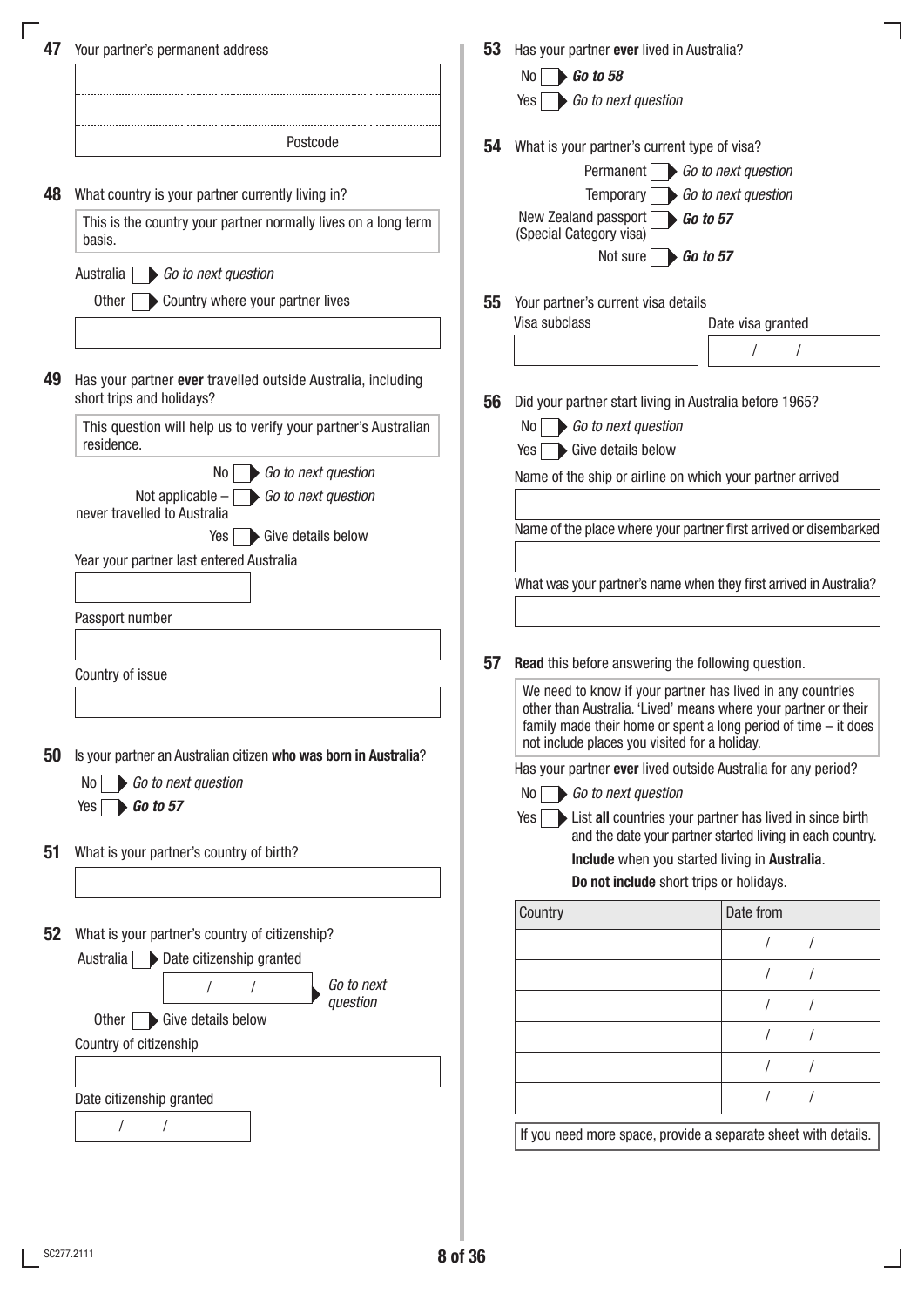**58** Do you give permission for your partner to make enquiries with  $\blacksquare$  60 us on your behalf?

You can change this authority at any time.



Living arrangements

59 Do you share your accommodation with anyone other than an immediate family member?



Read this before answering the following question.

We need full details about your living arrangements to work out your correct payment.

The answers to these questions will help us decide if we need more information from you.

Give details of each person who shares your accommodation.

### Include anyone who:

- regularly stays any number of nights per week
- uses your home as a base (for example, truck drivers, miners, flight attendants or members of the armed forces).

Do not include immediate family members.

| Person 1                        | Name                                      |                                                                                                                      | Age |
|---------------------------------|-------------------------------------------|----------------------------------------------------------------------------------------------------------------------|-----|
|                                 |                                           |                                                                                                                      |     |
| Gender                          |                                           | When did you start sharing<br>with this person?                                                                      |     |
| <b>Male</b>                     | Female                                    | $\prime$<br>I                                                                                                        |     |
|                                 | What is your relationship to this person? |                                                                                                                      |     |
|                                 |                                           |                                                                                                                      |     |
| address?<br>No<br>Yes           |                                           | Have you and this person shared accommodation at another                                                             |     |
| No<br>Yes<br><b>SS293</b>       | registered relationship)?                 | Have you and this person previously lived together as a<br>couple (for example, married, partnered, de facto or in a |     |
| children?<br>No<br>Yes<br>SS284 |                                           | Do you and this person share the parent/guardianship of any                                                          |     |
| other loans)?<br>No             |                                           | Have you and this person ever had any joint financial<br>commitments (for example, joint bank account, mortgage or   |     |
| Yes                             | Give details below                        |                                                                                                                      |     |
| SS284                           |                                           |                                                                                                                      |     |
| No                              | considered to be a couple?                | If you participate in activities jointly with this person, are you                                                   |     |
| Yes                             | Give details below                        |                                                                                                                      |     |
| SS284                           |                                           |                                                                                                                      |     |
| this person?<br>No<br>Yes       |                                           | Are you concerned about your safety if forms are issued to                                                           |     |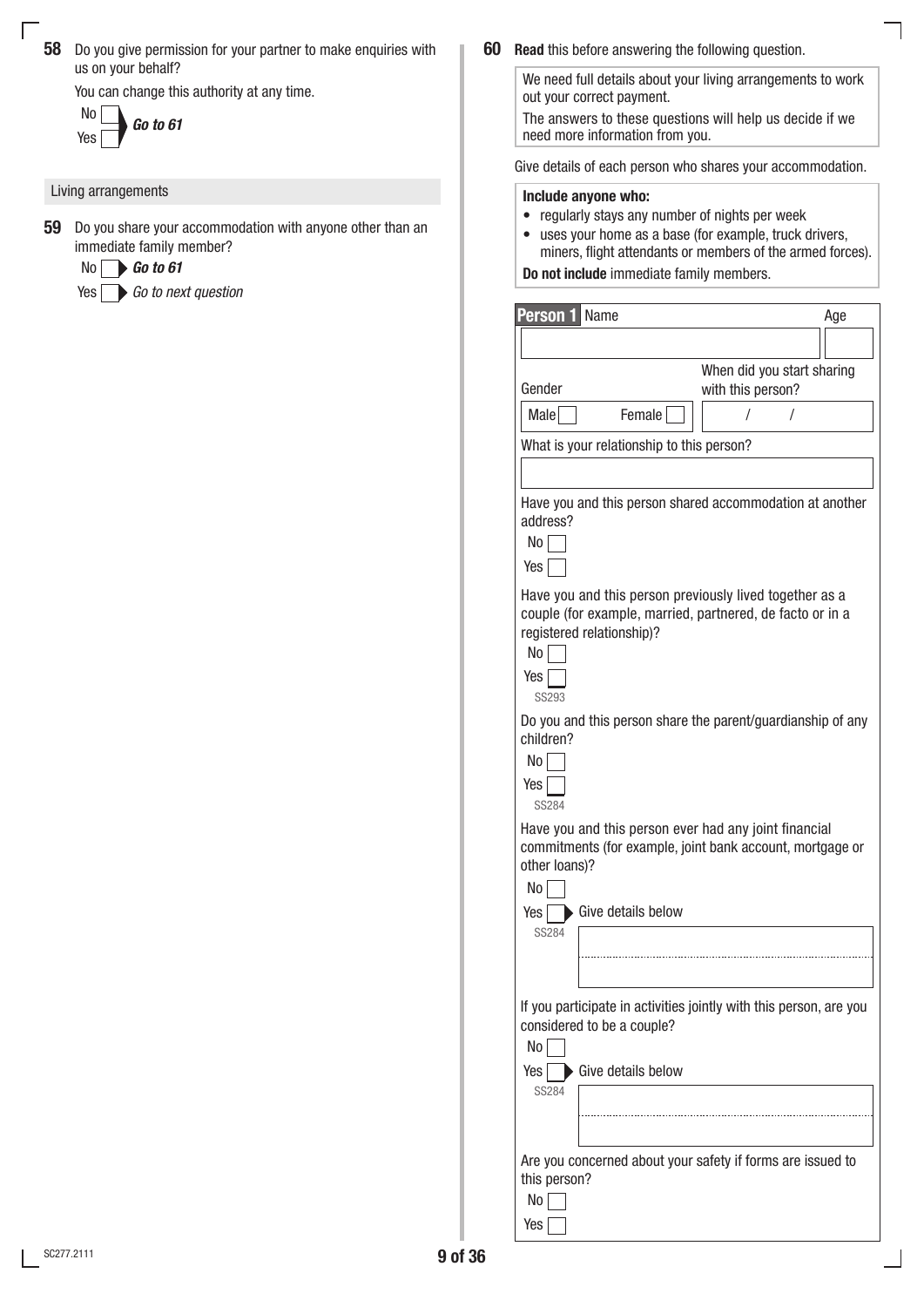# *Continued*

Г

| Continued                                                          | Continued                                                      |
|--------------------------------------------------------------------|----------------------------------------------------------------|
| <b>Person 2 Name</b>                                               | <b>Person 3 Name</b>                                           |
| Age                                                                | Age                                                            |
|                                                                    |                                                                |
| When did you start sharing                                         | When did you start sharir                                      |
| Gender                                                             | Gender                                                         |
| with this person?                                                  | with this person?                                              |
| Male                                                               | Male                                                           |
| Female                                                             | Female                                                         |
| What is your relationship to this person?                          | What is your relationship to this person?                      |
|                                                                    |                                                                |
| Have you and this person shared accommodation at another           | Have you and this person shared accommodation at ano           |
| address?                                                           | address?                                                       |
| No                                                                 | No                                                             |
| Yes                                                                | Yes                                                            |
| Have you and this person previously lived together as a            | Have you and this person previously lived together as a        |
| couple (for example, married, partnered, de facto or in a          | couple (for example, married, partnered, de facto or in a      |
| registered relationship)?                                          | registered relationship)?                                      |
| No                                                                 | No                                                             |
| Yes                                                                | Yes                                                            |
| <b>SS293</b>                                                       | <b>SS293</b>                                                   |
| Do you and this person share the parent/guardianship of any        | Do you and this person share the parent/guardianship of        |
| children?                                                          | children?                                                      |
| No                                                                 | No                                                             |
| Yes                                                                | Yes                                                            |
| <b>SS284</b>                                                       | <b>SS284</b>                                                   |
| Have you and this person ever had any joint financial              | Have you and this person ever had any joint financial          |
| commitments (for example, joint bank account, mortgage or          | commitments (for example, joint bank account, mortgage         |
| other loans)?                                                      | other loans)?                                                  |
| No                                                                 | No                                                             |
| Give details below                                                 | Give details below                                             |
| Yes                                                                | Yes                                                            |
| <b>SS284</b>                                                       | <b>SS284</b>                                                   |
|                                                                    |                                                                |
| If you participate in activities jointly with this person, are you | If you participate in activities jointly with this person, are |
| considered to be a couple?                                         | considered to be a couple?                                     |
| No                                                                 | No                                                             |
| Give details below                                                 | Give details below                                             |
| Yes                                                                | Yes                                                            |
| <b>SS284</b>                                                       | <b>SS284</b>                                                   |
|                                                                    |                                                                |
|                                                                    |                                                                |
| Are you concerned about your safety if forms are issued to         | Are you concerned about your safety if forms are issued        |
| this person?                                                       | this person?                                                   |
| No                                                                 | <b>No</b>                                                      |
| Yes                                                                | Yes                                                            |
|                                                                    |                                                                |

When did you start sharing with this person? ship to this person? rson shared accommodation at another erson previously lived together as a married, partnered, de facto or in a ip)? on share the parent/guardianship of any erson ever had any joint financial ample, joint bank account, mortgage or ctivities jointly with this person, are you ouple? out your safety if forms are issued to

If you need more space, provide a separate sheet with details.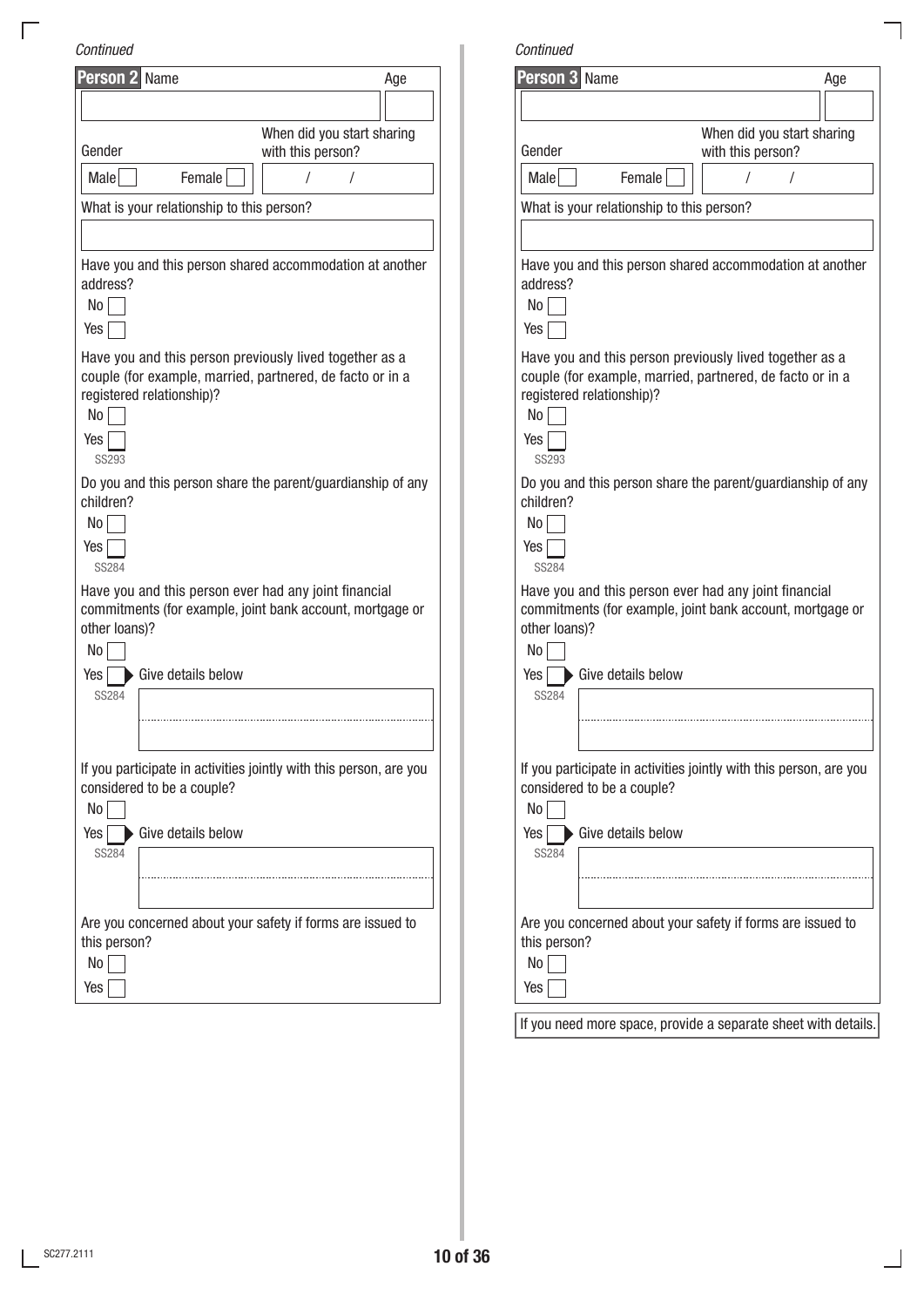$\Box$ 

61 Provide details of child(ren) in your (and/or your partner's) care under 18 years of age or full-time students under 22 years of age.

If you have more than 2 dependent children, copy and provide pages (11 and 12) for each additional child before completing the details for child 1.

٦

| Child 1 |                                                                                                                                        |                                                                                                                                                                                                                         |
|---------|----------------------------------------------------------------------------------------------------------------------------------------|-------------------------------------------------------------------------------------------------------------------------------------------------------------------------------------------------------------------------|
|         | 62 Family name                                                                                                                         | 68 Read this before answering the following question.                                                                                                                                                                   |
|         | First given name                                                                                                                       | The term 'parent' refers to a natural parent, adoptive<br>parent or a person who is legally responsible for a child<br>born through an artificial conception procedure or where<br>a surrogacy court order is in place. |
|         | Second given name<br>63 Has this child ever been known by any other names?<br>Go to next question<br>No<br>List the other names<br>Yes | Which of the following best describes your relationship to<br>this child?<br>Parent<br>Grandparent<br>Step parent<br>Foster carer<br><b>Other</b><br>Give details below                                                 |
|         | 64 Gender                                                                                                                              | 69 Does this child currently live with you?<br>No<br>Yes                                                                                                                                                                |
|         | Male<br>Female                                                                                                                         | <b>70</b> Do you (and/or your partner) share the care of this child with                                                                                                                                                |
|         | 65 Date of birth                                                                                                                       | another person?                                                                                                                                                                                                         |
|         |                                                                                                                                        | Do not include school/day care arrangements.                                                                                                                                                                            |
|         | 66 What is this child's country of birth?                                                                                              | Go to next question<br>No<br>What is the percentage of your (or your partner's)<br>Yes<br>care of this child?<br>$\%$                                                                                                   |
|         | 67 Has this child ever travelled outside Australia, including short<br>trips and holidays?                                             | 71 Does this child receive a payment from any Commonwealth,<br>state or territory government?                                                                                                                           |
|         | This question will help us to verify this child's Australian<br>residence.                                                             | Go to next question<br>No<br>Give details below<br>Yes                                                                                                                                                                  |
|         | Go to next question<br>No<br>Not applicable - never<br>Go to next question<br>travelled to Australia<br>Give details below<br>Yes      |                                                                                                                                                                                                                         |
|         | Year child last entered Australia                                                                                                      | <b>72</b> Is this child 5 years of age or older?<br>$\bullet$ Go to 75<br>No.                                                                                                                                           |
|         | Passport number                                                                                                                        | Go to next question<br>Yes                                                                                                                                                                                              |
|         | Country of issue                                                                                                                       | 73 Is this child in full-time education?<br>No<br>Yes                                                                                                                                                                   |
|         |                                                                                                                                        | 74 Does this child have any income?<br>Go to next question<br>No.<br>Amount<br>Yes<br>\$<br>per                                                                                                                         |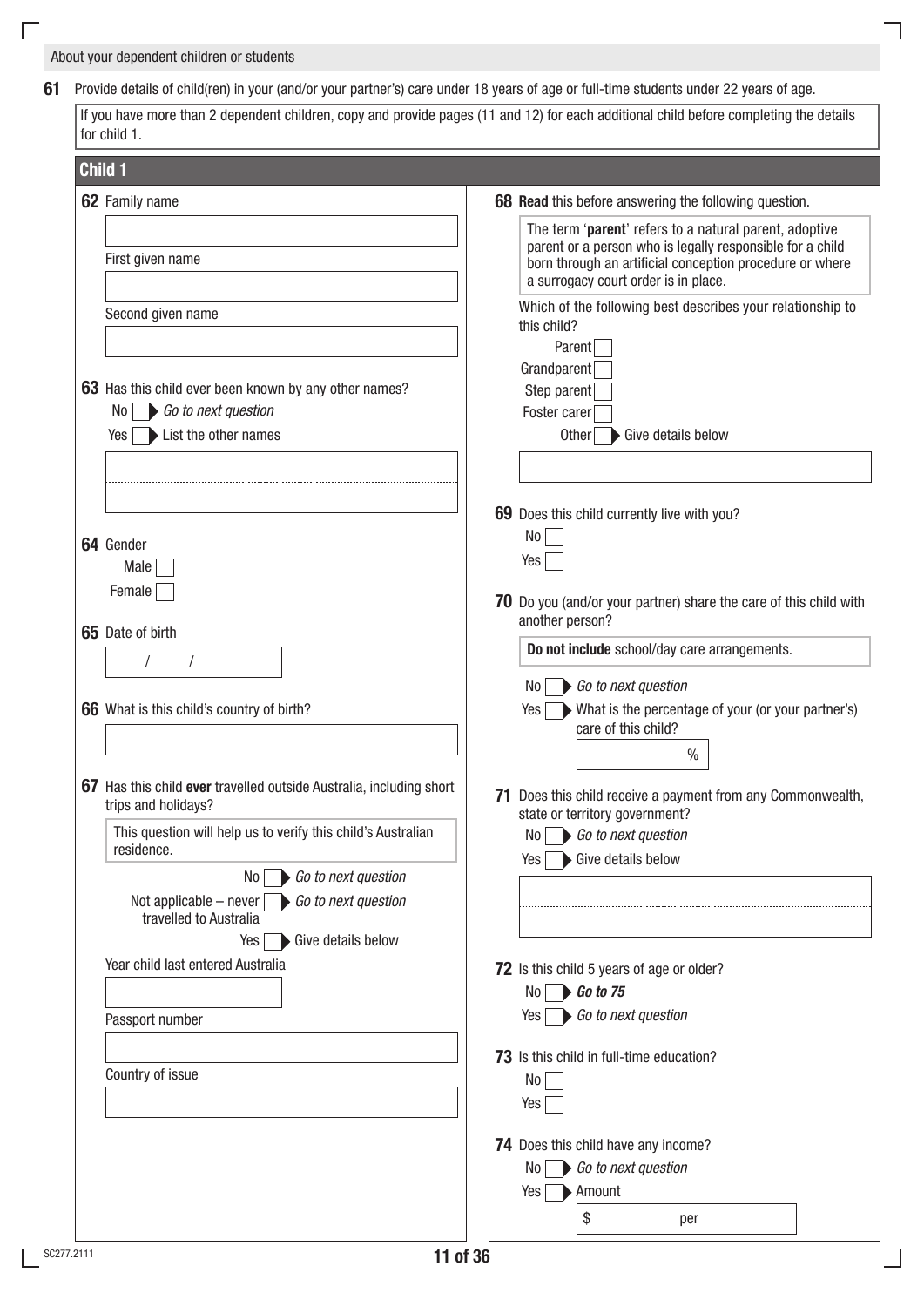

 $\Box$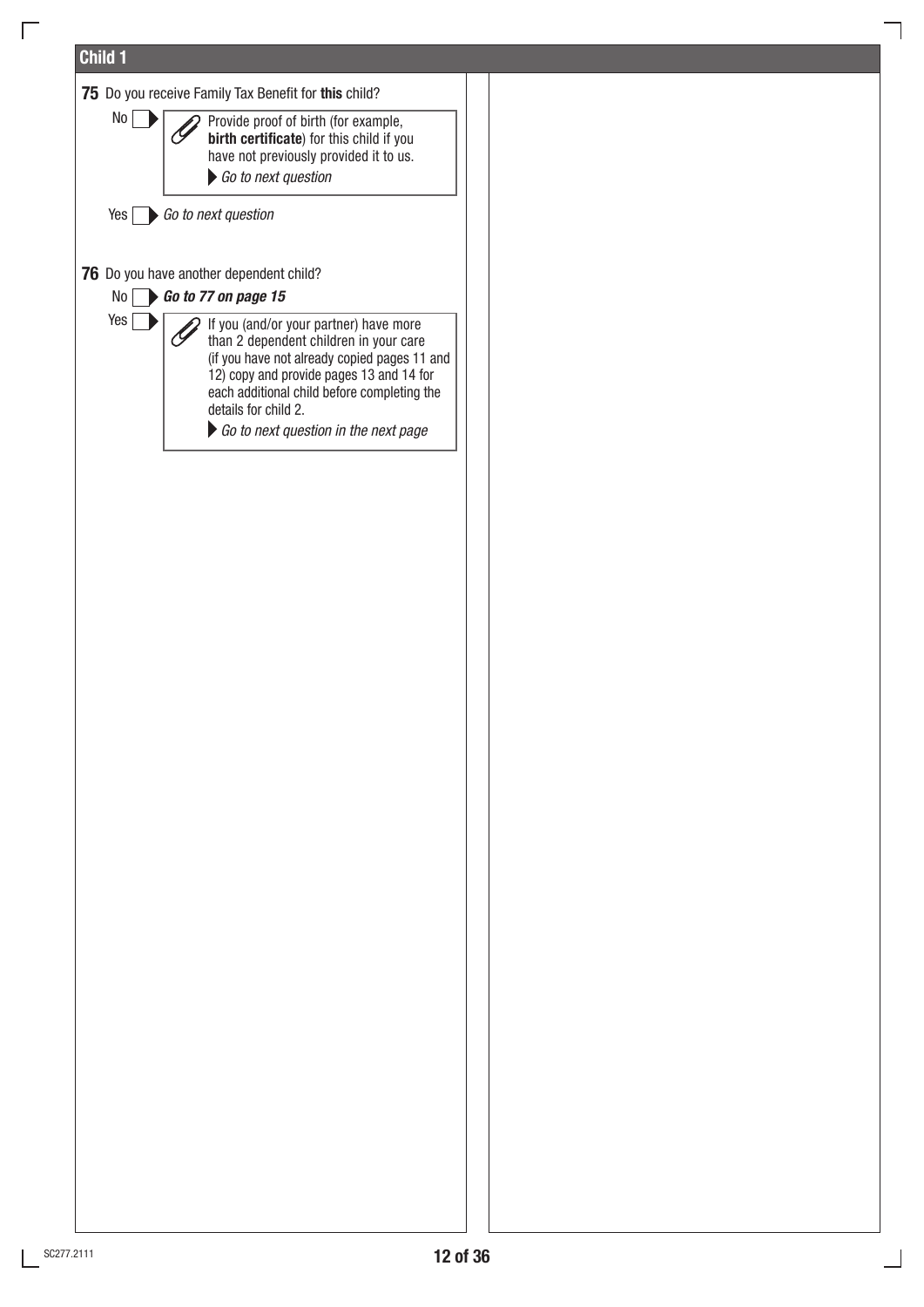| <b>Child 2</b>                                                                                                       |                                                                                                                                                                                                                         |
|----------------------------------------------------------------------------------------------------------------------|-------------------------------------------------------------------------------------------------------------------------------------------------------------------------------------------------------------------------|
| 62 Family name                                                                                                       | 68 Read this before answering the following question.                                                                                                                                                                   |
| First given name                                                                                                     | The term 'parent' refers to a natural parent, adoptive<br>parent or a person who is legally responsible for a child<br>born through an artificial conception procedure or where<br>a surrogacy court order is in place. |
| Second given name                                                                                                    | Which of the following best describes your relationship to<br>this child?<br>Parent                                                                                                                                     |
| 63 Has this child ever been known by any other names?<br>Go to next question<br>No I<br>List the other names<br>Yes  | Grandparent<br>Step parent<br>Foster carer<br>Other<br>Give details below                                                                                                                                               |
|                                                                                                                      | 69 Does this child currently live with you?                                                                                                                                                                             |
| 64 Gender<br>Male<br>Female                                                                                          | No<br>Yes<br>70 Do you (and/or your partner) share the care of this child with                                                                                                                                          |
| 65 Date of birth                                                                                                     | another person?<br>Do not include school/day care arrangements.<br>Go to next question<br>No                                                                                                                            |
| 66 What is this child's country of birth?                                                                            | What is the percentage of your (or your partner's)<br>Yes<br>care of this child?<br>$\%$                                                                                                                                |
| 67 Has this child ever travelled outside Australia, including short<br>trips and holidays?                           | 71 Does this child receive a payment from any Commonwealth,                                                                                                                                                             |
| This question will help us to verify this child's Australian<br>residence.<br>Go to next question<br>No <sub>1</sub> | state or territory government?<br>Go to next question<br>No<br>Give details below<br>Yes                                                                                                                                |
| Not applicable $-$ never $\vert$<br>Go to next question<br>travelled to Australia<br>Give details below<br>Yes       |                                                                                                                                                                                                                         |
| Year child last entered Australia                                                                                    | <b>72</b> Is this child 5 years of age or older?<br>$\bullet$ Go to 75<br>No<br>Go to next question<br>Yes                                                                                                              |
| Passport number<br>Country of issue                                                                                  | <b>73</b> Is this child in full-time education?                                                                                                                                                                         |
|                                                                                                                      | No<br>Yes                                                                                                                                                                                                               |
|                                                                                                                      | 74 Does this child have any income?<br>Go to next question<br>No<br>Amount<br>Yes<br>\$<br>per                                                                                                                          |
|                                                                                                                      |                                                                                                                                                                                                                         |

٦

 $\frac{1}{2}$ 

 $\overline{\Gamma}$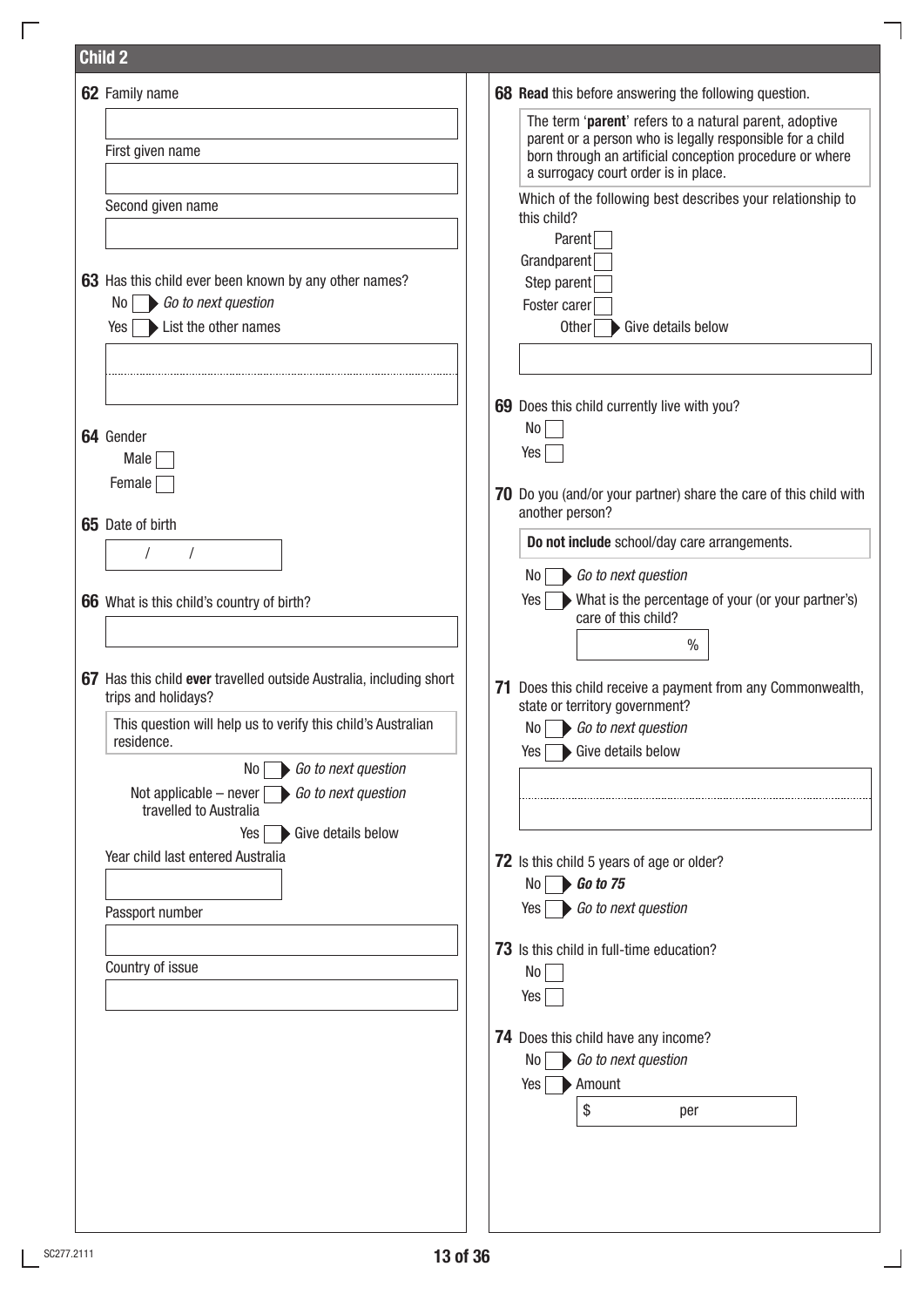

 $\Box$ 

٦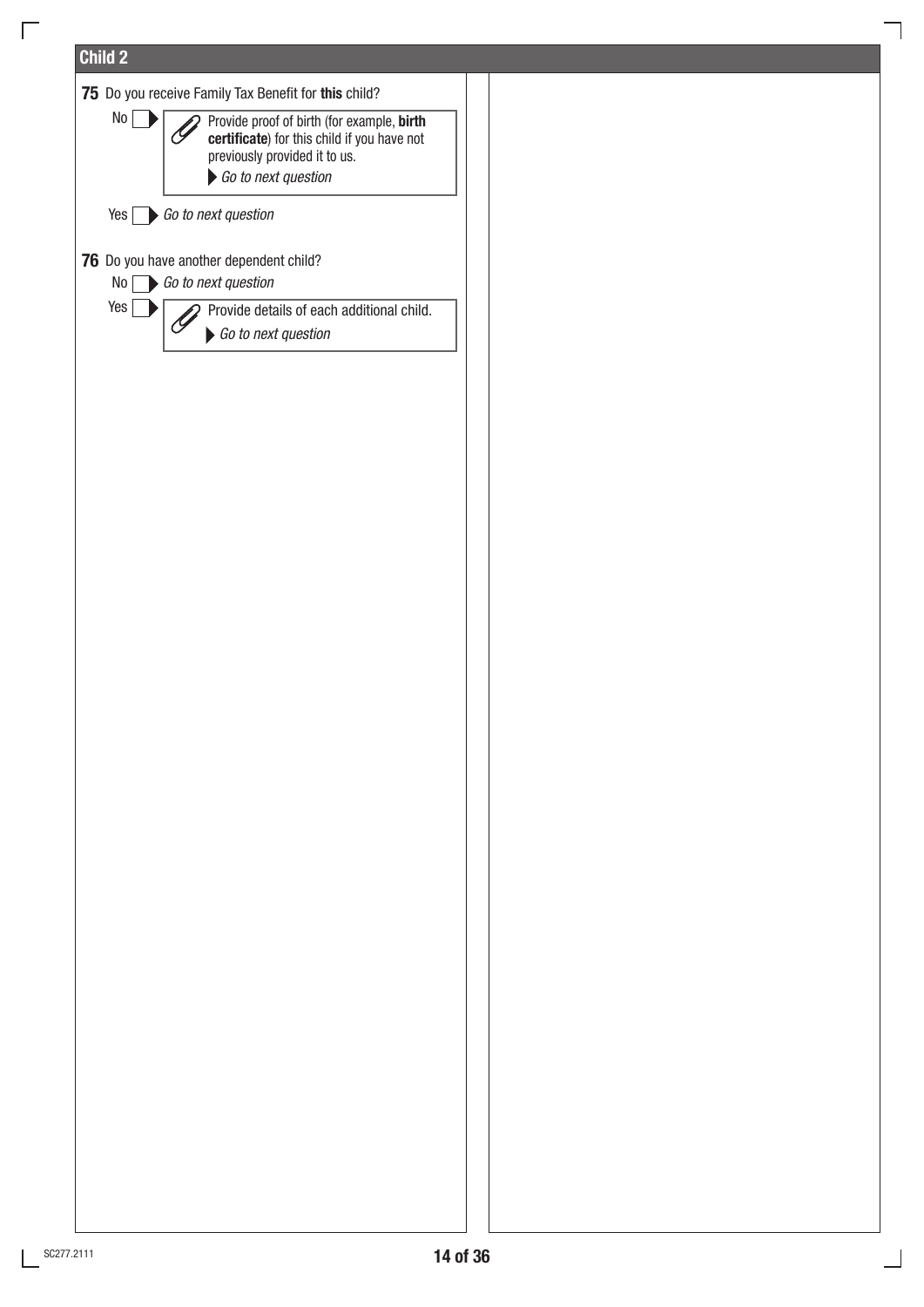|    | Tax details                                                                                                                                                                                                                                                                                                                                                                                                                                                                                                                                                                                                                                                                                                      |          | About your home                                                                                                                                                                                                                                                                                                                                                                                                                                                                                                                   |
|----|------------------------------------------------------------------------------------------------------------------------------------------------------------------------------------------------------------------------------------------------------------------------------------------------------------------------------------------------------------------------------------------------------------------------------------------------------------------------------------------------------------------------------------------------------------------------------------------------------------------------------------------------------------------------------------------------------------------|----------|-----------------------------------------------------------------------------------------------------------------------------------------------------------------------------------------------------------------------------------------------------------------------------------------------------------------------------------------------------------------------------------------------------------------------------------------------------------------------------------------------------------------------------------|
| 77 | <b>Read</b> this before answering the following questions.<br>You may not be paid if you do not give us your tax file number<br>(TFN). If you have a partner, we will need their TFN too. If you or<br>your partner do not have a TFN, or do not know what yours is,<br>you can apply for one through the Australian Taxation Office.<br>In giving us your (and your partner's) TFN in relation to this<br>claim you authorise us to use your (and your partner's) TFN<br>for other social security payments and services in future<br>where necessary.<br>Have you (and your partner) given us your tax file number before?<br>Go to next question<br>No.<br>Go to next question<br>Not sure<br>Go to 79<br>Yes | 80<br>81 | In the last 14 days:<br>• have you (and/or your partner) claimed or been paid a Social<br>Security payment, and<br>• did you (and/or your partner) provide us with your<br>accommodation details and those details have not changed?<br>Go to next question<br>No<br>Go to next question<br>Not sure<br>$\triangleright$ Go to 105<br>Yes<br>The answers to these questions are used to work out your<br>rate of payment and eligibility for rent assistance.<br>Do you (and/or your partner) own a home that you do not live in? |
| 78 | Do you (and your partner) have a tax file number?<br>You<br>Go to ato.gov.au<br>No<br>Your tax file number<br>Yes<br>Your partner<br>Go to ato.gov.au<br>No<br>Your partner's tax file number<br>Yes                                                                                                                                                                                                                                                                                                                                                                                                                                                                                                             | 82       | $\bigtriangleright$ Go to 83<br>No<br>Go to next question<br>Yes<br>What is the reason you do not live in the home you own?<br>You or your children are studying<br>Receiving medical treatment<br>Receiving care from a person in a<br>private home<br>Receiving care in a nursing home<br>Providing care to a person in a<br>private home<br>Overseas absence<br>Give details below<br><b>Other</b>                                                                                                                             |
| 79 | <b>Read</b> this before answering the following question.<br>If you think you will have to pay tax this year, you can ask us<br>to deduct tax instalments from your taxable payment.<br>You can change or cancel your tax deduction at any time<br>using your Centrelink online account.<br>If you are not sure how much tax to have taken out of your<br>payment, contact the Australian Taxation Office.<br>Do you want tax taken out each fortnight?<br>Go to next question<br>No<br>Give details below<br>Yes<br><b>Tick one only</b><br>A set amount<br>\$<br>.00 per fortnight<br>(must be whole dollars)<br>A percentage (%)<br>% per fortnight<br>of my payment                                          |          |                                                                                                                                                                                                                                                                                                                                                                                                                                                                                                                                   |

٦

 $\overline{\phantom{a}}$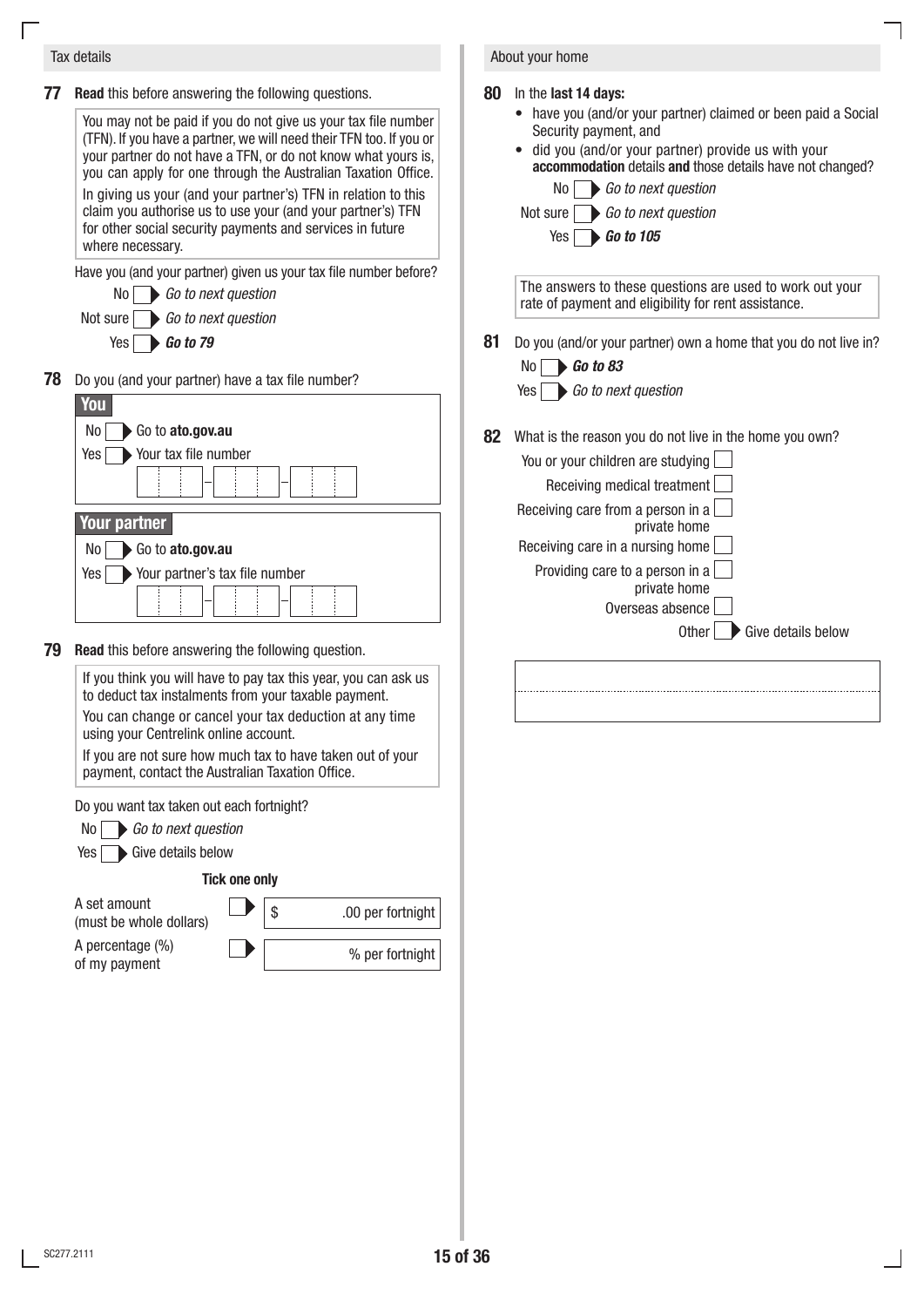| 83 | Which of the following best describes where you live?                                    |                                | 86 | Is any part of the home used to produce income?                                                                           |
|----|------------------------------------------------------------------------------------------|--------------------------------|----|---------------------------------------------------------------------------------------------------------------------------|
|    | In a place where you (and/or your partner)                                               |                                |    | Do not include rent from boarders or lodgers.                                                                             |
|    | pay private rent - this includes when you<br>live in a caravan park and pay site fees or |                                |    | Go to next question<br>No                                                                                                 |
|    | live on a vessel and pay mooring fees                                                    | <b>Go to 97</b>                |    | Yes<br>You will need to complete and return a                                                                             |
|    | In a home you (and/or your partner) own or<br>you own jointly with another person -      |                                |    | Business details (Mod F) form and a<br>Real estate details (Mod R) form.                                                  |
|    | this can include:                                                                        |                                |    | If you do not have these forms, go to                                                                                     |
|    | paying it off (mortgage)<br>a caravan, mobile home or boat                               | Go to 84                       |    | servicesaustralia.gov.au/forms                                                                                            |
|    | In a home owned by:                                                                      |                                |    |                                                                                                                           |
|    | • a company in which you (and/or your<br>partner) are a shareholder or director          |                                | 87 | Do you pay site or mooring fees for your (and your partner's)<br>home (this could be for a caravan, mobile home or boat)? |
|    | • a trust in which you (and/or your partner)<br>or a member of your family are a         |                                |    | $\bigtriangledown$ Go to 105<br>No                                                                                        |
|    | potential beneficiary or are named in the                                                |                                |    | <b>Go to 97</b><br>Yes                                                                                                    |
|    | trust deed                                                                               | Go to 105                      |    |                                                                                                                           |
|    | In public housing, for example, housing<br>owned by the Housing Authority. This does     |                                | 88 | Is your (or your partner's) name on the rental contract or lease                                                          |
|    | not include paying rent to a community                                                   |                                |    | agreement?                                                                                                                |
|    | housing organisation.                                                                    | Go to 88                       |    | Go to next question<br>No                                                                                                 |
|    | In a boarding house, guest house, hostel,<br>hotel, campus, refuge, emergency or         |                                |    | $\bigtriangledown$ Go to 105<br>Yes                                                                                       |
|    | supported accommodation or similar                                                       | Go to 98                       |    |                                                                                                                           |
|    | In a hospital or home for people with                                                    |                                | 89 | Is the primary tenant paying the market rate of rent?                                                                     |
|    | disabilities                                                                             | <b>Go to 98</b>                |    | Go to next question<br>No                                                                                                 |
|    | In accommodation which you (and/or your<br>partner) have the right to use for life       | <b>Go to 91</b>                |    | Go to next question<br>Not sure                                                                                           |
|    | In accommodation where you pay no rent                                                   | Go to 105                      |    | $\blacktriangleright$ Go to 97<br>Yes                                                                                     |
|    | Other (for example, this could be where                                                  |                                | 90 | Do you (and your partner) live with the primary tenant and your                                                           |
|    | you (and your partner) do not have a                                                     | Give details                   |    | (and/or your partner's) income has been taken into account by                                                             |
|    | fixed address)                                                                           | below                          |    | the public housing authority when calculating the rent?                                                                   |
|    |                                                                                          |                                |    | Go to 105<br>No                                                                                                           |
|    |                                                                                          |                                |    | <b>Go to 97</b><br>Yes                                                                                                    |
|    |                                                                                          | $\blacktriangleright$ Go to 97 |    |                                                                                                                           |
|    |                                                                                          |                                |    |                                                                                                                           |
| 84 | Is your (and/or your partner's) home situated on a block of land                         |                                |    |                                                                                                                           |
|    | larger than 2 hectares (5 acres)?                                                        |                                |    |                                                                                                                           |
|    | Go to next question<br>No                                                                |                                |    |                                                                                                                           |
|    | Yes<br>You will need to complete and return a<br>Real estate details (Mod R) form.       |                                |    |                                                                                                                           |
|    | If you do not have this form, go to<br>servicesaustralia.gov.au/forms                    |                                |    |                                                                                                                           |
|    | $\bigtriangledown$ Go to 86                                                              |                                |    |                                                                                                                           |
|    |                                                                                          |                                |    |                                                                                                                           |
| 85 | Is your home situated on more than one title?                                            |                                |    |                                                                                                                           |
|    | Go to next question<br>No                                                                |                                |    |                                                                                                                           |
|    | Yes<br>You will need to complete and return a                                            |                                |    |                                                                                                                           |
|    | Real estate details (Mod R) form.                                                        |                                |    |                                                                                                                           |
|    | If you do not have this form, go to                                                      |                                |    |                                                                                                                           |
|    | servicesaustralia.gov.au/forms                                                           |                                |    |                                                                                                                           |
|    |                                                                                          |                                |    |                                                                                                                           |

٦

 $\overline{\phantom{a}}$ 

 $\overline{\Gamma}$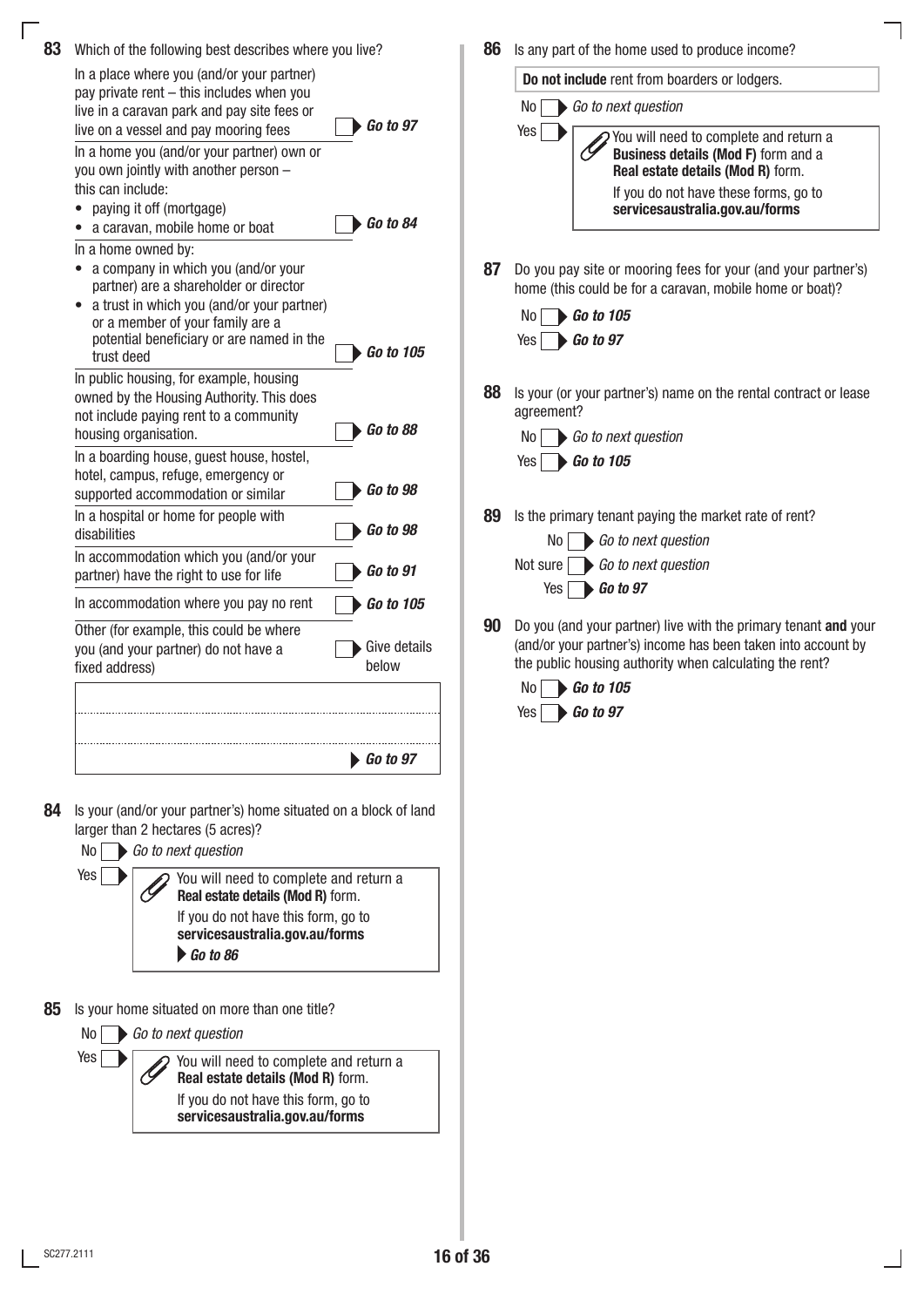|    | Life interest                                                                                                                                                                                                                                                                                                                                                                                                                                                                                                   |    | Living with other people                                                                                                                                                                  |     |
|----|-----------------------------------------------------------------------------------------------------------------------------------------------------------------------------------------------------------------------------------------------------------------------------------------------------------------------------------------------------------------------------------------------------------------------------------------------------------------------------------------------------------------|----|-------------------------------------------------------------------------------------------------------------------------------------------------------------------------------------------|-----|
| 91 | Did you (and/or your partner) pay any money or transfer any<br>assets in return for this right to accommodation for life?<br>Go to next question<br>No<br>Go to 93<br>Yes                                                                                                                                                                                                                                                                                                                                       |    | Sharing your accommodation<br>to use a kitchen, bedroom o<br>persons. This includes all fa<br>partner and dependent child<br>at your accommodation and<br>home, for example, truck di     |     |
| 92 | Which option describes how you (and/or your partner) obtained<br>a life interest in a home without any exchange of money or<br>transfer of assets?<br>Inherited the life interest<br>$\blacktriangleright$ Go to 105<br>A formal agreement documenting [<br>$\triangleright$ Go to 105<br>the life interest<br>An informal agreement, no rent paid<br>$\triangleright$ Go to 105<br>An informal agreement to live at a<br>$\triangleright$ Go to 97<br>child's home and pay rent<br>Other<br>Give details below | 97 | members of the armed forc<br>Do you (and your partner) sh<br>other people?<br>Go to next question<br>No<br>Give details below<br>Yes<br>Person's name<br>Date they moved in<br>$\sqrt{2}$ |     |
|    | $\blacktriangleright$ Go to 97                                                                                                                                                                                                                                                                                                                                                                                                                                                                                  |    | Their share of the rent/lodgin<br>\$<br>Person's name                                                                                                                                     | per |
| 93 | Who was transferred the money or assets in return for the right<br>to accommodation for life?<br>Full name (of the person or organisation)<br>Address                                                                                                                                                                                                                                                                                                                                                           |    | Date they moved in<br>$\prime$<br>Their share of the rent/lodgin<br>\$                                                                                                                    | per |
|    | Postcode                                                                                                                                                                                                                                                                                                                                                                                                                                                                                                        |    | 3 <sup>1</sup><br>Person's name<br>Date they moved in                                                                                                                                     |     |
| 94 | What was the amount paid?<br>\$                                                                                                                                                                                                                                                                                                                                                                                                                                                                                 |    | $\prime$<br>I<br>Their share of the rent/lodgin<br>\$                                                                                                                                     | per |
| 95 | What (if any) assets were transferred?                                                                                                                                                                                                                                                                                                                                                                                                                                                                          |    | Person's name<br>Date they moved in<br>1<br>1                                                                                                                                             |     |
|    |                                                                                                                                                                                                                                                                                                                                                                                                                                                                                                                 |    | Their share of the rent/lodgin<br>\$                                                                                                                                                      | per |

Sharing your accommodation means that you have the right to use a kitchen, bedroom or bathroom with one or more persons. This includes all family members (except your partner and dependent children), people who regularly stay at your accommodation and people who work away from Irivers, miners, flight attendants or ces.

٦

 $\overline{\phantom{a}}$ 

hare your accommodation with

| No<br>Go to next question                     |                       |
|-----------------------------------------------|-----------------------|
| Give details below<br>'es                     |                       |
| 1 <sub>1</sub><br>Person's name               | Age                   |
|                                               |                       |
| Date they moved in                            | Relationship to you   |
| 1                                             |                       |
| Their share of the rent/lodgings              | Do they own the home? |
| \$<br>per                                     | No<br>Yes             |
| $\mathbf{2}^{\parallel}$<br>Person's name     | Age                   |
|                                               |                       |
| Date they moved in                            | Relationship to you   |
| $\sqrt{2}$<br>T                               |                       |
| Their share of the rent/lodgings              | Do they own the home? |
| \$<br>per                                     | No<br>Yes I           |
| <b>3</b> Person's name                        | Age                   |
|                                               |                       |
| Date they moved in                            | Relationship to you   |
| $\overline{I}$<br>1                           |                       |
|                                               |                       |
| Their share of the rent/lodgings              | Do they own the home? |
| \$<br>per                                     | No<br>Yes             |
|                                               | Age                   |
| 4 Person's name                               |                       |
| Date they moved in                            | Relationship to you   |
| 1                                             |                       |
|                                               | Do they own the home? |
| Their share of the rent/lodgings<br>\$<br>per | No<br>Yes             |

 $\overline{1}$ 

 $\Box$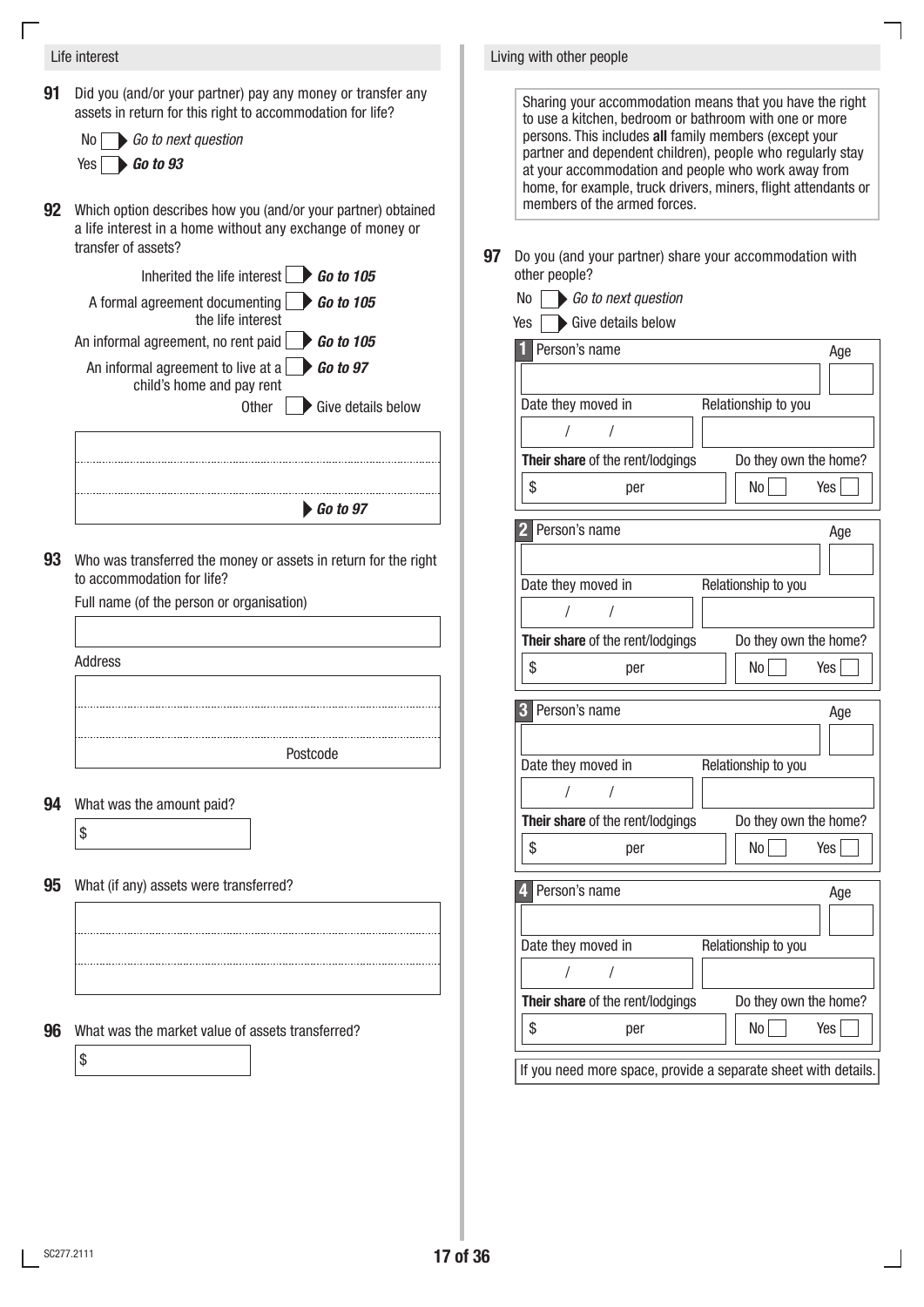|     | Paying for accommodation                                                                                                                                         | 102 What type of accommodation do you (and your partner) live in?                    |
|-----|------------------------------------------------------------------------------------------------------------------------------------------------------------------|--------------------------------------------------------------------------------------|
| 98  | Do you (and/or your partner) pay board and/or lodgings?                                                                                                          | Boarding house/hostel/private hotel,<br>Go to 104<br>hospital or disability housing  |
|     | Board means you (and your partner) are provided with some                                                                                                        | Private house or townhouse/unit/flat                                                 |
|     | regular meals.<br>Lodgings means the amount you (and your partner) pay for                                                                                       | Community housing                                                                    |
|     | your accommodation.                                                                                                                                              | Defence housing<br>Go to next question                                               |
|     | $\bigtriangledown$ Go to 100<br>No                                                                                                                               | Caravan/cabin/mobile home                                                            |
|     | Go to next question<br>Yes                                                                                                                                       | <b>Boat</b><br>Give details below<br><b>Other</b>                                    |
|     |                                                                                                                                                                  |                                                                                      |
| 99  | Can you separate the amounts you (and your partner) pay for<br>board and/or lodgings?                                                                            | Go to next question                                                                  |
|     | Total board and lodgings charged per<br>No<br>day, week, fortnight, 4 weeks or calendar month                                                                    | 103 What is the total amount being charged per day, week, fortnight,                 |
|     | \$<br>per                                                                                                                                                        | 4 weeks or calendar month?                                                           |
|     | $\triangleright$ Go to 101                                                                                                                                       | \$<br>per                                                                            |
|     | Amount paid for board (meals) per<br>Yes<br>day, week, fortnight, 4 weeks or calendar month                                                                      | <b>104</b> Do you (and/or your partner) have a formal lease or tenancy<br>agreement? |
|     | \$<br>per                                                                                                                                                        | Go to next question<br>No                                                            |
|     | Amount paid for lodgings (accommodation only)<br>per day, week, fortnight, 4 weeks or calendar month                                                             | Yes<br>Provide a full copy of your signed lease or<br>tenancy agreement.             |
|     | \$<br>per                                                                                                                                                        |                                                                                      |
|     | $\triangleright$ Go to 101                                                                                                                                       |                                                                                      |
|     |                                                                                                                                                                  |                                                                                      |
|     | <b>100</b> What is the amount you (and your partner) pay per day, week,<br>fortnight, 4 weeks or calendar month, for example, rent,<br>maintenance or site fees? |                                                                                      |
|     | This would be the total you (and your partner) pay for the                                                                                                       |                                                                                      |
|     | property minus any subsidy/rebate, rent amount claimed as<br>a business expense for taxation purposes or contribution<br>from another person or organisation.    |                                                                                      |
|     | \$<br>per                                                                                                                                                        |                                                                                      |
| 101 | On what date did you (and your partner) start paying these fees?                                                                                                 |                                                                                      |
|     | $\sqrt{2}$<br>$\sqrt{2}$                                                                                                                                         |                                                                                      |
|     |                                                                                                                                                                  |                                                                                      |
|     |                                                                                                                                                                  |                                                                                      |
|     |                                                                                                                                                                  |                                                                                      |
|     |                                                                                                                                                                  |                                                                                      |
|     |                                                                                                                                                                  |                                                                                      |
|     |                                                                                                                                                                  |                                                                                      |
|     |                                                                                                                                                                  |                                                                                      |
|     |                                                                                                                                                                  |                                                                                      |

 $\Box$ 

 $\frac{1}{2}$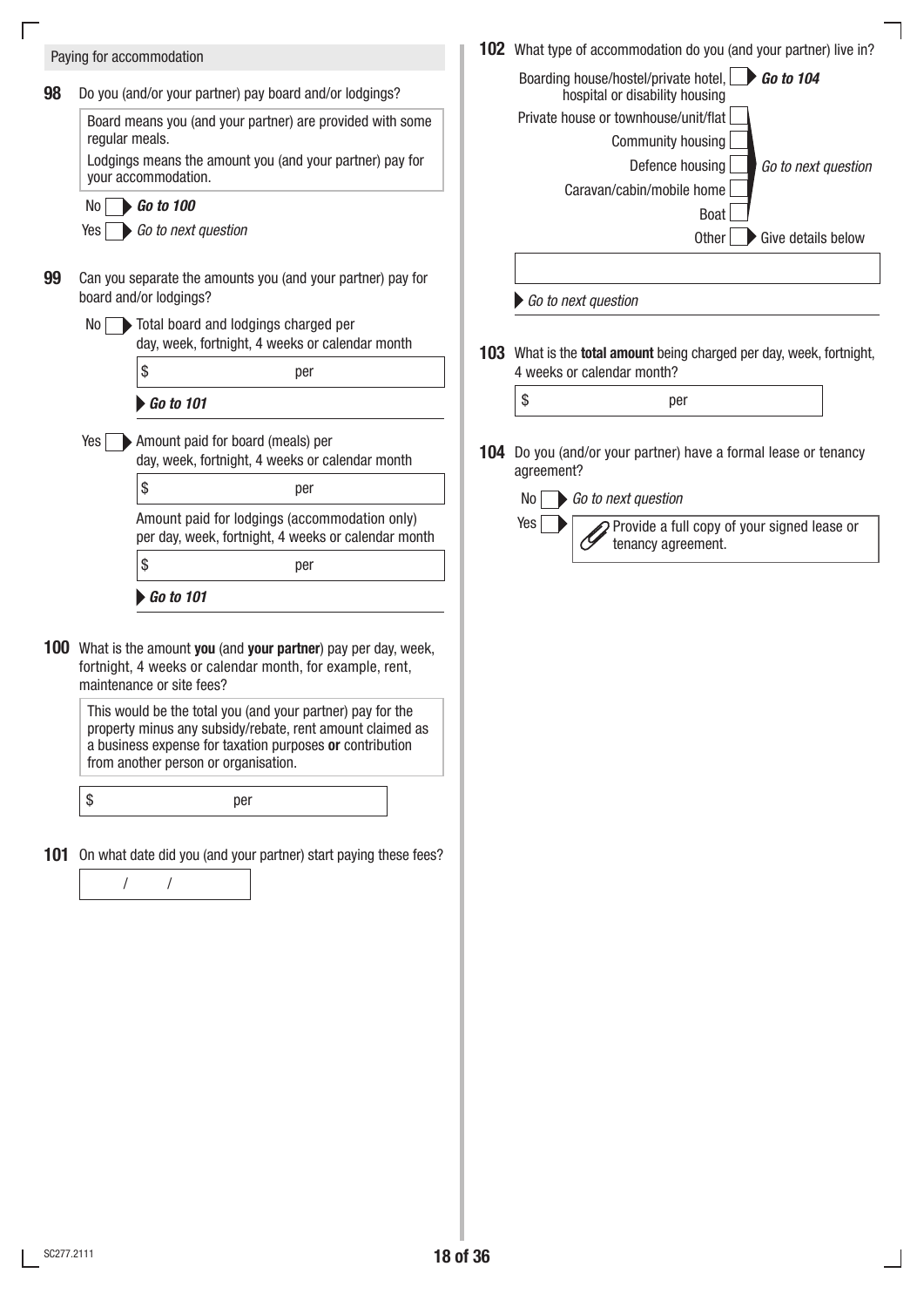# Assets, income and other financial information

# 105 In the last 14 days:

- have you (and/or your partner) claimed or been paid an income support payment, and
- did you (and/or your partner) provide us with your assets, income and other financial information details and those details have not changed?

| $No \frown Go$ to next question                    |
|----------------------------------------------------|
| Not Sure $\blacktriangleright$ Go to next question |
| Yes $\bigcirc$ Go to 151                           |

106 Read this before answering the following question.

The current market value of an item is what you would get if you sold it. It is not the replacement or insured value. Include:

- all furniture (including soft furnishings such as curtains), antiques and works of art
- electrical appliances such as televisions and fridges
- jewellery for personal use and hobby collections (for example, stamps, coins).

### Do not include:

• fixtures such as stoves and built-in items.

What is your estimate of the current market value of your (and/or your partner's) household contents and personal effects?

| Current market value | Amount owed     |  |  |
|----------------------|-----------------|--|--|
|                      |                 |  |  |
| $\%$<br>Your share   | Partner's share |  |  |

107 Do you (and/or your partner) own, partly own or have a financial interest in any motor vehicles, motor cycles or trailers?

| No <sub>1</sub> |  |  | Go to next question |
|-----------------|--|--|---------------------|
|-----------------|--|--|---------------------|

Yes Give details below

| Type of asset              | Make                     |
|----------------------------|--------------------------|
| (for example, car)         | (for example, Ford)      |
|                            |                          |
|                            |                          |
| Model (for example, Focus) | Year                     |
|                            |                          |
|                            | Balance of loan(s) taken |
| Current market value       | to purchase              |
| \$                         | \$                       |
| Your share<br>%            | Partner's share<br>$\%$  |
| Type of asset<br>2         | Make                     |
| (for example, car)         | (for example, Ford)      |
|                            |                          |
| Model (for example, Focus) | Year                     |
|                            |                          |
|                            |                          |
| Current market value       | Balance of loan(s) taken |
|                            | to purchase              |
| \$                         | \$                       |
|                            |                          |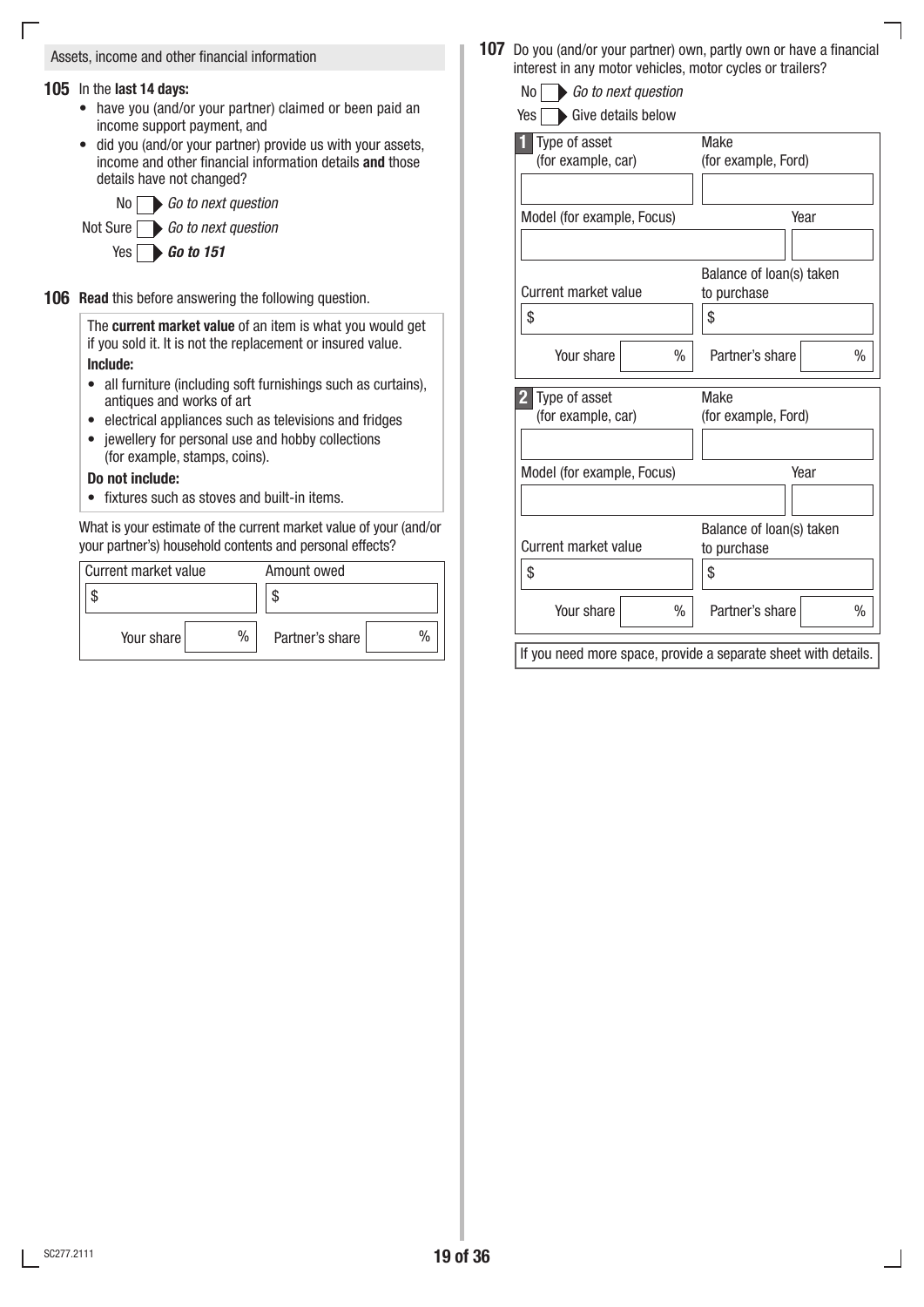| Do not include a boat or caravan that is your principal home.                                                                                                                       |  |
|-------------------------------------------------------------------------------------------------------------------------------------------------------------------------------------|--|
| Go to next question<br>No I                                                                                                                                                         |  |
| Give details below<br>Yes                                                                                                                                                           |  |
| Type of asset<br>Make<br>(for example, boat)<br>(for example, Quintrex)                                                                                                             |  |
|                                                                                                                                                                                     |  |
| Model (for example, Coastrunner)<br>Year                                                                                                                                            |  |
| Balance of loan(s) taken                                                                                                                                                            |  |
| Current market value<br>to purchase                                                                                                                                                 |  |
| \$<br>\$                                                                                                                                                                            |  |
| Your share<br>Partner's share<br>%<br>%                                                                                                                                             |  |
| Type of asset<br>Make<br>(for example, caravan)<br>(for example, Jayco)                                                                                                             |  |
| Model (for example, Heritage)<br>Year                                                                                                                                               |  |
|                                                                                                                                                                                     |  |
| Balance of loan(s) taken<br>Current market value<br>to purchase                                                                                                                     |  |
| \$<br>\$                                                                                                                                                                            |  |
| Your share<br>Partner's share<br>%<br>%                                                                                                                                             |  |
|                                                                                                                                                                                     |  |
| If you need more space, provide a separate sheet with details.                                                                                                                      |  |
| <b>109</b> Do you (and/or your partner) have an interest in any other real<br>estate in and/or outside Australia?<br>$\text{No}$ $\rightarrow$ Go to 111<br>Yes Go to next question |  |
| 110 How many other properties in and/or outside Australia do you<br>(and/or your partner) own or have an interest in?                                                               |  |
| You will need to complete and return a<br>Real estate details (Mod R) form for each property.<br>If you do not have this form, go to                                                |  |
| servicesaustralia.gov.au/forms                                                                                                                                                      |  |
|                                                                                                                                                                                     |  |
|                                                                                                                                                                                     |  |
|                                                                                                                                                                                     |  |
|                                                                                                                                                                                     |  |
|                                                                                                                                                                                     |  |

details below of any other accounts held by you (and/or partner) in banks, building societies or credit unions.

# lude:

- savings accounts
- cheque accounts
- term deposits
- oint accounts
- accounts you hold in trust or under any other name
- money held in church or charitable development funds.

ounts and term deposits outside Australia should be uded, with the current balance in the type of currency in ch it is invested. We will convert this into Australian dollars.

# not include

- shares
- managed investments
- an account used exclusively for funding from the National Disability Insurance Scheme.

2 Provide evidence from your financial institution that shows your current account balance, account number and account holder name(s) for each account held. Copies can be provided.

|  | ATM slips are not acceptable. |  |  |  |
|--|-------------------------------|--|--|--|
|--|-------------------------------|--|--|--|

| Name of bank, building<br>society or credit union       |               |                    |               |
|---------------------------------------------------------|---------------|--------------------|---------------|
| Account number<br>(this may not be your<br>card number) |               |                    |               |
| <b>Current balance</b><br>of account                    |               |                    |               |
| Currency if not AUD                                     |               |                    |               |
| Your share                                              | $\frac{0}{0}$ | Partner's<br>share | $\frac{0}{0}$ |
| Name of bank, building<br>society or credit union       |               |                    |               |
| Account number<br>(this may not be your<br>card number) |               |                    |               |
| <b>Current balance</b><br>of account                    |               |                    |               |
| Currency if not AUD                                     |               |                    |               |
| Your share                                              | $\frac{0}{0}$ | Partner's<br>share | $\frac{0}{0}$ |
| 3<br>Name of bank, building<br>society or credit union  |               |                    |               |
| Account number<br>(this may not be your<br>card number) |               |                    |               |
| <b>Current balance</b><br>of account                    |               |                    |               |
| Currency if not AUD                                     |               |                    |               |
| Your share                                              | $\frac{0}{0}$ | Partner's<br>share | $\frac{0}{0}$ |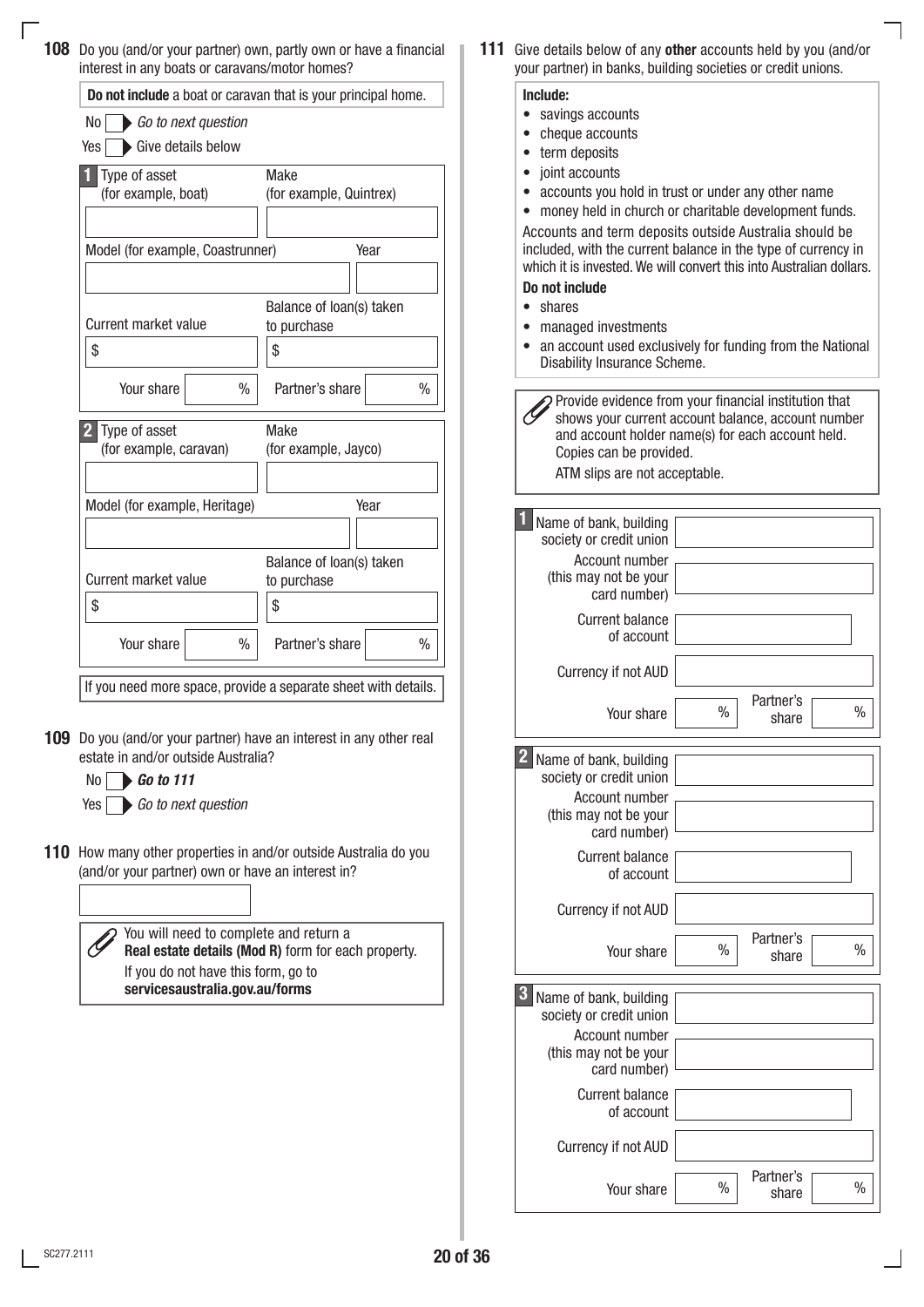# *Continued*

 $\Box$ 

| Name of bank, building<br>society or credit union<br>Account number<br>(this may not be your<br>card number) |                                                                |
|--------------------------------------------------------------------------------------------------------------|----------------------------------------------------------------|
| Current balance<br>of account                                                                                |                                                                |
| Currency if not AUD                                                                                          |                                                                |
| Your share                                                                                                   | Partner's<br>%<br>%<br>share                                   |
| $\overline{\mathbf{5}}$<br>Name of bank, building<br>society or credit union                                 |                                                                |
| Account number<br>(this may not be your<br>card number)                                                      |                                                                |
| Current balance<br>of account                                                                                |                                                                |
| Currency if not AUD                                                                                          |                                                                |
| Your share                                                                                                   | Partner's<br>%<br>%<br>share                                   |
|                                                                                                              | If you need more space, provide a separate sheet with details. |

| 112 Do you (and/or your partner) have a life insurance policy that |
|--------------------------------------------------------------------|
| can be cashed in?                                                  |

# Include

| • policies with a surrender value (for example, whole of life, |
|----------------------------------------------------------------|
| paid up and endowment policies).                               |

# Do not include:

|  |  |  |  |  | • friendly society bonds or life insurance bonds |  |
|--|--|--|--|--|--------------------------------------------------|--|
|--|--|--|--|--|--------------------------------------------------|--|

• details of home, contents, car, mortgage or similar policies.

*Go to next question* No

Yes Give details below

Provide copies of the policy document and Ĉ the latest statement for each policy.

1 Name of insurance company

Policy number Surrender value \$

Your share  $\begin{array}{c|c} \sim \end{array}$  % Partner's share  $\begin{array}{c|c} \sim \end{array}$  %

2 Name of insurance company

| Policy number |      | Surrender value |               |
|---------------|------|-----------------|---------------|
|               |      | S               |               |
| Your share    | $\%$ | Partner's share | $\frac{v}{n}$ |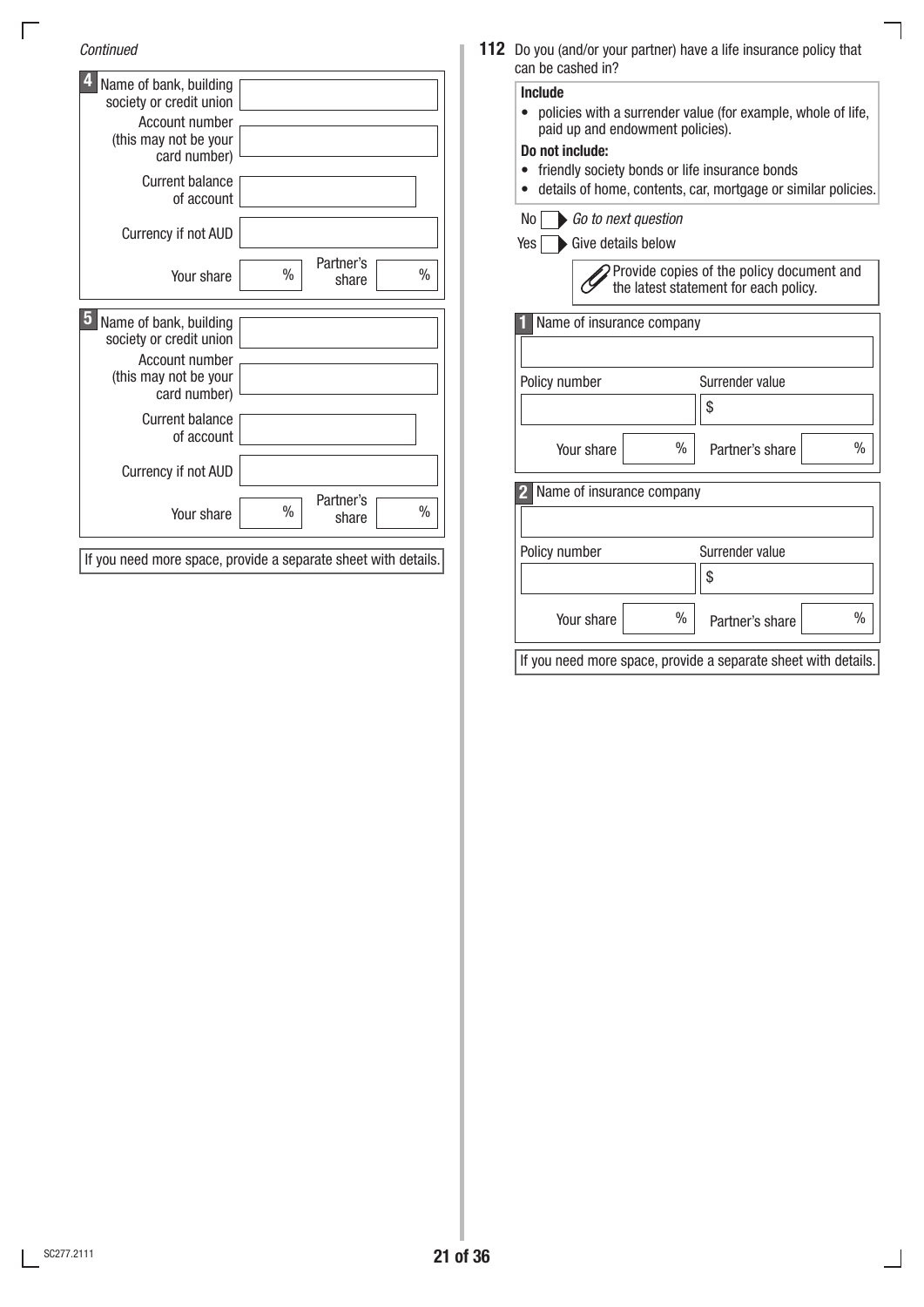| 113 Do you (and/or your partner) have any bonds or debentures?                                                                                                              |                                                               |  | 114 Do you (and/or your partner) have any funeral bonds or       |                                                                |
|-----------------------------------------------------------------------------------------------------------------------------------------------------------------------------|---------------------------------------------------------------|--|------------------------------------------------------------------|----------------------------------------------------------------|
| Bonds refer to government and semi-government bonds.<br>Include:<br>• investments in and/or outside Australia.<br>Bonds or debentures outside Australia should be included, |                                                               |  | funeral investments?<br>Include pre-paid funerals.               |                                                                |
|                                                                                                                                                                             |                                                               |  | $\bigtriangledown$ Go to 116<br>No I                             |                                                                |
|                                                                                                                                                                             |                                                               |  |                                                                  |                                                                |
| with the current balance in the type of currency in which it is                                                                                                             |                                                               |  | Give details below<br>Yes                                        |                                                                |
| invested. We will convert this into Australian dollars.                                                                                                                     |                                                               |  |                                                                  | Provide a copy of the document which gives                     |
| Do not include:                                                                                                                                                             |                                                               |  |                                                                  | details for each bond or investment.                           |
|                                                                                                                                                                             | friendly society bonds, funeral bonds or life insurance bonds |  |                                                                  |                                                                |
|                                                                                                                                                                             | accommodation bonds for residing in an aged care facility.    |  | Name of company                                                  |                                                                |
| Go to next question<br>No                                                                                                                                                   |                                                               |  |                                                                  |                                                                |
| Give details below<br>Yes                                                                                                                                                   |                                                               |  | Name of product                                                  |                                                                |
|                                                                                                                                                                             | Provide a copy of a document which gives                      |  |                                                                  |                                                                |
|                                                                                                                                                                             | details for each bond or debenture.                           |  |                                                                  |                                                                |
|                                                                                                                                                                             |                                                               |  | Purchase price including                                         | <b>Current value</b>                                           |
| Name of company                                                                                                                                                             |                                                               |  | instalments but not interest                                     | as per latest statement                                        |
|                                                                                                                                                                             |                                                               |  | \$                                                               | \$                                                             |
| Type of investment                                                                                                                                                          |                                                               |  |                                                                  | Partner's                                                      |
|                                                                                                                                                                             |                                                               |  | $\%$<br>Your share                                               | $\%$<br>share                                                  |
|                                                                                                                                                                             |                                                               |  |                                                                  |                                                                |
| Current amount invested                                                                                                                                                     | Currency if not AUD                                           |  | 2 Name of company                                                |                                                                |
|                                                                                                                                                                             |                                                               |  |                                                                  |                                                                |
|                                                                                                                                                                             |                                                               |  | Name of product                                                  |                                                                |
| $\%$<br>Your share                                                                                                                                                          | $\frac{0}{0}$<br>Partner's share                              |  |                                                                  |                                                                |
|                                                                                                                                                                             |                                                               |  |                                                                  |                                                                |
| Name of company                                                                                                                                                             |                                                               |  | Purchase price including                                         | Current value                                                  |
|                                                                                                                                                                             |                                                               |  | instalments but not interest                                     | as per latest statement                                        |
| Type of investment                                                                                                                                                          |                                                               |  | \$                                                               | \$                                                             |
|                                                                                                                                                                             |                                                               |  |                                                                  | Partner's                                                      |
|                                                                                                                                                                             |                                                               |  | $\%$<br>Your share                                               | $\%$<br>share                                                  |
| Current amount invested                                                                                                                                                     | Currency if not AUD                                           |  |                                                                  |                                                                |
|                                                                                                                                                                             |                                                               |  |                                                                  | If you need more space, provide a separate sheet with details. |
|                                                                                                                                                                             |                                                               |  |                                                                  |                                                                |
| $\%$<br>Your share                                                                                                                                                          | $\%$<br>Partner's share                                       |  | 115 Do you (and/or your partner) have a contract to have funeral |                                                                |
|                                                                                                                                                                             |                                                               |  |                                                                  | services provided for which an agreed sum has already been     |
| Name of company                                                                                                                                                             |                                                               |  |                                                                  | paid to the provider or used to buy funeral bonds assigned to  |
|                                                                                                                                                                             |                                                               |  | the provider?                                                    |                                                                |
|                                                                                                                                                                             |                                                               |  | Go to next question<br>No                                        |                                                                |
| Type of investment                                                                                                                                                          |                                                               |  | Yes                                                              |                                                                |
|                                                                                                                                                                             |                                                               |  |                                                                  | Provide a copy of each contract.                               |
| <b>Current amount invested</b>                                                                                                                                              | Currency if not AUD                                           |  |                                                                  |                                                                |
|                                                                                                                                                                             |                                                               |  |                                                                  |                                                                |
|                                                                                                                                                                             |                                                               |  |                                                                  |                                                                |
| $\%$<br>Your share                                                                                                                                                          | $\%$<br>Partner's share                                       |  |                                                                  |                                                                |
|                                                                                                                                                                             |                                                               |  |                                                                  |                                                                |
| If you need more space, provide a separate sheet with details.                                                                                                              |                                                               |  |                                                                  |                                                                |
|                                                                                                                                                                             |                                                               |  |                                                                  |                                                                |
|                                                                                                                                                                             |                                                               |  |                                                                  |                                                                |

 $\overline{\phantom{a}}$ 

 $\frac{1}{2}$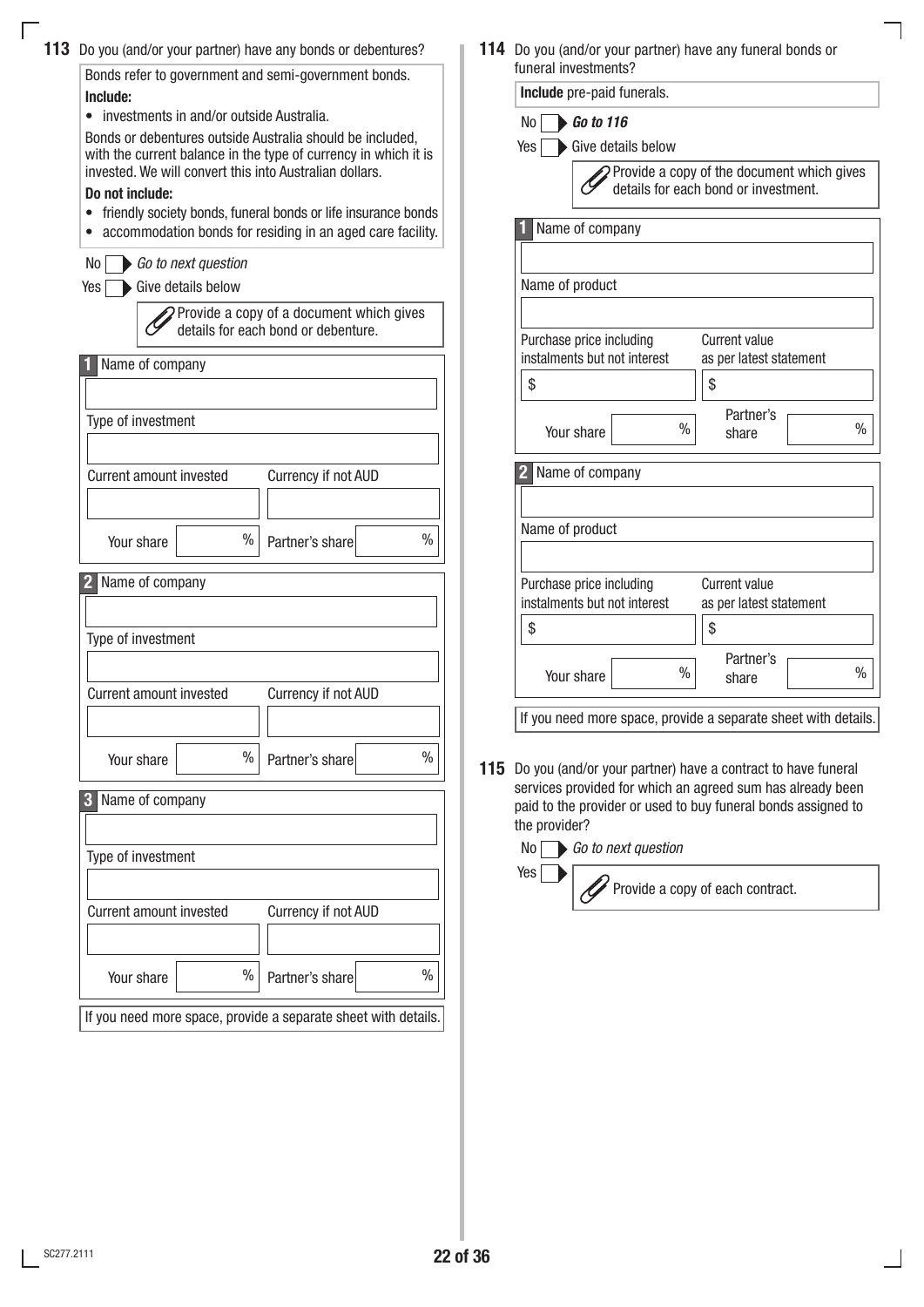| Do not include loans to get accommodation in a hostel.                         |                                          |  |  |  |
|--------------------------------------------------------------------------------|------------------------------------------|--|--|--|
| Go to next question<br>No l<br>Give details below<br>Yes                       |                                          |  |  |  |
|                                                                                | Provide a copy of a document which gives |  |  |  |
|                                                                                | details for each loan (if available).    |  |  |  |
| Who did you lend the money to?                                                 |                                          |  |  |  |
|                                                                                |                                          |  |  |  |
| Date lent                                                                      | Amount lent                              |  |  |  |
| $\prime$<br>I                                                                  | \$                                       |  |  |  |
| Current balance on loan                                                        | Lent by<br>Lent by you<br>your partner   |  |  |  |
| \$                                                                             | %<br>%                                   |  |  |  |
|                                                                                |                                          |  |  |  |
| 2<br>Who did you lend the money to?                                            |                                          |  |  |  |
|                                                                                |                                          |  |  |  |
| Date lent                                                                      | Amount lent                              |  |  |  |
|                                                                                | \$                                       |  |  |  |
| $\prime$<br>$\prime$                                                           |                                          |  |  |  |
|                                                                                | Lent by<br>Lent by you<br>your partner   |  |  |  |
| \$                                                                             | %<br>%                                   |  |  |  |
|                                                                                |                                          |  |  |  |
| Who did you lend the money to?                                                 |                                          |  |  |  |
|                                                                                |                                          |  |  |  |
| Current balance on loan<br>3 <sup>1</sup><br>Date lent<br>$\prime$<br>$\prime$ | Amount lent<br>\$                        |  |  |  |
|                                                                                | Lent by                                  |  |  |  |

Do you (and/or your partner) own any shares, options, rights, convertible notes or other securities listed on a stock/securities exchange in and/or outside Australia?

٦

| Include:                                                |                                             |
|---------------------------------------------------------|---------------------------------------------|
| futures                                                 |                                             |
| options                                                 |                                             |
| derivatives                                             |                                             |
|                                                         |                                             |
| rights                                                  |                                             |
| convertible notes.                                      |                                             |
| Do not include:                                         |                                             |
| managed investments                                     |                                             |
| investments purchased with a margin loan.<br>$\bullet$  |                                             |
| $\mathsf{No}$ $\blacktriangleright$ Go to next question |                                             |
| Yes <br>Give details below                              |                                             |
|                                                         | Provide the latest statement for each share |
| holding.                                                |                                             |
| Name of the public company or ASX code                  |                                             |
|                                                         |                                             |
| Number of shares held                                   | Country if not Australia                    |
|                                                         |                                             |
|                                                         |                                             |
| $\%$                                                    | Partner's<br>$\%$                           |
| Your share                                              | share                                       |
| Name of the public company or ASX code<br>2             |                                             |
|                                                         |                                             |
| Number of shares held                                   | Country if not Australia                    |
|                                                         |                                             |
|                                                         |                                             |
|                                                         | Partner's                                   |
| $\%$<br>Your share                                      | %<br>share                                  |
| Name of the public company or ASX code<br>3             |                                             |
|                                                         |                                             |
|                                                         |                                             |
|                                                         |                                             |
| Number of shares held                                   | Country if not Australia                    |
|                                                         |                                             |
| %<br>Your share                                         | Partner's<br>%<br>share                     |

 $\Box$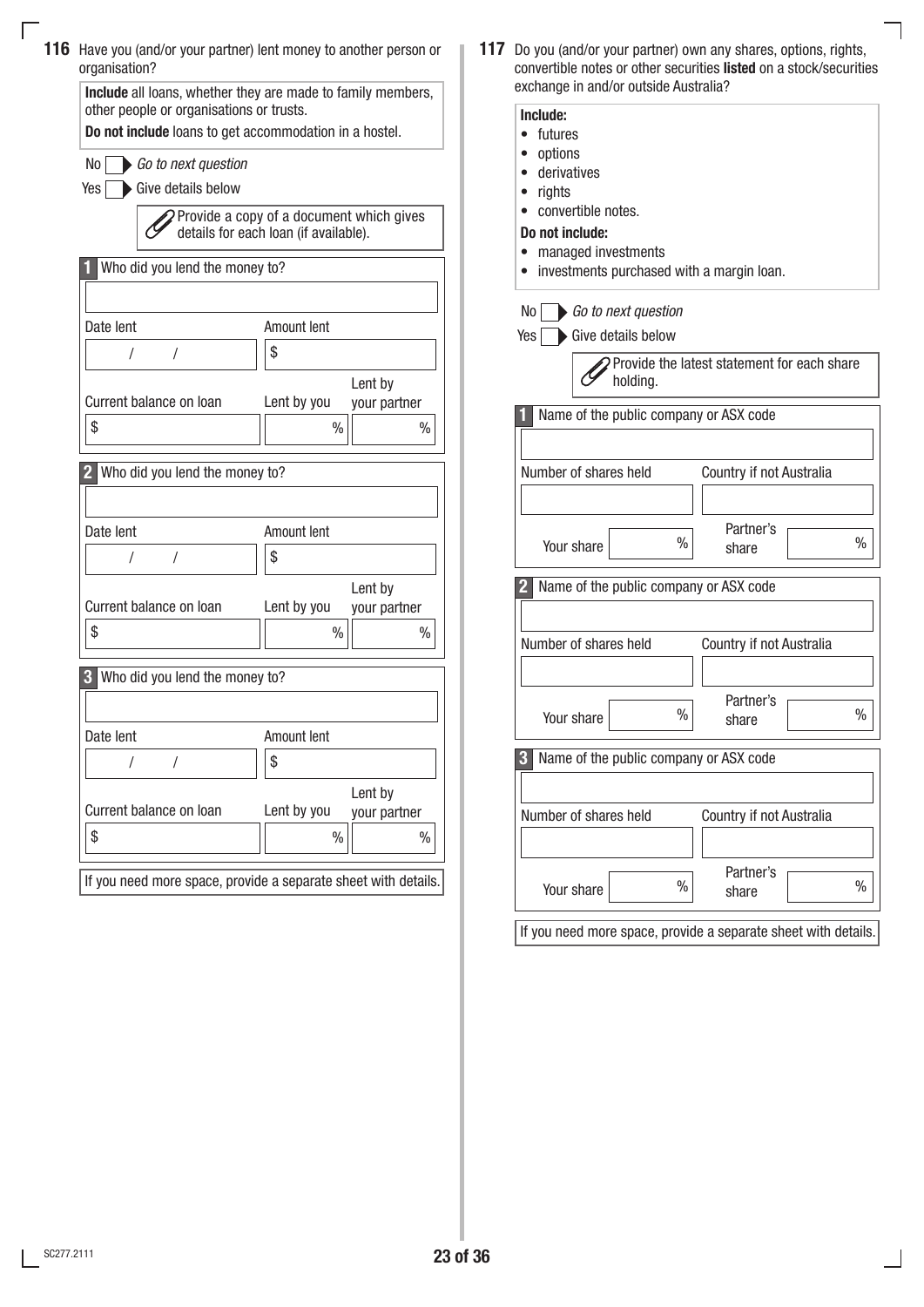| managed investments<br>$\bullet$                      |                                                                                               |                  |
|-------------------------------------------------------|-----------------------------------------------------------------------------------------------|------------------|
| investments purchased with a margin loan<br>$\bullet$ |                                                                                               |                  |
| Go to next question<br>No                             |                                                                                               |                  |
| Give details below<br>Yes                             |                                                                                               |                  |
|                                                       | Provide the latest statement detailing your<br>share holding for each company (if available). |                  |
| Name of public company                                |                                                                                               |                  |
|                                                       |                                                                                               |                  |
| Type of shares                                        |                                                                                               | Number of shares |
|                                                       |                                                                                               |                  |
| Current market value                                  | Your share                                                                                    | Partner's share  |
| \$                                                    | $\%$                                                                                          | %                |
| Name of public company<br>2                           |                                                                                               |                  |
| Type of shares                                        |                                                                                               | Number of shares |
|                                                       |                                                                                               |                  |
| Current market value                                  | Your share                                                                                    | Partner's share  |
| \$                                                    | $\%$                                                                                          | $\%$             |
|                                                       |                                                                                               |                  |

119 Do you (and/or your partner) own any managed investments in and/or outside Australia?

# Include:

- investment trusts
- personal investment plans
- life insurance bonds
- friendly society bonds.

# Do not include:

- conventional life insurance policies
- funeral bonds
- superannuation or rollover investments.

APIR  $code - is commonly used by fund managers to identify$ individual financial products.

# *Go to next question* No

Yes Give details below

Ĉ

Provide a copy of a document which gives details (for example, certificate with number of units or account balance) for each investment.

| Name of company                         |                            |
|-----------------------------------------|----------------------------|
| Name of product and product option      |                            |
| Number of units held<br>(if applicable) | APIR code (if known)       |
|                                         |                            |
| Value of the investment                 | Currency if not AUD        |
| %<br>Your share                         | Partner's<br>$\%$<br>share |
| Name of company                         |                            |
| Name of product and product option      |                            |
| Number of units held                    |                            |
| (if applicable)                         | APIR code (if known)       |

If you need more space, provide a separate sheet with details.

 $\%$ 

Currency if not AUD

Partner's share

 $\frac{0}{0}$ 

Value of the investment

Your share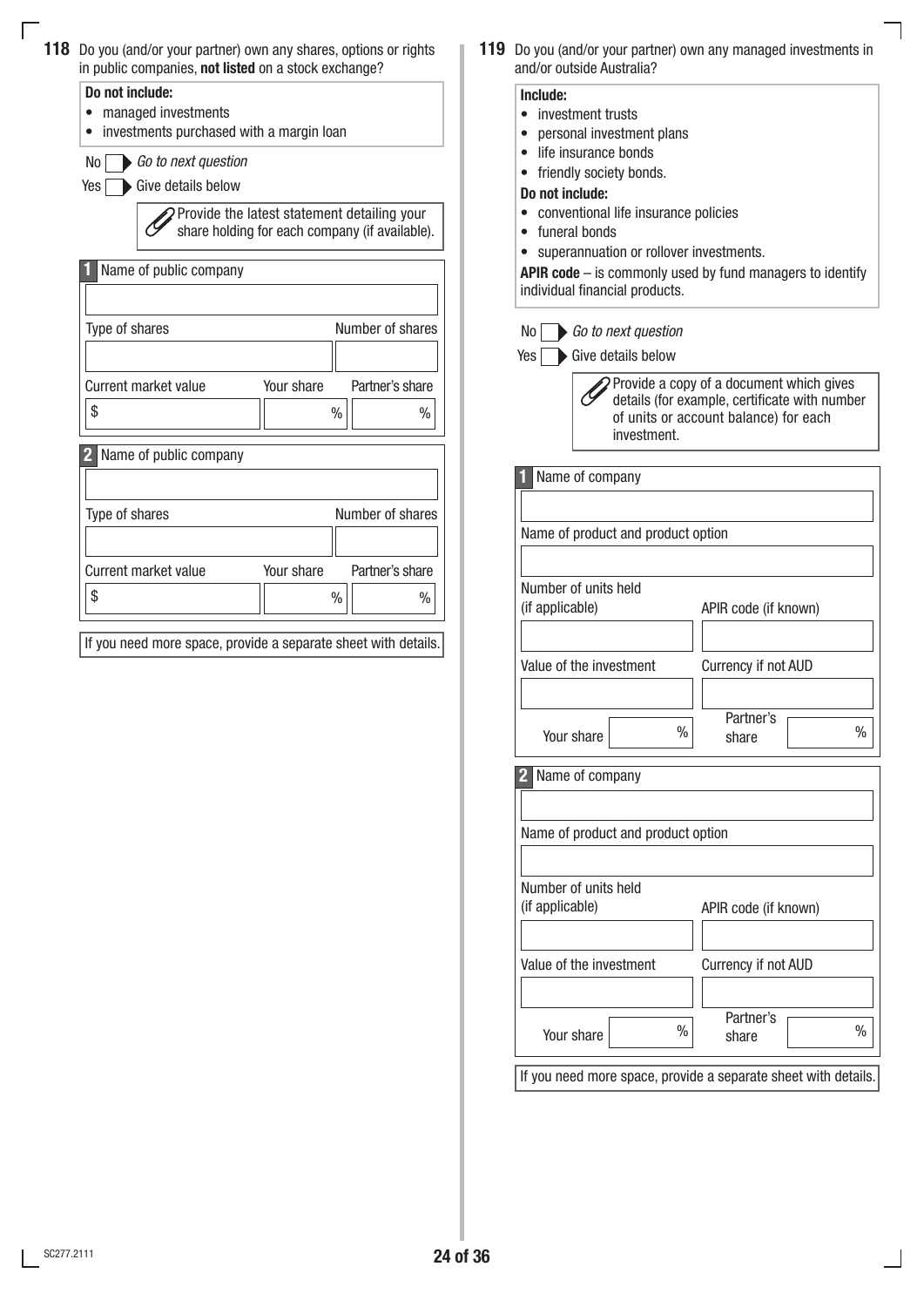| 120 | Do you (and/or your partner) own any managed investments or<br>securities purchased with a margin loan?                                                                                                   |  |  |  |  |  |
|-----|-----------------------------------------------------------------------------------------------------------------------------------------------------------------------------------------------------------|--|--|--|--|--|
|     | No l<br>Go to next question                                                                                                                                                                               |  |  |  |  |  |
|     | $Yes \rightarrow Give details below$                                                                                                                                                                      |  |  |  |  |  |
|     |                                                                                                                                                                                                           |  |  |  |  |  |
|     | Provide a copy of the latest statement<br>detailing your margin loan(s) for each<br>investment.                                                                                                           |  |  |  |  |  |
|     | Name of margin loan company                                                                                                                                                                               |  |  |  |  |  |
|     |                                                                                                                                                                                                           |  |  |  |  |  |
|     | Current portfolio value<br>APIR code (if known)                                                                                                                                                           |  |  |  |  |  |
|     | Partner's                                                                                                                                                                                                 |  |  |  |  |  |
|     | %<br>%<br>Your share<br>share                                                                                                                                                                             |  |  |  |  |  |
|     | 2<br>Name of margin loan company                                                                                                                                                                          |  |  |  |  |  |
|     |                                                                                                                                                                                                           |  |  |  |  |  |
|     | Current portfolio value<br>APIR code (if known)                                                                                                                                                           |  |  |  |  |  |
|     | Partner's                                                                                                                                                                                                 |  |  |  |  |  |
|     | $\%$<br>%<br>Your share<br>share                                                                                                                                                                          |  |  |  |  |  |
|     | If you need more space, provide a separate sheet with details.                                                                                                                                            |  |  |  |  |  |
| 121 | In the last 5 years, have you (and/or your partner) given away,<br>sold for less than their market value or surrendered a right to<br>any cash, assets, property or income?<br>Include:<br>forgiven loans |  |  |  |  |  |
|     | shares in private companies<br>transfer of business or farm ownership.                                                                                                                                    |  |  |  |  |  |
|     | No I<br>Go to next question                                                                                                                                                                               |  |  |  |  |  |
|     | Give details below<br>Yes                                                                                                                                                                                 |  |  |  |  |  |
|     | What you gave away or sold for less than its market value<br>(for example, money, car, second home, land, farm)                                                                                           |  |  |  |  |  |
|     | What it was worth<br>Date given or sold                                                                                                                                                                   |  |  |  |  |  |
|     | \$<br>$\prime$<br>I                                                                                                                                                                                       |  |  |  |  |  |
|     | What you got for it<br>Your share<br>Partner's share                                                                                                                                                      |  |  |  |  |  |
|     | \$<br>%<br>$\%$                                                                                                                                                                                           |  |  |  |  |  |
|     | Was this gift to a Special Disability Trust?<br>No l<br>Yes                                                                                                                                               |  |  |  |  |  |
|     | What you gave away or sold for less than its market value<br>(for example, money, car, second home, land, farm)                                                                                           |  |  |  |  |  |
|     |                                                                                                                                                                                                           |  |  |  |  |  |
|     | What it was worth<br>Date given or sold                                                                                                                                                                   |  |  |  |  |  |
|     | \$<br>I                                                                                                                                                                                                   |  |  |  |  |  |
|     | What you got for it<br>Your share<br>Partner's share                                                                                                                                                      |  |  |  |  |  |
|     | \$<br>%<br>$\%$                                                                                                                                                                                           |  |  |  |  |  |
|     | Was this gift to a Special Disability Trust?<br>No <sub>1</sub><br>Yes                                                                                                                                    |  |  |  |  |  |

| (for example, money, car, second home, land, farm)        | What you gave away or sold for less than its market value      |  |  |
|-----------------------------------------------------------|----------------------------------------------------------------|--|--|
| Date given or sold                                        | What it was worth                                              |  |  |
|                                                           | S                                                              |  |  |
| What you got for it                                       | Partner's share<br>Your share                                  |  |  |
| \$                                                        | $\frac{0}{0}$<br>‰                                             |  |  |
| Yes<br>No<br>Was this gift to a Special Disability Trust? |                                                                |  |  |
|                                                           | If you need more space, provide a separate sheet with details. |  |  |

٦

 $\overline{\phantom{a}}$ 

122 In the last 12 months have you (and/or your partner) borrowed an amount which is secured against your home?

| Include:<br>Home Equity Conversion Loan<br>Reverse Equity Mortgage.<br>Do not include:<br>a mortgage taken out to purchase your home.<br>Go to next question<br>No I<br>Give details below<br>Yes I<br>Provide a copy of the loan agreement or<br>contract. |
|-------------------------------------------------------------------------------------------------------------------------------------------------------------------------------------------------------------------------------------------------------------|
|                                                                                                                                                                                                                                                             |
|                                                                                                                                                                                                                                                             |
|                                                                                                                                                                                                                                                             |
|                                                                                                                                                                                                                                                             |
|                                                                                                                                                                                                                                                             |
|                                                                                                                                                                                                                                                             |
|                                                                                                                                                                                                                                                             |
|                                                                                                                                                                                                                                                             |
| Name of the organisation agreement entered into with                                                                                                                                                                                                        |
|                                                                                                                                                                                                                                                             |
| Address of the organisation                                                                                                                                                                                                                                 |
|                                                                                                                                                                                                                                                             |
|                                                                                                                                                                                                                                                             |
|                                                                                                                                                                                                                                                             |
| Postcode                                                                                                                                                                                                                                                    |
|                                                                                                                                                                                                                                                             |
| Entered into by:<br>You $\vert$<br>Your partner                                                                                                                                                                                                             |
| If you need more space, provide a separate sheet with details.                                                                                                                                                                                              |

 $\overline{\phantom{a}}$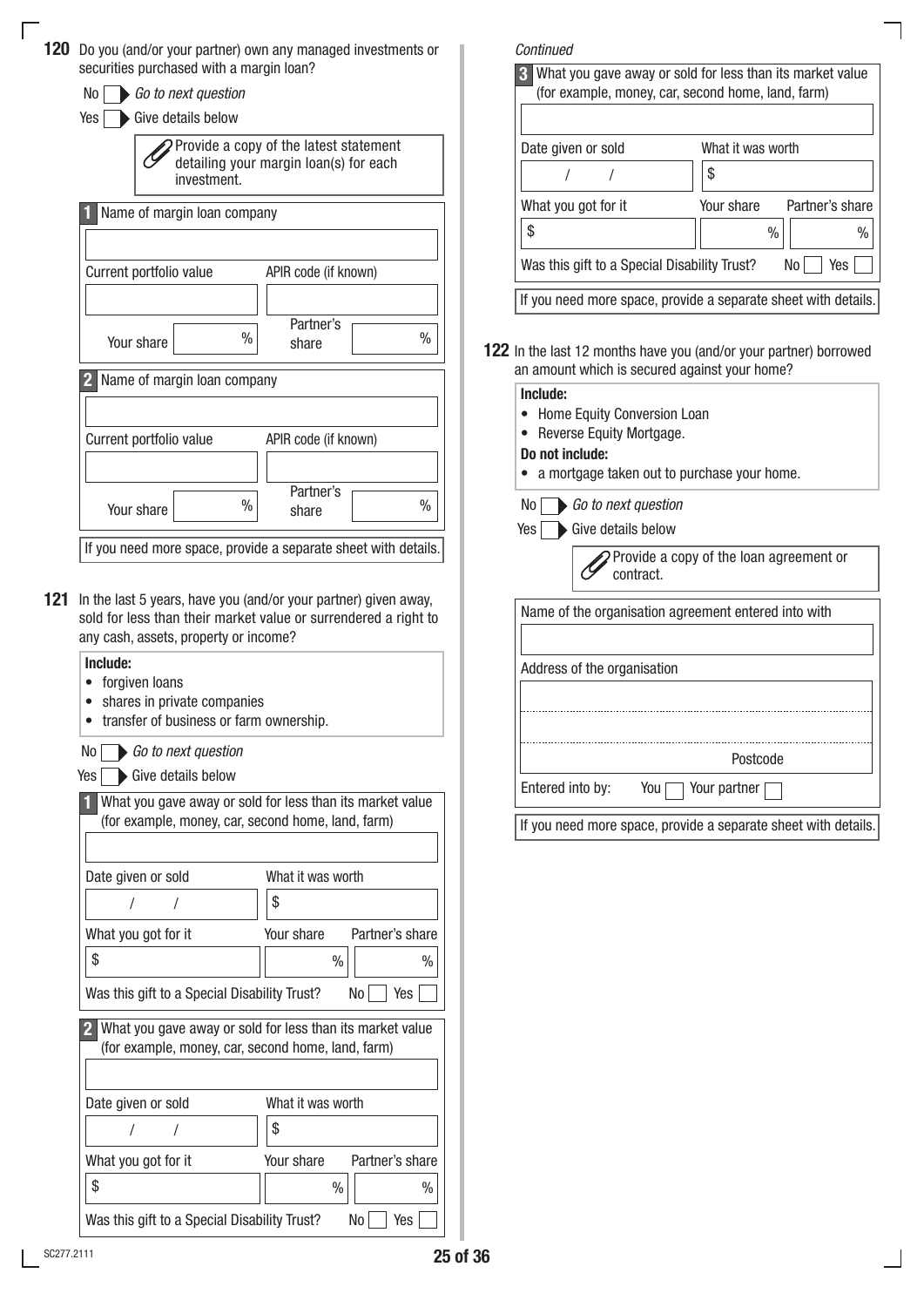| a financial institution<br>To work out if you (or your partner) are Age Pension age,<br>a retirement savings account<br>$\bullet$<br>use the table below.<br>a superannuation fund<br>$\bullet$<br>Date of birth<br><b>Qualifying age at</b><br>a Self Managed Superannuation Fund (SMSF)<br>$\bullet$<br>• a small APRA Fund (SAF).<br>1 July 1955 to 31 December 1956<br>66 years and 6 months<br>From 1 January 1957<br>67 years<br>Types of income streams include:<br>• account-based pension (also known as account-based<br>income stream or allocated income stream)<br>Do you (or your partner) have any money invested in<br>• market-linked pension (also known as term allocated<br>superannuation where the fund is still in accumulation phase<br>pension)<br>and not paying a pension?<br>• Annuities<br>Include:<br>defined benefit pension (for example, ComSuper pension,<br>• superannuation funds such as, retail, industry, corporate<br>State Super pension)<br>or employer and public sector<br>superannuation pension (non-defined benefit).<br>• retirement savings accounts<br>Do you (and/or your partner) receive income from any income<br>Self Managed Superannuation Funds (SMSF) and small<br>stream products?<br>APRA Funds (SAF) if the funds are complying.<br>Go to next question<br>No  <br>Go to next question<br>No<br>Give details below<br>Yes<br>Give details below<br>Yes<br>You will need to return a schedule,<br>Provide a copy of the latest statement for<br>Details of income stream product (SA330)<br>each superannuation investment. If you have<br>form or a similar schedule, for each<br>a SMSF or SAF, provide the financial returns<br>income stream product. The form or similar<br>and member statement for the fund.<br>schedule must be completed by your<br>product provider or the trustee of the SMSF<br>Name of institution/fund manager<br>or SAF or the SMSF administrator.<br>If you do not have this form, go to<br>servicesaustralia.gov.au/forms<br>Name of fund<br>Name of product provider/SMSF/SAF<br>Current market value<br>Date of joining/investment<br>\$<br>Type of income stream<br>Owned by:<br>Your partner<br>You<br>Product reference number<br>Commencement date<br>Name of institution/fund manager<br>Owned by:<br>Your partner<br>You $ $<br>Name of fund<br>Name of product provider/SMSF/SAF<br>Date of joining/investment<br>Current market value<br>\$<br>$\prime$<br>Type of income stream<br>Owned by:<br>Your partner<br>You<br>Product reference number<br>Commencement date<br>If you need more space, provide a separate sheet with details.<br>Owned by:<br>Your partner<br>You | You and/or your partner should answer this question only<br>if you and/or your partner are over Age Pension age. | An income stream product is a regular series of payments<br>which may be made for a lifetime or a fixed period by: |
|-------------------------------------------------------------------------------------------------------------------------------------------------------------------------------------------------------------------------------------------------------------------------------------------------------------------------------------------------------------------------------------------------------------------------------------------------------------------------------------------------------------------------------------------------------------------------------------------------------------------------------------------------------------------------------------------------------------------------------------------------------------------------------------------------------------------------------------------------------------------------------------------------------------------------------------------------------------------------------------------------------------------------------------------------------------------------------------------------------------------------------------------------------------------------------------------------------------------------------------------------------------------------------------------------------------------------------------------------------------------------------------------------------------------------------------------------------------------------------------------------------------------------------------------------------------------------------------------------------------------------------------------------------------------------------------------------------------------------------------------------------------------------------------------------------------------------------------------------------------------------------------------------------------------------------------------------------------------------------------------------------------------------------------------------------------------------------------------------------------------------------------------------------------------------------------------------------------------------------------------------------------------------------------------------------------------------------------------------------------------------------------------------------------------------------------------------------------------------------------------------------------------------------------------------------------------------------------------------------------------------------------------------------------------------------------|------------------------------------------------------------------------------------------------------------------|--------------------------------------------------------------------------------------------------------------------|
|                                                                                                                                                                                                                                                                                                                                                                                                                                                                                                                                                                                                                                                                                                                                                                                                                                                                                                                                                                                                                                                                                                                                                                                                                                                                                                                                                                                                                                                                                                                                                                                                                                                                                                                                                                                                                                                                                                                                                                                                                                                                                                                                                                                                                                                                                                                                                                                                                                                                                                                                                                                                                                                                                     |                                                                                                                  |                                                                                                                    |
|                                                                                                                                                                                                                                                                                                                                                                                                                                                                                                                                                                                                                                                                                                                                                                                                                                                                                                                                                                                                                                                                                                                                                                                                                                                                                                                                                                                                                                                                                                                                                                                                                                                                                                                                                                                                                                                                                                                                                                                                                                                                                                                                                                                                                                                                                                                                                                                                                                                                                                                                                                                                                                                                                     |                                                                                                                  |                                                                                                                    |
|                                                                                                                                                                                                                                                                                                                                                                                                                                                                                                                                                                                                                                                                                                                                                                                                                                                                                                                                                                                                                                                                                                                                                                                                                                                                                                                                                                                                                                                                                                                                                                                                                                                                                                                                                                                                                                                                                                                                                                                                                                                                                                                                                                                                                                                                                                                                                                                                                                                                                                                                                                                                                                                                                     |                                                                                                                  |                                                                                                                    |
|                                                                                                                                                                                                                                                                                                                                                                                                                                                                                                                                                                                                                                                                                                                                                                                                                                                                                                                                                                                                                                                                                                                                                                                                                                                                                                                                                                                                                                                                                                                                                                                                                                                                                                                                                                                                                                                                                                                                                                                                                                                                                                                                                                                                                                                                                                                                                                                                                                                                                                                                                                                                                                                                                     |                                                                                                                  |                                                                                                                    |
|                                                                                                                                                                                                                                                                                                                                                                                                                                                                                                                                                                                                                                                                                                                                                                                                                                                                                                                                                                                                                                                                                                                                                                                                                                                                                                                                                                                                                                                                                                                                                                                                                                                                                                                                                                                                                                                                                                                                                                                                                                                                                                                                                                                                                                                                                                                                                                                                                                                                                                                                                                                                                                                                                     |                                                                                                                  |                                                                                                                    |
|                                                                                                                                                                                                                                                                                                                                                                                                                                                                                                                                                                                                                                                                                                                                                                                                                                                                                                                                                                                                                                                                                                                                                                                                                                                                                                                                                                                                                                                                                                                                                                                                                                                                                                                                                                                                                                                                                                                                                                                                                                                                                                                                                                                                                                                                                                                                                                                                                                                                                                                                                                                                                                                                                     |                                                                                                                  |                                                                                                                    |
|                                                                                                                                                                                                                                                                                                                                                                                                                                                                                                                                                                                                                                                                                                                                                                                                                                                                                                                                                                                                                                                                                                                                                                                                                                                                                                                                                                                                                                                                                                                                                                                                                                                                                                                                                                                                                                                                                                                                                                                                                                                                                                                                                                                                                                                                                                                                                                                                                                                                                                                                                                                                                                                                                     |                                                                                                                  |                                                                                                                    |
|                                                                                                                                                                                                                                                                                                                                                                                                                                                                                                                                                                                                                                                                                                                                                                                                                                                                                                                                                                                                                                                                                                                                                                                                                                                                                                                                                                                                                                                                                                                                                                                                                                                                                                                                                                                                                                                                                                                                                                                                                                                                                                                                                                                                                                                                                                                                                                                                                                                                                                                                                                                                                                                                                     |                                                                                                                  |                                                                                                                    |
|                                                                                                                                                                                                                                                                                                                                                                                                                                                                                                                                                                                                                                                                                                                                                                                                                                                                                                                                                                                                                                                                                                                                                                                                                                                                                                                                                                                                                                                                                                                                                                                                                                                                                                                                                                                                                                                                                                                                                                                                                                                                                                                                                                                                                                                                                                                                                                                                                                                                                                                                                                                                                                                                                     |                                                                                                                  |                                                                                                                    |
|                                                                                                                                                                                                                                                                                                                                                                                                                                                                                                                                                                                                                                                                                                                                                                                                                                                                                                                                                                                                                                                                                                                                                                                                                                                                                                                                                                                                                                                                                                                                                                                                                                                                                                                                                                                                                                                                                                                                                                                                                                                                                                                                                                                                                                                                                                                                                                                                                                                                                                                                                                                                                                                                                     |                                                                                                                  |                                                                                                                    |
|                                                                                                                                                                                                                                                                                                                                                                                                                                                                                                                                                                                                                                                                                                                                                                                                                                                                                                                                                                                                                                                                                                                                                                                                                                                                                                                                                                                                                                                                                                                                                                                                                                                                                                                                                                                                                                                                                                                                                                                                                                                                                                                                                                                                                                                                                                                                                                                                                                                                                                                                                                                                                                                                                     |                                                                                                                  |                                                                                                                    |
|                                                                                                                                                                                                                                                                                                                                                                                                                                                                                                                                                                                                                                                                                                                                                                                                                                                                                                                                                                                                                                                                                                                                                                                                                                                                                                                                                                                                                                                                                                                                                                                                                                                                                                                                                                                                                                                                                                                                                                                                                                                                                                                                                                                                                                                                                                                                                                                                                                                                                                                                                                                                                                                                                     |                                                                                                                  |                                                                                                                    |
|                                                                                                                                                                                                                                                                                                                                                                                                                                                                                                                                                                                                                                                                                                                                                                                                                                                                                                                                                                                                                                                                                                                                                                                                                                                                                                                                                                                                                                                                                                                                                                                                                                                                                                                                                                                                                                                                                                                                                                                                                                                                                                                                                                                                                                                                                                                                                                                                                                                                                                                                                                                                                                                                                     |                                                                                                                  |                                                                                                                    |
|                                                                                                                                                                                                                                                                                                                                                                                                                                                                                                                                                                                                                                                                                                                                                                                                                                                                                                                                                                                                                                                                                                                                                                                                                                                                                                                                                                                                                                                                                                                                                                                                                                                                                                                                                                                                                                                                                                                                                                                                                                                                                                                                                                                                                                                                                                                                                                                                                                                                                                                                                                                                                                                                                     |                                                                                                                  |                                                                                                                    |
|                                                                                                                                                                                                                                                                                                                                                                                                                                                                                                                                                                                                                                                                                                                                                                                                                                                                                                                                                                                                                                                                                                                                                                                                                                                                                                                                                                                                                                                                                                                                                                                                                                                                                                                                                                                                                                                                                                                                                                                                                                                                                                                                                                                                                                                                                                                                                                                                                                                                                                                                                                                                                                                                                     |                                                                                                                  |                                                                                                                    |
|                                                                                                                                                                                                                                                                                                                                                                                                                                                                                                                                                                                                                                                                                                                                                                                                                                                                                                                                                                                                                                                                                                                                                                                                                                                                                                                                                                                                                                                                                                                                                                                                                                                                                                                                                                                                                                                                                                                                                                                                                                                                                                                                                                                                                                                                                                                                                                                                                                                                                                                                                                                                                                                                                     |                                                                                                                  |                                                                                                                    |
|                                                                                                                                                                                                                                                                                                                                                                                                                                                                                                                                                                                                                                                                                                                                                                                                                                                                                                                                                                                                                                                                                                                                                                                                                                                                                                                                                                                                                                                                                                                                                                                                                                                                                                                                                                                                                                                                                                                                                                                                                                                                                                                                                                                                                                                                                                                                                                                                                                                                                                                                                                                                                                                                                     |                                                                                                                  |                                                                                                                    |
|                                                                                                                                                                                                                                                                                                                                                                                                                                                                                                                                                                                                                                                                                                                                                                                                                                                                                                                                                                                                                                                                                                                                                                                                                                                                                                                                                                                                                                                                                                                                                                                                                                                                                                                                                                                                                                                                                                                                                                                                                                                                                                                                                                                                                                                                                                                                                                                                                                                                                                                                                                                                                                                                                     |                                                                                                                  |                                                                                                                    |
|                                                                                                                                                                                                                                                                                                                                                                                                                                                                                                                                                                                                                                                                                                                                                                                                                                                                                                                                                                                                                                                                                                                                                                                                                                                                                                                                                                                                                                                                                                                                                                                                                                                                                                                                                                                                                                                                                                                                                                                                                                                                                                                                                                                                                                                                                                                                                                                                                                                                                                                                                                                                                                                                                     |                                                                                                                  |                                                                                                                    |
|                                                                                                                                                                                                                                                                                                                                                                                                                                                                                                                                                                                                                                                                                                                                                                                                                                                                                                                                                                                                                                                                                                                                                                                                                                                                                                                                                                                                                                                                                                                                                                                                                                                                                                                                                                                                                                                                                                                                                                                                                                                                                                                                                                                                                                                                                                                                                                                                                                                                                                                                                                                                                                                                                     |                                                                                                                  |                                                                                                                    |
|                                                                                                                                                                                                                                                                                                                                                                                                                                                                                                                                                                                                                                                                                                                                                                                                                                                                                                                                                                                                                                                                                                                                                                                                                                                                                                                                                                                                                                                                                                                                                                                                                                                                                                                                                                                                                                                                                                                                                                                                                                                                                                                                                                                                                                                                                                                                                                                                                                                                                                                                                                                                                                                                                     |                                                                                                                  |                                                                                                                    |
|                                                                                                                                                                                                                                                                                                                                                                                                                                                                                                                                                                                                                                                                                                                                                                                                                                                                                                                                                                                                                                                                                                                                                                                                                                                                                                                                                                                                                                                                                                                                                                                                                                                                                                                                                                                                                                                                                                                                                                                                                                                                                                                                                                                                                                                                                                                                                                                                                                                                                                                                                                                                                                                                                     |                                                                                                                  |                                                                                                                    |
|                                                                                                                                                                                                                                                                                                                                                                                                                                                                                                                                                                                                                                                                                                                                                                                                                                                                                                                                                                                                                                                                                                                                                                                                                                                                                                                                                                                                                                                                                                                                                                                                                                                                                                                                                                                                                                                                                                                                                                                                                                                                                                                                                                                                                                                                                                                                                                                                                                                                                                                                                                                                                                                                                     |                                                                                                                  |                                                                                                                    |
|                                                                                                                                                                                                                                                                                                                                                                                                                                                                                                                                                                                                                                                                                                                                                                                                                                                                                                                                                                                                                                                                                                                                                                                                                                                                                                                                                                                                                                                                                                                                                                                                                                                                                                                                                                                                                                                                                                                                                                                                                                                                                                                                                                                                                                                                                                                                                                                                                                                                                                                                                                                                                                                                                     |                                                                                                                  |                                                                                                                    |
|                                                                                                                                                                                                                                                                                                                                                                                                                                                                                                                                                                                                                                                                                                                                                                                                                                                                                                                                                                                                                                                                                                                                                                                                                                                                                                                                                                                                                                                                                                                                                                                                                                                                                                                                                                                                                                                                                                                                                                                                                                                                                                                                                                                                                                                                                                                                                                                                                                                                                                                                                                                                                                                                                     |                                                                                                                  |                                                                                                                    |
|                                                                                                                                                                                                                                                                                                                                                                                                                                                                                                                                                                                                                                                                                                                                                                                                                                                                                                                                                                                                                                                                                                                                                                                                                                                                                                                                                                                                                                                                                                                                                                                                                                                                                                                                                                                                                                                                                                                                                                                                                                                                                                                                                                                                                                                                                                                                                                                                                                                                                                                                                                                                                                                                                     |                                                                                                                  |                                                                                                                    |
|                                                                                                                                                                                                                                                                                                                                                                                                                                                                                                                                                                                                                                                                                                                                                                                                                                                                                                                                                                                                                                                                                                                                                                                                                                                                                                                                                                                                                                                                                                                                                                                                                                                                                                                                                                                                                                                                                                                                                                                                                                                                                                                                                                                                                                                                                                                                                                                                                                                                                                                                                                                                                                                                                     |                                                                                                                  | If you need more space, provide a separate sheet with details.                                                     |

 $\overline{\phantom{a}}$ 

 $\overline{\phantom{a}}$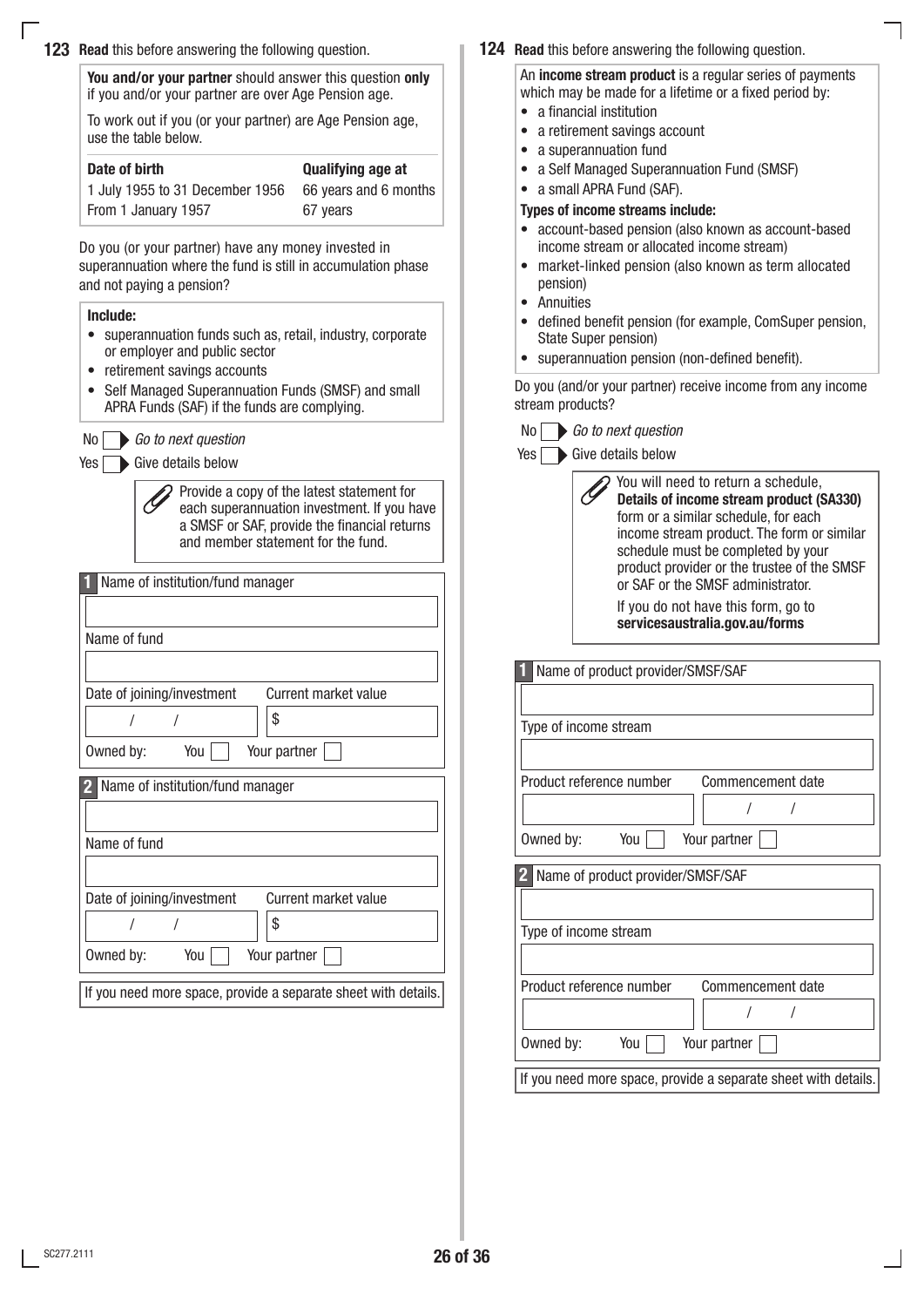|                                                                                                                                                                                                                                                                                                                                                                                                   | do you (and/or your partner) receive income from, any other<br>investments not declared elsewhere on this form? |                                  | outside Australi<br>this form?                                                                                                                    |
|---------------------------------------------------------------------------------------------------------------------------------------------------------------------------------------------------------------------------------------------------------------------------------------------------------------------------------------------------------------------------------------------------|-----------------------------------------------------------------------------------------------------------------|----------------------------------|---------------------------------------------------------------------------------------------------------------------------------------------------|
| Include:<br>all investments from outside Australia (including<br>$\bullet$<br>superannuation) not declared elsewhere on this form<br>Do not include:<br>• income from real estate in or outside Australia, private<br>trusts, private companies or business<br>social security payments<br>$\bullet$<br>an account used exclusively for funding from the National<br>Disability Insurance Scheme. |                                                                                                                 |                                  | Include:<br>taxi plates<br>$\bullet$<br>time share<br>racehorses<br>• greyhound:<br>• travellers o<br>• cyber curre<br>• collectable<br>antiques) |
| Go to next question<br>No                                                                                                                                                                                                                                                                                                                                                                         |                                                                                                                 |                                  | • commercia<br>Do not include                                                                                                                     |
| Yes<br>Give details below                                                                                                                                                                                                                                                                                                                                                                         |                                                                                                                 |                                  | <b>Disability Insu</b>                                                                                                                            |
|                                                                                                                                                                                                                                                                                                                                                                                                   | Provide a copy of a document which gives<br>details for each investment.                                        |                                  | $\blacktriangleright$ Go to<br>No                                                                                                                 |
| Type of investment                                                                                                                                                                                                                                                                                                                                                                                |                                                                                                                 |                                  | $\blacktriangleright$ Give<br>Yes                                                                                                                 |
|                                                                                                                                                                                                                                                                                                                                                                                                   |                                                                                                                 |                                  | <b>Description</b>                                                                                                                                |
| Name of organisation/company                                                                                                                                                                                                                                                                                                                                                                      |                                                                                                                 |                                  |                                                                                                                                                   |
|                                                                                                                                                                                                                                                                                                                                                                                                   |                                                                                                                 |                                  | Current marke                                                                                                                                     |
| Current value                                                                                                                                                                                                                                                                                                                                                                                     | Income received                                                                                                 |                                  |                                                                                                                                                   |
| of investment                                                                                                                                                                                                                                                                                                                                                                                     | in last 12 months                                                                                               |                                  | Currency if no                                                                                                                                    |
| Currency if not AUD                                                                                                                                                                                                                                                                                                                                                                               | Your share<br>%                                                                                                 | Partner's share<br>$\frac{0}{0}$ | $\overline{2}$<br>Description                                                                                                                     |
|                                                                                                                                                                                                                                                                                                                                                                                                   |                                                                                                                 |                                  |                                                                                                                                                   |
| Type of investment                                                                                                                                                                                                                                                                                                                                                                                |                                                                                                                 |                                  | Current marke                                                                                                                                     |
|                                                                                                                                                                                                                                                                                                                                                                                                   |                                                                                                                 |                                  |                                                                                                                                                   |
|                                                                                                                                                                                                                                                                                                                                                                                                   |                                                                                                                 |                                  |                                                                                                                                                   |
| Name of organisation/company                                                                                                                                                                                                                                                                                                                                                                      |                                                                                                                 |                                  |                                                                                                                                                   |
| Current value                                                                                                                                                                                                                                                                                                                                                                                     | Income received                                                                                                 |                                  |                                                                                                                                                   |
| of investment                                                                                                                                                                                                                                                                                                                                                                                     | in last 12 months                                                                                               |                                  |                                                                                                                                                   |
|                                                                                                                                                                                                                                                                                                                                                                                                   |                                                                                                                 |                                  |                                                                                                                                                   |
| Currency if not AUD                                                                                                                                                                                                                                                                                                                                                                               | Your share                                                                                                      | Partner's share                  | Currency if no<br>If you need mo<br>127 Do you (and/or<br>protection polic                                                                        |
|                                                                                                                                                                                                                                                                                                                                                                                                   | %                                                                                                               | %                                | No <sub>1</sub>                                                                                                                                   |
| <b>3</b> Type of investment                                                                                                                                                                                                                                                                                                                                                                       |                                                                                                                 |                                  | Yes                                                                                                                                               |
|                                                                                                                                                                                                                                                                                                                                                                                                   |                                                                                                                 |                                  |                                                                                                                                                   |
| Name of organisation/company                                                                                                                                                                                                                                                                                                                                                                      |                                                                                                                 |                                  |                                                                                                                                                   |
|                                                                                                                                                                                                                                                                                                                                                                                                   |                                                                                                                 |                                  | $\bullet$ Go to<br>$\blacktriangleright$ Give<br>128 Are you (and/or                                                                              |
| <b>Current value</b><br>of investment                                                                                                                                                                                                                                                                                                                                                             | Income received<br>in last 12 months                                                                            |                                  |                                                                                                                                                   |
|                                                                                                                                                                                                                                                                                                                                                                                                   |                                                                                                                 |                                  |                                                                                                                                                   |
| Currency if not AUD                                                                                                                                                                                                                                                                                                                                                                               | Your share<br>%                                                                                                 | Partner's share<br>%             | paid any incom<br><b>Gross</b> income<br>voluntarily sal<br>the value of er<br>No<br>$\blacktriangleright$ Go to                                  |

- or your partner) own any other assets (in or lia) that you have not already told us about on
	-
	- es
	-
	- ds
	- cheques
	- rency (for example, bitcoin)
	- es (for example, stamps, coins, wine, art,
	- ial licences (for example, fishing, hunting).

de an account used for funding from the National urance Scheme.

*Go to next question*

details below

| Description of asset |                                         |                 |
|----------------------|-----------------------------------------|-----------------|
|                      |                                         |                 |
| Current market value | Balance of loan(s)<br>taken to purchase |                 |
| Currency if not AUD  | Your share                              | Partner's share |
|                      | %                                       | $\%$            |
| Description of asset |                                         |                 |
|                      |                                         |                 |
| Current market value | Balance of loan(s)<br>taken to purchase |                 |
| Currency if not AUD  | Your share                              | Partner's share |
|                      | %                                       | %               |
|                      |                                         |                 |

Iore space, provide a separate sheet with details.

your partner) receive payments from an income cy?

*Go to next question*

details below

Provide a copy of the policy document and the latest statement for this policy.

or your partner) currently paid or expecting to be ne from work other than self-employment?

> e from employment includes amounts alary sacrificed into superannuation and employer provided fringe benefits.

*Go to 130*

details in the next column

Provide a copy of payslip(s) for the last 8 weeks from each employer.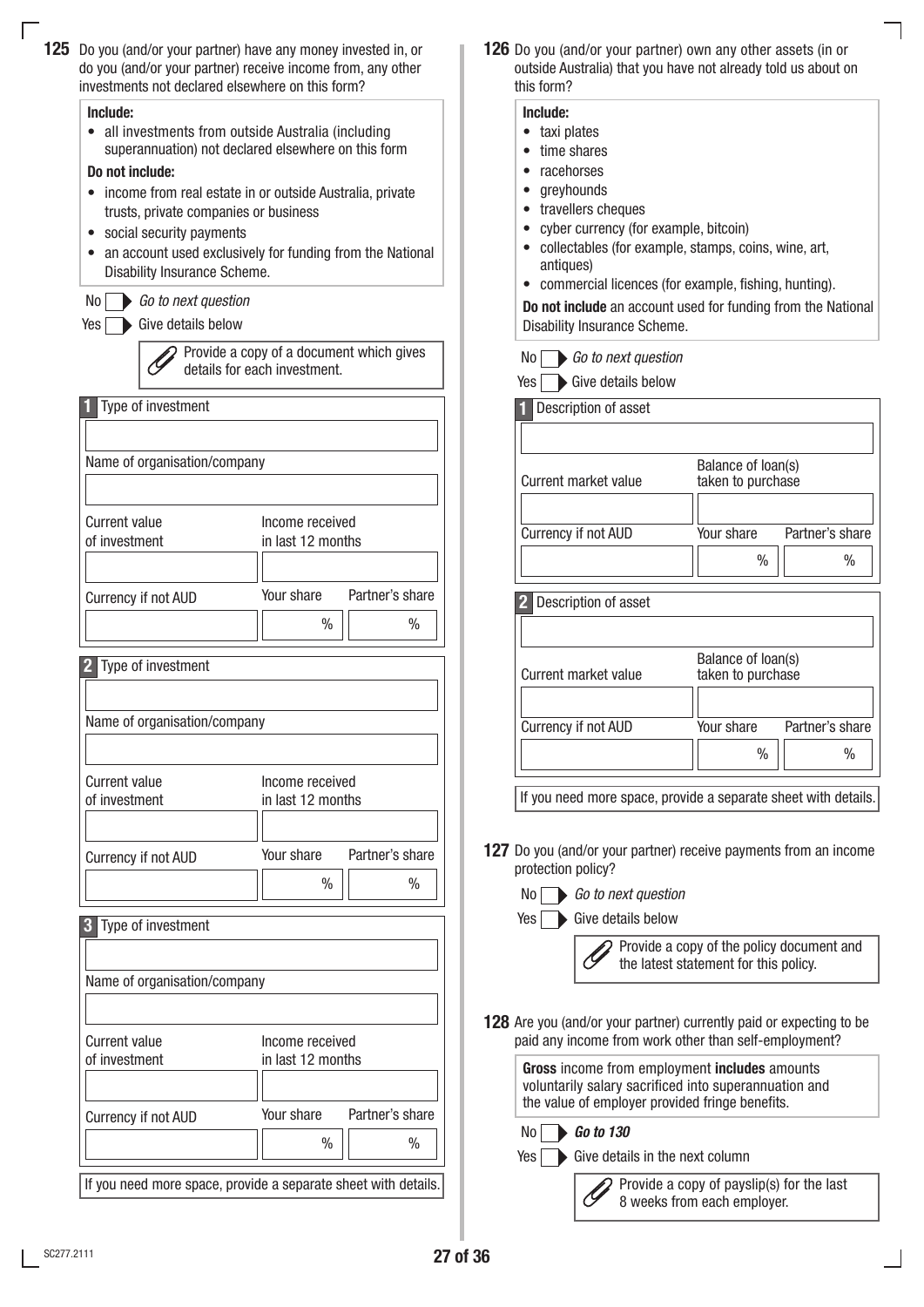| Employer's name<br><b>Address</b><br>Postcode                                                | by an employer (for example, use of a car as part of a salary<br>package, rent/mortgage paid)?<br><b>Fringe benefits</b> $-$ means a benefit received as part of<br>employment income but not as a wage or salary.<br>Go to next question<br>No |
|----------------------------------------------------------------------------------------------|-------------------------------------------------------------------------------------------------------------------------------------------------------------------------------------------------------------------------------------------------|
|                                                                                              |                                                                                                                                                                                                                                                 |
|                                                                                              |                                                                                                                                                                                                                                                 |
|                                                                                              |                                                                                                                                                                                                                                                 |
|                                                                                              | Yes<br>Provide details that indicate the type of<br>fringe benefit and its value, and whether or<br>not the amount provided is 'grossed up' or<br>not 'grossed up'.                                                                             |
| Phone number                                                                                 |                                                                                                                                                                                                                                                 |
| Australian Business Number (ABN)                                                             | <b>130</b> In the last 12 months, have you (and/or your partner) stopped<br>working for any employers (including self-employment)?                                                                                                              |
|                                                                                              | No<br>Go to next question                                                                                                                                                                                                                       |
| Your partner<br>Who works for this employer?<br>You                                          | Give details below<br>Yes                                                                                                                                                                                                                       |
| Is this work:<br>Full-time<br>Part-time<br>Seasonal<br>Casual<br>Personnel, service or       | Provide documents which confirm that<br>you stopped work (for example, letter<br>from employer or Employment Separation<br>Certificate (SU001) form).                                                                                           |
| clock-card number                                                                            | If you do not have this form, go to<br>servicesaustralia.gov.au/forms                                                                                                                                                                           |
| Hours worked per fortnight<br>per fortnight                                                  |                                                                                                                                                                                                                                                 |
| Gross amount paid per<br>\$<br>per fortnight<br>fortnight before tax and<br>other deductions | Employer's name                                                                                                                                                                                                                                 |
| Is this your usual wage?<br>No<br>Yes                                                        |                                                                                                                                                                                                                                                 |
| Employer's name                                                                              | Address                                                                                                                                                                                                                                         |
|                                                                                              |                                                                                                                                                                                                                                                 |
| <b>Address</b>                                                                               | Postcode                                                                                                                                                                                                                                        |
|                                                                                              | Phone number<br>Date stopped                                                                                                                                                                                                                    |
|                                                                                              |                                                                                                                                                                                                                                                 |
| Postcode                                                                                     | Who worked for this employer?<br>Your partner<br>You                                                                                                                                                                                            |
| Phone number                                                                                 | Employer's name                                                                                                                                                                                                                                 |
|                                                                                              |                                                                                                                                                                                                                                                 |
| Australian Business Number (ABN)                                                             | Address                                                                                                                                                                                                                                         |
|                                                                                              |                                                                                                                                                                                                                                                 |
| Your partner<br>Who works for this employer?<br>You                                          |                                                                                                                                                                                                                                                 |
| Is this work:                                                                                | Postcode                                                                                                                                                                                                                                        |
| Full-time<br>Part-time<br>Seasonal<br>Casual                                                 | Phone number<br>Date stopped                                                                                                                                                                                                                    |
| Personnel, service or<br>clock-card number                                                   | $\sqrt{2}$                                                                                                                                                                                                                                      |
| Hours worked per fortnight<br>per fortnight                                                  | Who worked for this employer?<br>Your partner<br>You                                                                                                                                                                                            |
| Gross amount paid per<br>\$<br>per fortnight<br>fortnight before tax and<br>other deductions | If you need more space, provide a separate sheet with details.                                                                                                                                                                                  |
| Is this your usual wage?<br>No<br>Yes                                                        |                                                                                                                                                                                                                                                 |
|                                                                                              |                                                                                                                                                                                                                                                 |

٦

 $\overline{\Gamma}$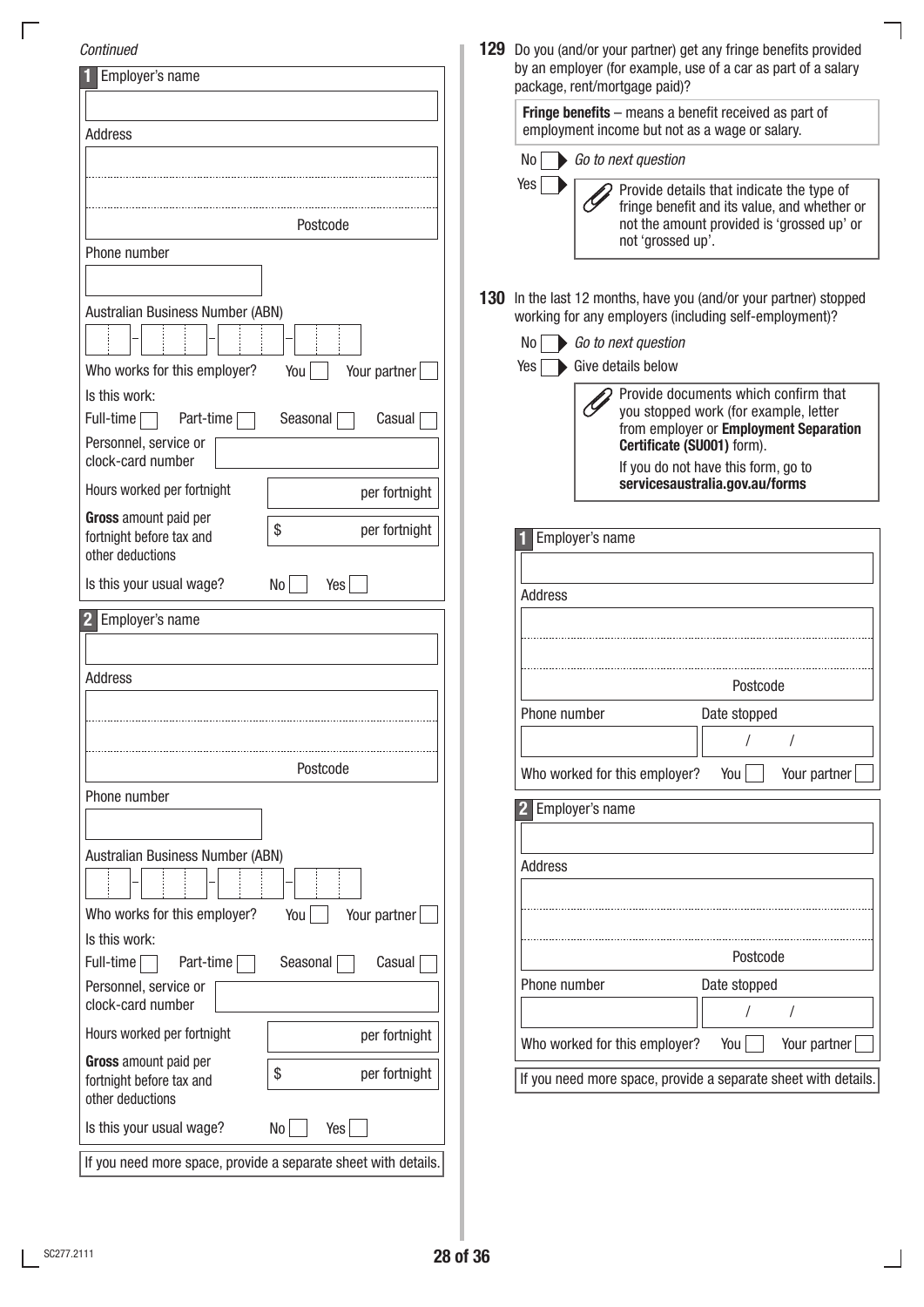| or do you (and/or your partner) expect to receive, any leave<br>entitlement payments from an employer you have worked for?                                                                                                                                                                                                                                                                                                                                                                                                               | Type of leave entitlement payment                                                                                                                                                                                                                                                                                                                               |
|------------------------------------------------------------------------------------------------------------------------------------------------------------------------------------------------------------------------------------------------------------------------------------------------------------------------------------------------------------------------------------------------------------------------------------------------------------------------------------------------------------------------------------------|-----------------------------------------------------------------------------------------------------------------------------------------------------------------------------------------------------------------------------------------------------------------------------------------------------------------------------------------------------------------|
| Include:<br>• annual leave<br>maternity leave<br>long service leave or sick leave you received when you<br>stopped work<br>redundancy payments<br>entitlements that you cashed in before you stopped work<br>money in a long-service leave fund or scheme that you<br>have not cashed in.<br>Go to next question<br>No I<br>Yes<br>Provide documents which confirm each<br>leave entitlement payment (for example,<br>letter from employer or Employment<br>Separation Certificate (SU001) form).<br>If you do not have this form, go to | Number of working days<br>Amount (before tax and<br>covered by the payment<br>other deductions)<br>\$<br>Date paid or date payable<br>Leave entitlement for<br>You  <br>Your partner<br><b>Employer's details</b><br>Name of business<br>Australian Business Number (ABN)<br>Address                                                                            |
| servicesaustralia.gov.au/forms<br>Type of leave entitlement payment                                                                                                                                                                                                                                                                                                                                                                                                                                                                      | Postcode                                                                                                                                                                                                                                                                                                                                                        |
| Number of working days<br>Amount (before tax and<br>covered by the payment<br>other deductions)<br>\$<br>Date paid or date payable<br>Leave entitlement for<br>You  <br>Your partner                                                                                                                                                                                                                                                                                                                                                     | Phone number<br>Job description                                                                                                                                                                                                                                                                                                                                 |
| <b>Employer's details</b><br>Name of business                                                                                                                                                                                                                                                                                                                                                                                                                                                                                            | If you need more space, provide a separate sheet with details.                                                                                                                                                                                                                                                                                                  |
| Australian Business Number (ABN)<br>Address<br>Postcode                                                                                                                                                                                                                                                                                                                                                                                                                                                                                  | 132 Have you (and/or your partner) received a redundancy payment<br>in the last 2 years?<br>Go to next question<br>No<br>Yes<br>Provide documents which confirm any<br>redundancy payment (for example, letter<br>from employer or Employment Separation<br>Certificate (SU001) form).<br>If you do not have this form, go to<br>servicesaustralia.gov.au/forms |
| Phone number<br>Job description                                                                                                                                                                                                                                                                                                                                                                                                                                                                                                          |                                                                                                                                                                                                                                                                                                                                                                 |
|                                                                                                                                                                                                                                                                                                                                                                                                                                                                                                                                          |                                                                                                                                                                                                                                                                                                                                                                 |
|                                                                                                                                                                                                                                                                                                                                                                                                                                                                                                                                          |                                                                                                                                                                                                                                                                                                                                                                 |

 $\overline{\phantom{a}}$ 

 $\overline{\phantom{a}}$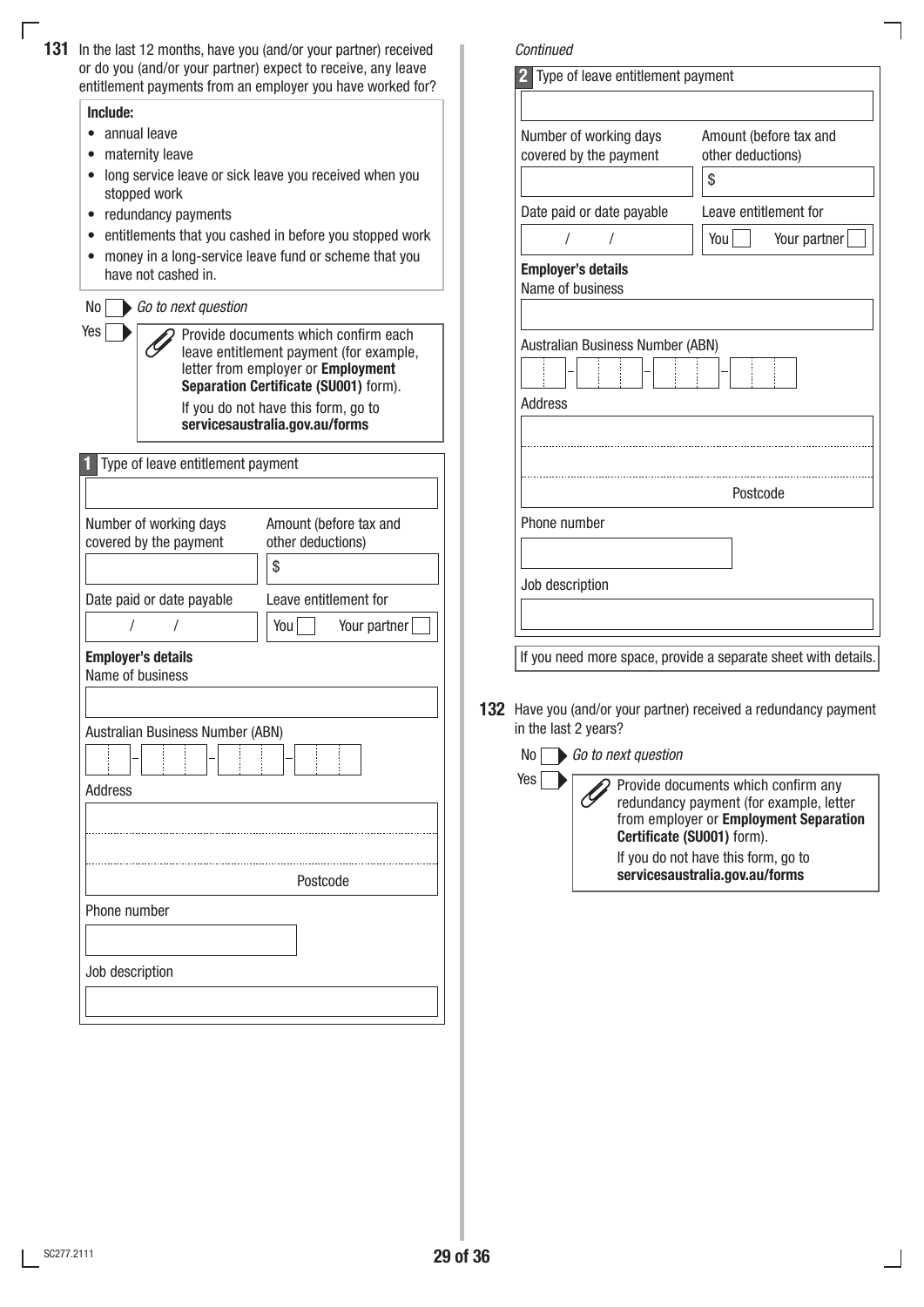|            | Seasonal work is work that is available for part or parts of<br>the year at approximately the same time each year.                                                                            |                   | support payments from Centrelink?         |                                                                                 |
|------------|-----------------------------------------------------------------------------------------------------------------------------------------------------------------------------------------------|-------------------|-------------------------------------------|---------------------------------------------------------------------------------|
|            | <b>Contract work</b> is any intermittent work that is performed<br>under a contract for a specific function and/or period<br>including sub-contract work.                                     | For example:      | • New Enterprise Incentive Scheme (NEIS). | • a payment from Department of Veterans' Affairs (DVA), or                      |
|            | Intermittent work is work that is available from time to time,<br>can reasonably be predicted to end or not be available for a<br>period, is less than a year in duration and does not accrue | No.<br>Yes        | Go to next question<br>Give details below | Provide a letter or other document(s) that                                      |
|            | leave entitlements.<br>In the last 6 months have you (and/or your partner) done any<br>seasonal, contract, or intermittent work?                                                              |                   | made by us).                              | shows the reference number and details<br>for each payment (other than payments |
| No         | Go to next question                                                                                                                                                                           | Type of payment   |                                           |                                                                                 |
| Yes        | You will need to complete and return a<br><b>Seasonal, Contract and Intermittent Work</b><br>Details (SU496) form.<br>If you do not have this form, go to<br>servicesaustralia.gov.au/forms   | Who pays it?      |                                           |                                                                                 |
| No         | 134 In the last 12 weeks have you become voluntarily unemployed?<br>Go to next question                                                                                                       | Paid to:          | Reference number (if known)<br>You        | Date commenced (if known)<br>Your partner                                       |
| Yes<br>Int | Date employment ceased<br>$\sqrt{2}$                                                                                                                                                          | 2 Type of payment |                                           |                                                                                 |
|            | Reason you became voluntarily unemployed                                                                                                                                                      | Who pays it?      |                                           |                                                                                 |
|            |                                                                                                                                                                                               |                   | Reference number (if known)               | Date commenced (if known)                                                       |
|            |                                                                                                                                                                                               | Paid to:          | You                                       | Your partner                                                                    |

٦

 $\overline{\phantom{a}}$ 

*Go to next question* No

Int  $\sqrt{1 + \sqrt{1 + \left(1 + \frac{1}{2}\right)}$ 

Yes | Date employment ceased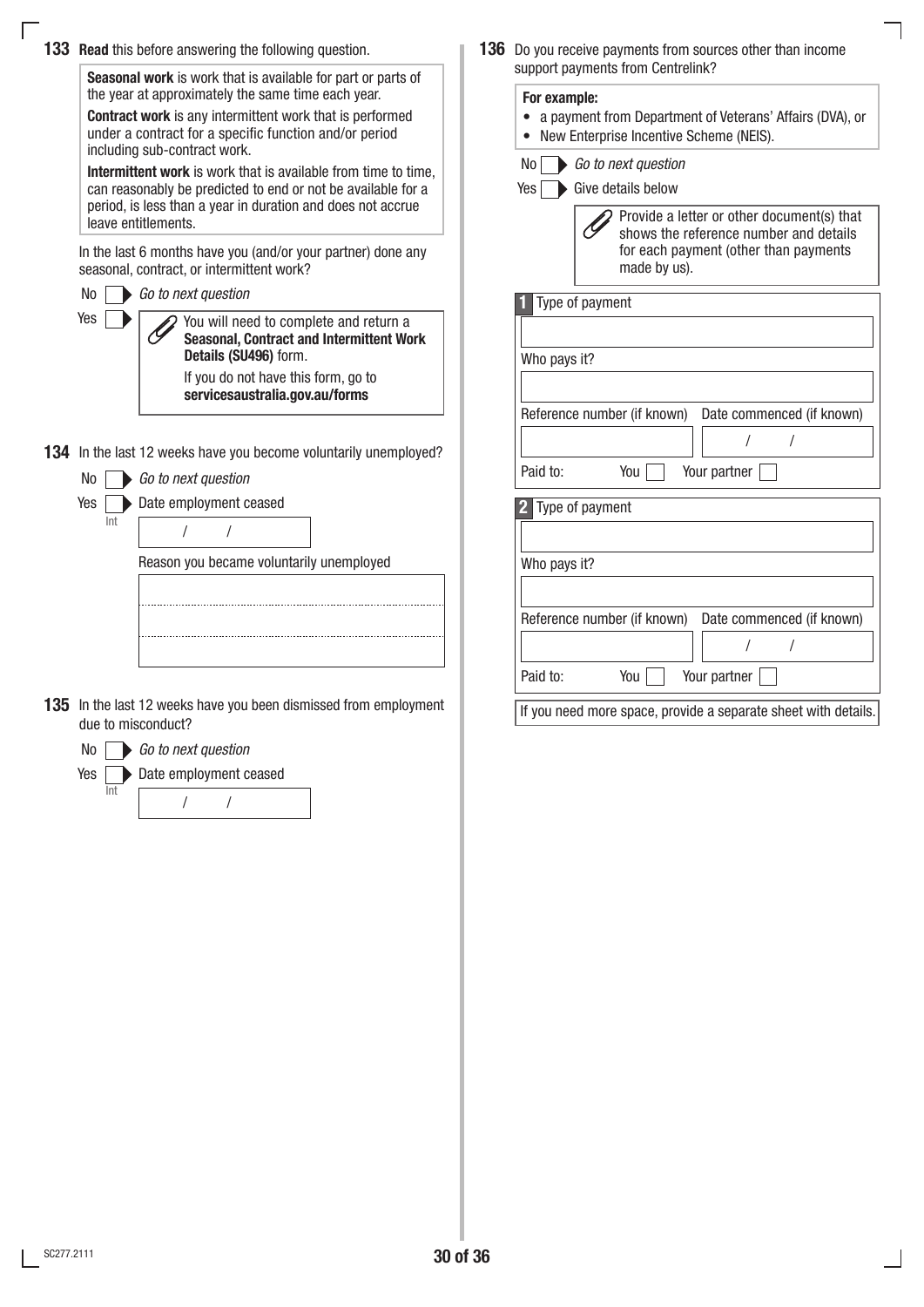| authority or agency outside Australia?<br>Include pensions from other countries, benefits, allowances,                                                                                           | lodgers living with you?<br>Include boarders or lodgers who live with you or in                                  |      |
|--------------------------------------------------------------------------------------------------------------------------------------------------------------------------------------------------|------------------------------------------------------------------------------------------------------------------|------|
| superannuation, compensation and war related payments.                                                                                                                                           | accommodation at the property you live in (for example,<br>granny flat).                                         |      |
| You must include details of pensions, allowances and<br>other payments even if they are not taxable in the country                                                                               | Do not include immediate family members (child or parent).                                                       |      |
| of payment.                                                                                                                                                                                      | Go to next question<br>No                                                                                        |      |
| Go to next question<br>No <sub>1</sub>                                                                                                                                                           | Give details below<br>Yes                                                                                        |      |
| Give details below<br>Yes                                                                                                                                                                        | Name of person                                                                                                   |      |
| Provide a document from the issuing<br>authority or agency which gives<br>details including the amount in the<br>foreign currency (for example, latest<br>pension certificate) for each payment. | Number of meals<br>Relationship to you<br>you provide each day                                                   |      |
| Type of payment                                                                                                                                                                                  | Amount paid per fortnight                                                                                        |      |
|                                                                                                                                                                                                  | Date started paying<br>\$                                                                                        |      |
|                                                                                                                                                                                                  |                                                                                                                  |      |
| Country which pays it?                                                                                                                                                                           | $\%$<br>Your share<br>Partner's share                                                                            | $\%$ |
| Authority or agency which pays it?                                                                                                                                                               | Name of person                                                                                                   |      |
|                                                                                                                                                                                                  |                                                                                                                  |      |
| Date commenced (if known)<br>Paid to:                                                                                                                                                            | Number of meals                                                                                                  |      |
| Your partner<br>You                                                                                                                                                                              | Relationship to you<br>you provide each day                                                                      |      |
|                                                                                                                                                                                                  |                                                                                                                  |      |
| Type of payment                                                                                                                                                                                  | Amount paid per fortnight<br>Date started paying                                                                 |      |
|                                                                                                                                                                                                  | \$                                                                                                               |      |
| Country which pays it?                                                                                                                                                                           | $\%$<br>Your share<br>Partner's share                                                                            | $\%$ |
| Authority or agency which pays it?                                                                                                                                                               | If you need more space, provide a separate sheet with details.                                                   |      |
|                                                                                                                                                                                                  |                                                                                                                  |      |
|                                                                                                                                                                                                  | <b>139 Read</b> this before answering the following question.                                                    |      |
| Date commenced (if known)<br>Paid to:                                                                                                                                                            | You may be, or have been involved in a trust as:                                                                 |      |
| $\prime$<br>Your partner<br>You                                                                                                                                                                  | $\bullet$ a trustee                                                                                              |      |
| Type of payment                                                                                                                                                                                  | an appointor<br>a beneficiary<br>$\bullet$                                                                       |      |
|                                                                                                                                                                                                  | or have:                                                                                                         |      |
|                                                                                                                                                                                                  | made a loan to a private trust<br>$\bullet$                                                                      |      |
| Country which pays it?                                                                                                                                                                           | • made a gift of cash, assets, or private property to a                                                          |      |
|                                                                                                                                                                                                  | private trust in the last 5 years<br>• relinquished control of a private trust in the last 5 years               |      |
| Authority or agency which pays it?                                                                                                                                                               | a private annuity<br>$\bullet$                                                                                   |      |
|                                                                                                                                                                                                  |                                                                                                                  |      |
|                                                                                                                                                                                                  | a life interest<br>$\bullet$                                                                                     |      |
|                                                                                                                                                                                                  | an interest in a deceased estate.<br>$\bullet$                                                                   |      |
| Date commenced (if known)<br>Paid to:<br>Your partner<br>You                                                                                                                                     | A private trust includes a non-complying Self Managed<br>Superannuation Fund or a non-complying Small APRA Fund. |      |
| If you need more space, provide a separate sheet with details.                                                                                                                                   | Are you or have you (and/or your partner) been involved in a<br>private trust in any of the ways detailed above? |      |
|                                                                                                                                                                                                  | $\bigtriangledown$ Go to 145<br>No  <br>Go to next question                                                      |      |

 $\overline{\phantom{a}}$ 

 $\overline{\phantom{a}}$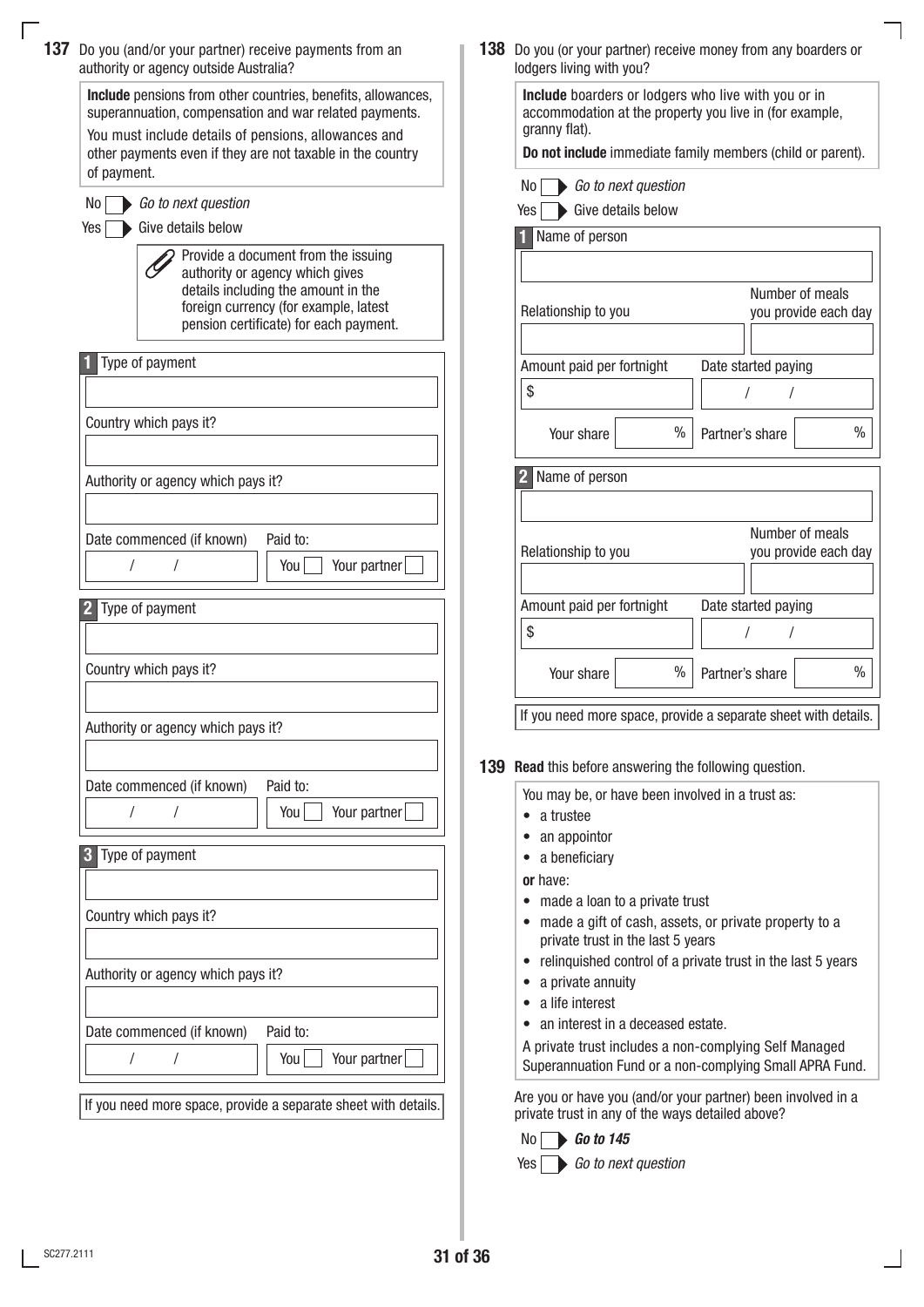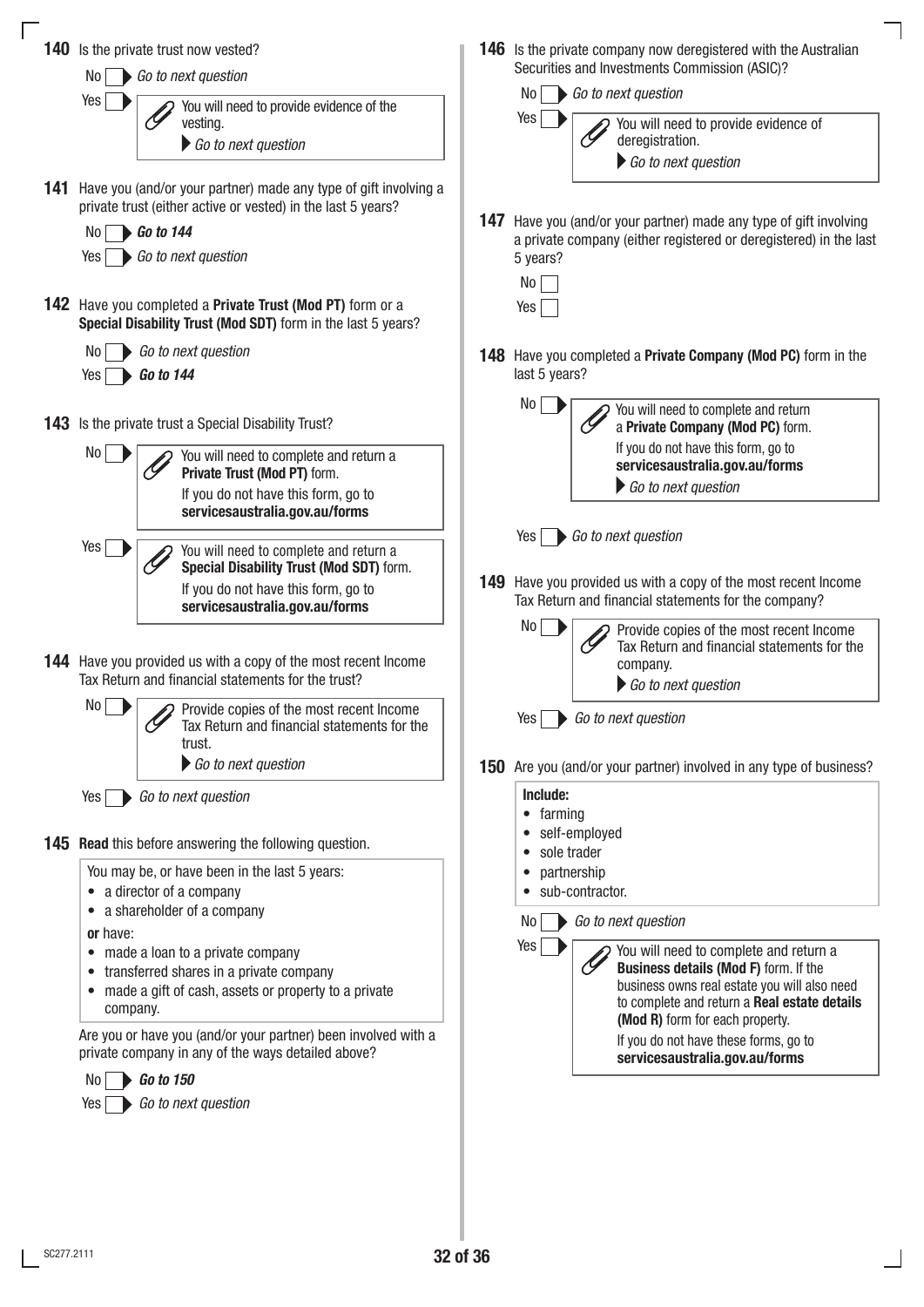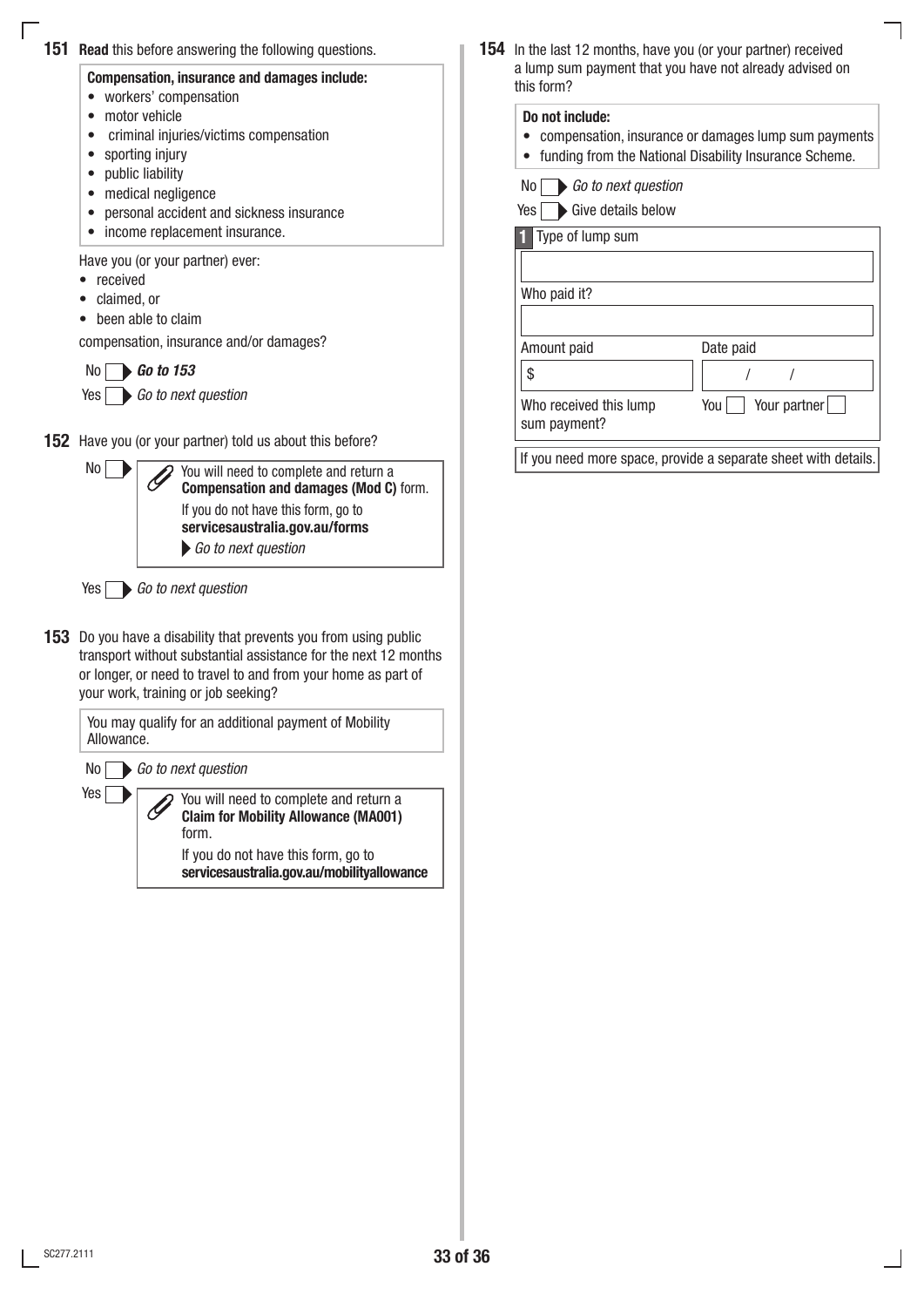| <b>155</b> Do you (and/or your partner) receive any payments from other<br>sources that you have not already advised us about on this form? |
|---------------------------------------------------------------------------------------------------------------------------------------------|
| Include:<br>• gratuities                                                                                                                    |
| • match or sporting payments                                                                                                                |
| • other income or payment from other countries                                                                                              |
| payment in kind, such as non-monetary payments                                                                                              |

- for services • scholarships, educational assistance or allowance
- any other income.

#### Do not include

- funding from the National Disability Insurance Scheme
- regular gifts received from an immediate family member (a parent, child, brother or sister).

*Go to next question* No

Yes | Give details below

Ĉ

Provide the most recent statement/ certificate that gives details for each type of payment.

| Type of payment                                                |            |                 |
|----------------------------------------------------------------|------------|-----------------|
|                                                                |            |                 |
| Who pays it?                                                   |            |                 |
|                                                                |            |                 |
| Amount per fortnight                                           | Your share | Partner's share |
| \$                                                             | $\%$       | $\%$            |
| 2<br>Type of payment                                           |            |                 |
| Who pays it?                                                   |            |                 |
| Amount per fortnight                                           | Your share | Partner's share |
| \$                                                             | $\%$       | $\%$            |
| 3<br>Type of payment                                           |            |                 |
| Who pays it?                                                   |            |                 |
| Amount per fortnight                                           | Your share | Partner's share |
| \$                                                             | $\%$       | %               |
| If you need more space, provide a separate sheet with details. |            |                 |

**156** Are you a single principal carer who is currently undertaking full-time or part-time study?

> You may qualify for an additional payment of Pensioner Education Supplement.

No *Go to next question*

Yes

 $\overline{\mathscr{G}}$ You will need to complete and return a Claim for Pensioner Education Supplement (PES) (SY004) form.

If you do not have this form, go to servicesaustralia.gov.au/pensionereducation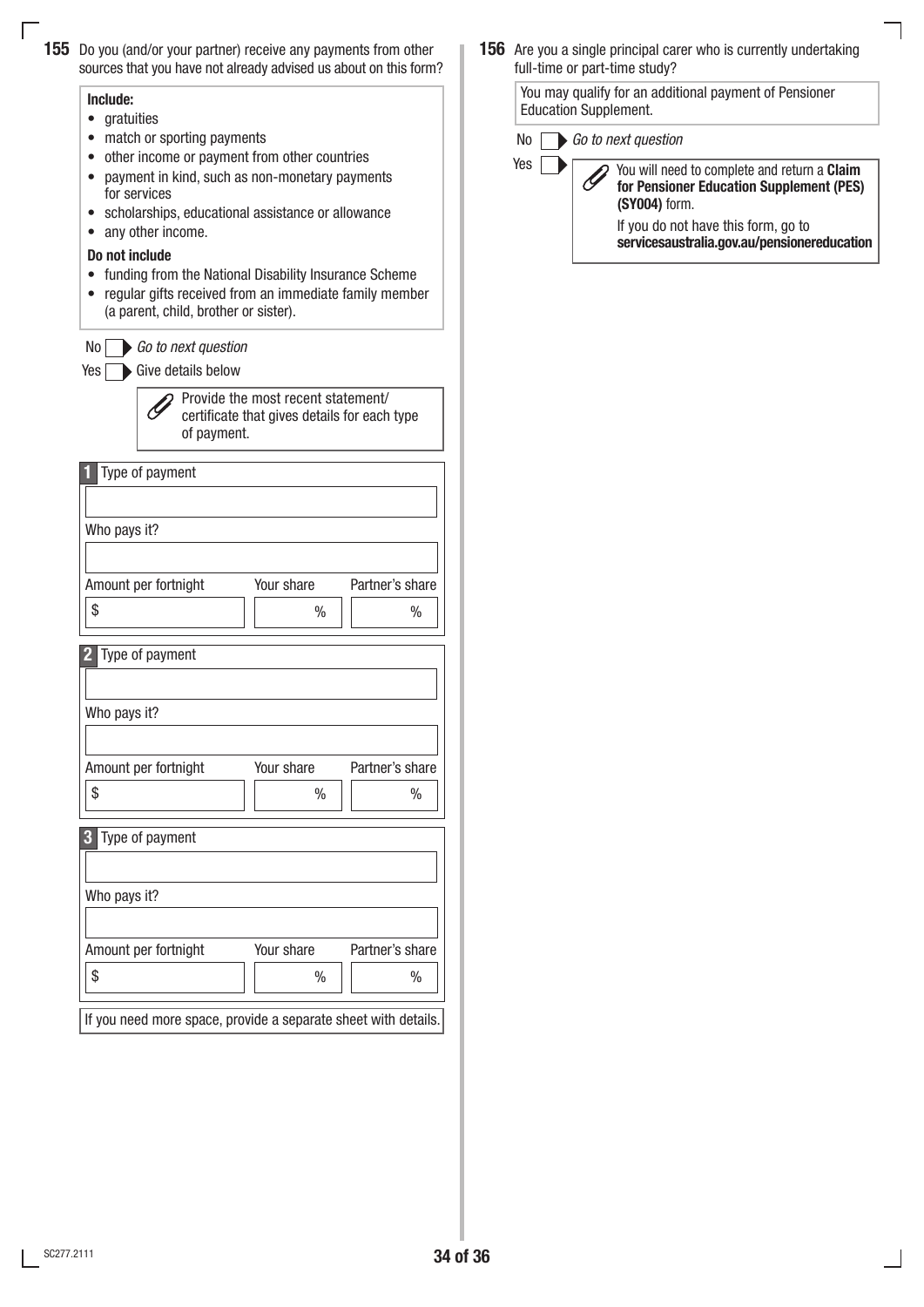$\Box$ 

# 157 Which of the following forms and documents are you (and/or your partner) providing with this form?

Where you are asked to supply documents, provide original documents. In some circumstances copies may be accepted as detailed in the below checklist.

If you are not sure, check the question to see if you should provide the documents.

| Identity documents for you (and your partner)                                                                                                                                          |  |
|----------------------------------------------------------------------------------------------------------------------------------------------------------------------------------------|--|
| For a full list of acceptable documents, go to<br>servicesaustralia.gov.au/identity                                                                                                    |  |
| Authorising a person or organisation to enquire or act<br>on your behalf (SS313) form<br>(If you answered Yes at question 15)                                                          |  |
| Copies of documents from finance institution showing<br>your current account balance, BSB code, account number<br>and account holder name(s)<br>(Required at question 28)              |  |
| Relationship details - Separated under one roof (SS293)<br>form                                                                                                                        |  |
| (Completed by you and one completed by your partner<br>if you answered No at question 38)                                                                                              |  |
| (Completed by you ONLY<br>if you answered Yes at question 38)                                                                                                                          |  |
| Dependent children proof of birth<br>(If you answered No at question 75)                                                                                                               |  |
| Details of additional children<br>(If you answered No at question 76)                                                                                                                  |  |
| Real estate details (Mod R) form<br>(If you answered Yes at question 84 and/or question 85)                                                                                            |  |
| <b>Business details (Mod F)</b> form and<br>Real estate details (Mod R) form<br>(If you answered Yes at question 86)                                                                   |  |
| Full copy of your signed lease or tenancy agreement<br>(if you answered Yes at question 104)                                                                                           |  |
| <b>Real estate details (Mod R)</b> form<br>(If you answered Yes at question 109 and completed<br>question 110)                                                                         |  |
| Copies of documents from finance institution showing<br>your current account balance, account number and<br>account holder name(s) for each account held<br>(Required at question 111) |  |
| Copies of insurance policy documents and latest<br>statements<br>(If you answered Yes at question 112)                                                                                 |  |
| Copies of investment bond/debenture documents<br>(If you answered Yes at question 113)                                                                                                 |  |
| Copies of funeral bonds or funeral investments<br>(If you answered Yes at question 114)                                                                                                |  |
| A copy of funeral bond contract(s)<br>(If you answered Yes at question 115)                                                                                                            |  |
| Copies of money on loan documents (if available)<br>(If you answered Yes at question 116)                                                                                              |  |
| Copy of the latest statement for each shareholding<br>listed on a stock exchange<br>(If you answered Yes at question 117)                                                              |  |

# *Continued*

| Copy of the latest statement for each shareholding<br>not listed on a stock exchange<br>(If you answered Yes at question 118)                                                                                                                                                                                  |  |
|----------------------------------------------------------------------------------------------------------------------------------------------------------------------------------------------------------------------------------------------------------------------------------------------------------------|--|
| Copies of managed investment certificates or similar<br>documents                                                                                                                                                                                                                                              |  |
| (If you answered Yes at question 119)                                                                                                                                                                                                                                                                          |  |
| Copies of the latest statement for margin loans for each<br>investment                                                                                                                                                                                                                                         |  |
| (If you answered Yes at question 120)                                                                                                                                                                                                                                                                          |  |
| Copy of the loan agreement or contract<br>(If you answered Yes at question 122)                                                                                                                                                                                                                                |  |
|                                                                                                                                                                                                                                                                                                                |  |
| Copies of the latest statements for approved<br>deposit funds, deferred annuities, rollover funds and<br>superannuation funds, tax returns and member's<br>statements for SMSF and SAF funds, and latest council<br>rates notices for real estate held by those funds<br>(If you answered Yes at question 123) |  |
| Latest schedules for income stream products or Details<br>of income stream product (SA330) form<br>(If you answered Yes at question 124)                                                                                                                                                                       |  |
| Copies of documents with details of investments                                                                                                                                                                                                                                                                |  |
| (If you answered Yes at question 125)                                                                                                                                                                                                                                                                          |  |
| Copies of income protection policy documents and latest<br>statements<br>(If you answered Yes at question 127)                                                                                                                                                                                                 |  |
| Copies of payslip(s) for the last eight weeks from each                                                                                                                                                                                                                                                        |  |
| employer                                                                                                                                                                                                                                                                                                       |  |
| (If you answered Yes at question 128)                                                                                                                                                                                                                                                                          |  |
| Copy of Fringe Benefit details<br>(If you answered Yes at question 129)                                                                                                                                                                                                                                        |  |
| Documents which confirm you stopped work OR                                                                                                                                                                                                                                                                    |  |
| <b>Employment Separation Certificate (SU001) form</b><br>(If you answered Yes at question 130)                                                                                                                                                                                                                 |  |
| Documents which confirm leave entitlement payment OR<br><b>Employment Separation Certificate (SU001) form</b><br>(If you answered Yes at question 131)                                                                                                                                                         |  |
| Documents which confirm redundancy payment OR<br><b>Employment Separation Certificate (SU001) form</b><br>(If you answered Yes at question 132)                                                                                                                                                                |  |
| <b>Seasonal, Contract and Intermittent Work Details</b>                                                                                                                                                                                                                                                        |  |
| (SU496) form<br>(If you answered Yes at question 133)                                                                                                                                                                                                                                                          |  |
| Copies of letters/documents with details of other<br>Australian government payments<br>(If you answered Yes at question 136)                                                                                                                                                                                   |  |
| Copies of documents with details of payments by<br>authorities or agencies outside Australia<br>(If you answered Yes at question 137)                                                                                                                                                                          |  |
| Copy of evidence of the vesting of the private trust<br>(If you answered Yes at question 140)                                                                                                                                                                                                                  |  |
| <b>Private Trust (Mod PT)</b> form<br>(If you answered No at question 143)                                                                                                                                                                                                                                     |  |
| <b>Special Disability Trust (Mod SDT) form</b><br>(If you answered Yes at question 143)                                                                                                                                                                                                                        |  |
| Copies of the most recent Income Tax Return and<br>financial statements for the trust.<br>(If you answered No at question 144)                                                                                                                                                                                 |  |